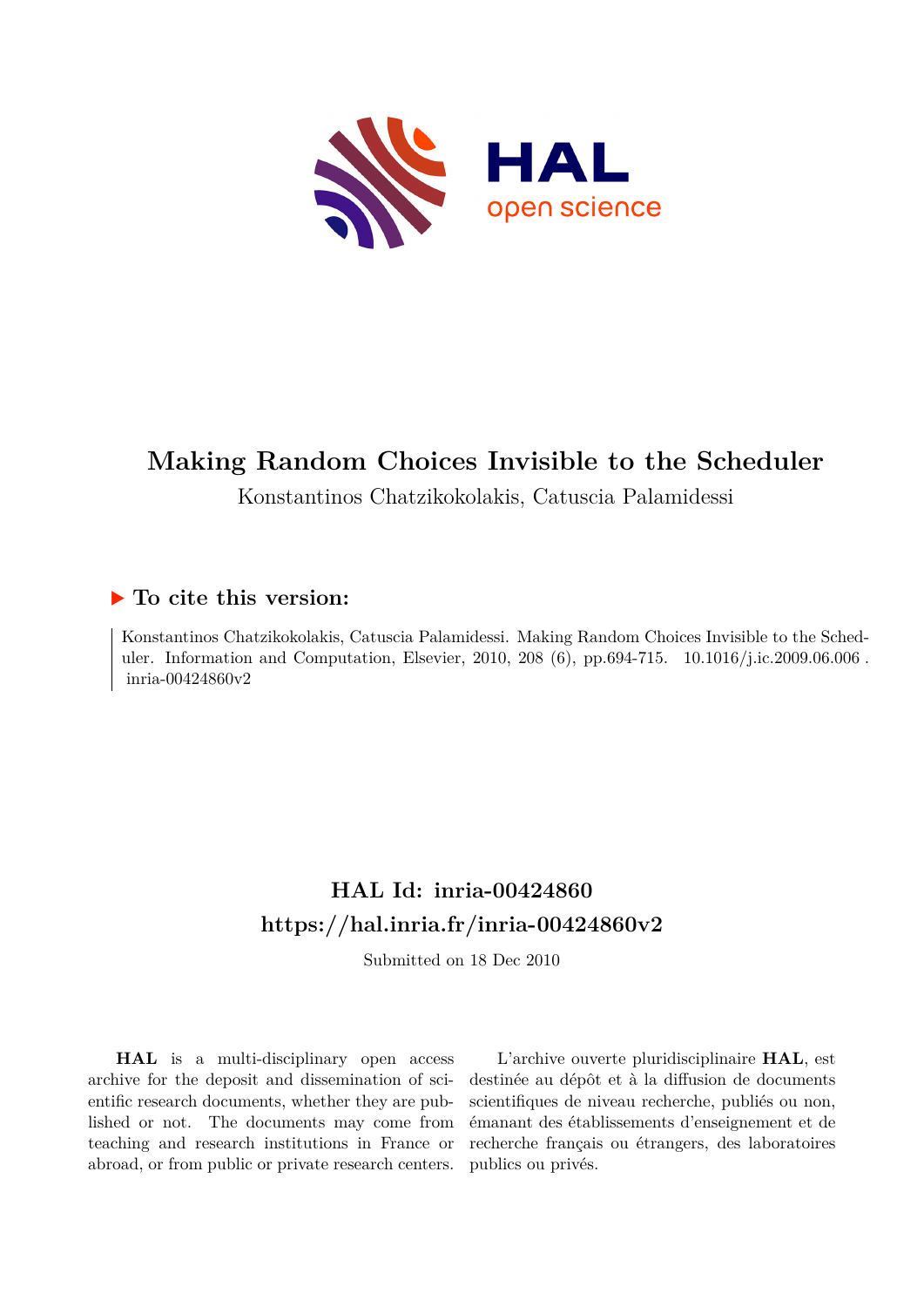### Making Random Choices Invisible to the Scheduler<sup> $\ast$ </sup>

Konstantinos Chatzikokolakis<sup>a</sup>, Catuscia Palamidessi<sup>b</sup>

<sup>a</sup> Eindhoven University of Technology, The Netherlands <sup>b</sup> INRIA and LIX, École Polytechnique, Palaiseau, France

#### Abstract

When dealing with process calculi and automata which express both nondeterministic and probabilistic behavior, it is customary to introduce the notion of scheduler to resolve the nondeterminism. It has been observed that for certain applications, notably those in security, the scheduler needs to be restricted so not to reveal the outcome of the protocol's random choices, or otherwise the model of adversary would be too strong even for "obviously correct" protocols. We propose a process-algebraic framework in which the control on the scheduler can be specified in syntactic terms, and we show how to apply it to solve the problem mentioned above. We also consider the definition of (probabilistic) may and must preorders, and we show that they are precongruences with respect to the restricted schedulers. Furthermore, we show that all the operators of the language, except replication, distribute over probabilistic summation, which is a useful property for verification.

#### 1. Introduction

Security protocols, in particular those for anonymity and fair exchange, often use randomization to achieve their goals. Since they usually involve more than one agent, they also give rise to concurrent and interactive activities that can be best modeled by nondeterminism. Thus it is convenient to specify them using a formalism which is able to represent both probabilistic and nondeterministic behavior. Formalisms of this kind have been explored in both Automata Theory  $([1, 2, 3, 4, 5])$  and in Process Algebra  $([6, 7, 8, 9, 10, 11])$ . See also [12, 13] for comparative and more inclusive overviews.

Due to the presence of nondeterminism, in such formalisms it is not possible to define the probability of events in absolute terms. We need first to decide how each nondeterministic choice during the execution will be resolved. This decision function is called scheduler. Once the scheduler is fixed, the behavior

Preprint submitted to Information and Computation December 18, 2010

 $\hat{\tau}$ This work has been partially supported by the ANR-09-BLAN-0169-01 project PANDA, the INRIA DREI Équipe Associée PRINTEMPS, and the STW/Sentinels project PEARL.

Email addresses: k.chatzikokolakis@tue.nl (Konstantinos Chatzikokolakis), catuscia@lix.polytechnique.fr (Catuscia Palamidessi)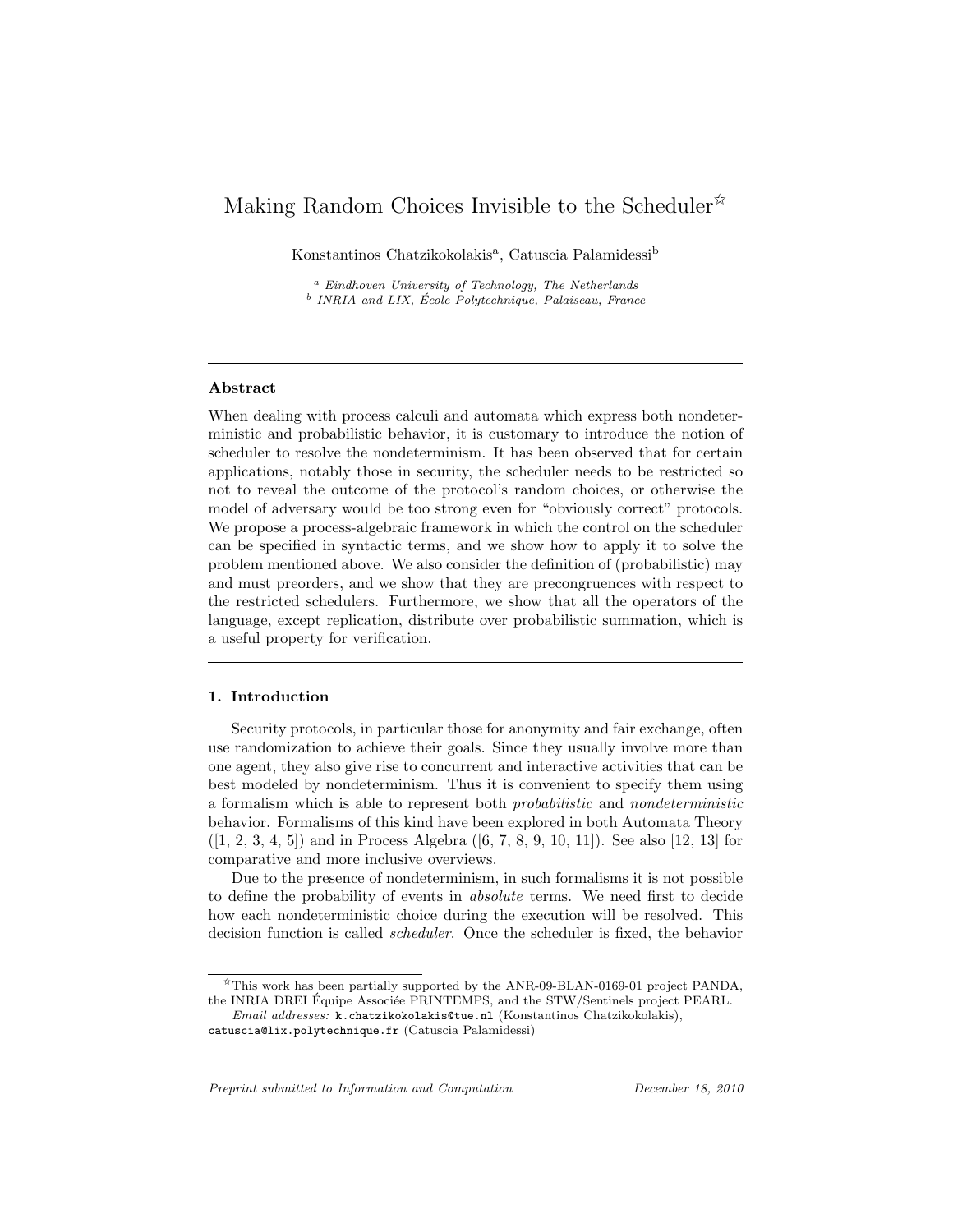of the system (relatively to the given scheduler) becomes fully probabilistic and a probability measure can be defined following standard techniques.

It has been observed by several researchers that in security the notion of scheduler needs to be restricted, or otherwise any secret choice of the protocol could be revealed by making the choice of the scheduler dependent on it. This issue was for instance one of the main topics of discussion at the panel of CSFW 2006. We illustrate it here with an example on anonymity. We use the standard CCS notation, plus a construct of probabilistic choice  $P +_p Q$  representing a process that evolves into P with probability p and into Q with probability  $1-p$ .

The system  $Sys$  consists of a receiver R and two senders  $S, T$  communicating via private channels  $a, b$  respectively. Which of the two senders is successful is decided probabilistically by  $R$ . After reception,  $R$  sends a signal ok.

$$
R \triangleq a.\overline{ok}.0 +_{0.5} b.\overline{ok}.0
$$
  
\n
$$
S \triangleq \overline{a}.0
$$
  
\n
$$
T \triangleq \overline{b}.0
$$
  
\n
$$
Sys \triangleq (\nu a)(\nu b)(R \mid S \mid T)
$$

The signal  $ok$  is public, but since it is the same in both cases, in principle an external observer should not be able to infer from it the identity of the sender (S or T). So the system should be anonymous. However, consider a team of two attackers  $A$  and  $B$  defined as

$$
A \triangleq ok.\bar{s}.0 \qquad \qquad B \triangleq ok.\bar{t}.0
$$

and consider the parallel composition  $Sys \nvert A \nvert B$ . We have that, under certain schedulers, the system is no longer anonymous. More precisely, a scheduler could leak the identity of the sender via the channels  $s, t$  by forcing  $R$  to synchronize with  $A$  on  $ok$  if  $R$  has chosen the first alternative, and with  $B$  otherwise. In this case, an output on the public channel s (resp. t) reveals that  $S$  (resp. T) was the sender. This is possible because in general a scheduler can see the whole history of the computation, in particular the random choices, even those which are supposed to be private. Note that the visibility of the synchronization channels to the scheduler is not crucial for this example: we would have the same problem, for instance, if S, T were both defined as  $\bar{a}.0$ , R as  $a.\overline{ok}.0$ , and Sys as  $(\nu a)((S +_{0.5} T) | R).$ 

The above example demonstrates that, with the standard definition of scheduler, it is not possible to represent a truly private random choice (or a truly private nondeterministic choice, for the matter) with the current probabilistic process calculi. This is a clear shortcoming when we want to use these formalisms for the specification and verification of security protocols.

There is another issue related to verification: a private choice has certain algebraic properties that would be useful in proving equivalences between processes. In fact, if the outcome of a choice remains private, then it should not matter at which point of the execution the process makes such choice, until it actually uses it. Consider for instance A and B defined as follows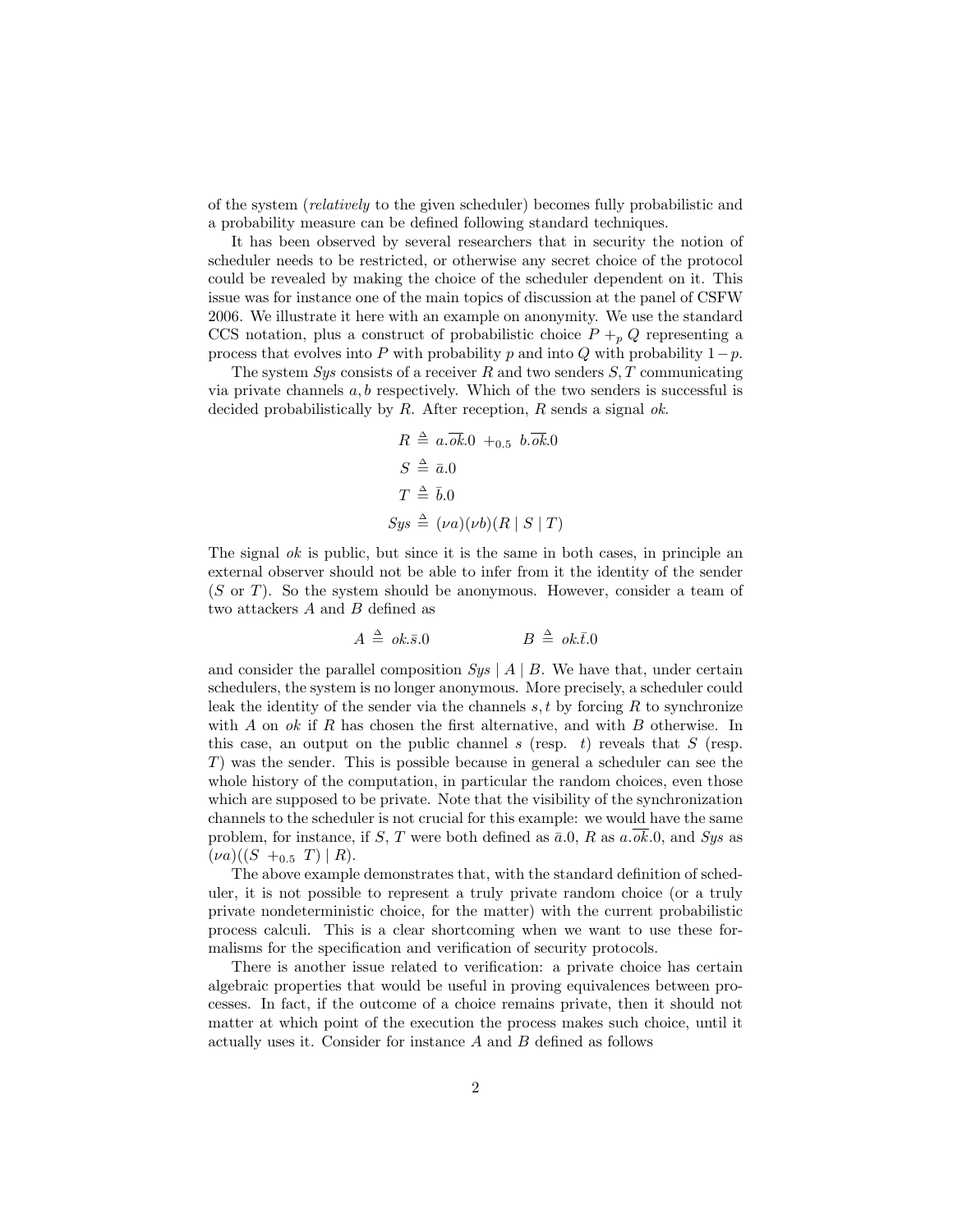$$
A \mid \bar{a}0 \mid \bar{a}1 \leq ( [0 = 0] \overline{ok} +_{0.5} [0 = 1] \overline{ok} ) \mid \bar{a}1 \leq \overline{ok} \atop ( [1 = 0] \overline{ok} +_{0.5} [1 = 1] \overline{ok} ) \mid \bar{a}0 \leq \frac{0}{ok}
$$

$$
B \mid \bar{a}0 \mid \bar{a}1 \leq a(x).[x = 0] \overline{ok} \mid \bar{a}0 \mid \bar{a}1 \leq \overline{ok} \atop a(x).[x = 1] \overline{ok} \mid \bar{a}0 \mid \bar{a}1 \leq \frac{0}{ok}
$$

Figure 1: Execution trees for  $A \mid C$  and  $B \mid C$ 

$$
A \triangleq a(x).([x = 0]\overline{ok}+0.5
$$
  

$$
B \triangleq a(x).[x = 0]\overline{ok}+0.5
$$
  

$$
a(x).[x = 1]\overline{ok}
$$

Process A receives a value and then decides randomly whether it will accept the value  $0$  or  $1$ . Process  $B$  does exactly the same thing except that the choice is performed before the reception of the value. If the random choices in A and  $B$  are private, intuitively we should have that  $A$  and  $B$  are equivalent  $(A \approx B)$ . This is because it should not matter whether the choice is done before or after receiving a message, as long as the outcome of the choice is completely invisible to any other process or observer. However, consider the parallel context  $C = \overline{a}0$  |  $\overline{a}1$ . Under any scheduler, A has probability at most 1/2 to perform  $\overline{ok}$ . With B, on the other hand, the scheduler can choose between  $\overline{a}0$  and  $\overline{a}1$ based on the outcome of the probabilistic choice, thus making the maximum probability of ok equal to 1. The execution trees of  $A \mid C$  and  $B \mid C$  are shown in Figure 1.

In general when  $+_p$  represents a private choice we would like to have

$$
C[P +_p Q] \approx C[\tau.P] +_p C[\tau.Q]
$$
\n(1)

for all processes  $P, Q$  and all contexts  $C$  not containing replication (or recursion). In the case of replication the above cannot hold since  $!(P+_p Q)$  makes available each time the choice between P and Q, while  $(!\tau.P) +_p (!\tau.Q)$  chooses once and for all which of the two  $(P \text{ or } Q)$  should be replicated. Similarly for recursion. The reason why we need a  $\tau$  is explained in Section 5.

The algebraic property (1) expresses in an abstract way the privacy of the probabilistic choice. Moreover, this property is also useful for the verification of security properties. The interested reader can find in [14] an application to a fair exchange protocol, as an example. In principle (1) should be useful for any kind of verification in the process algebra style.

We propose a process-algebraic approach to the problem of hiding the outcome of random choices. Our framework is based on a calculus obtained by adding to CCS an internal probabilistic choice construct<sup>1</sup>. This calculus, to

<sup>1</sup>We actually consider a variant of CCS where infinite behavior is expressed by replicated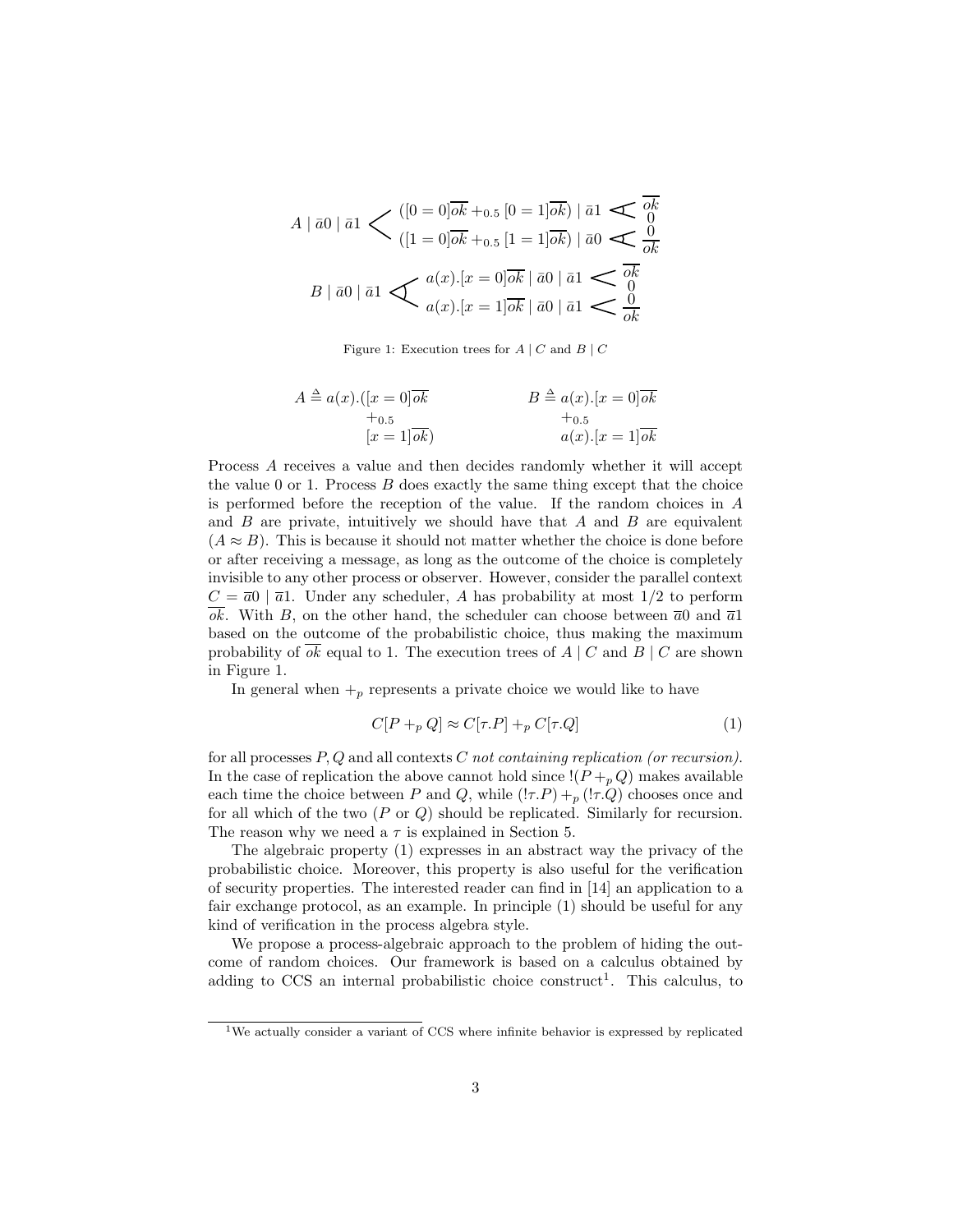which we refer as  $CCS_p$ , is a variant of the one studied in [11], the main differences being that we use replicated input instead of recursion, and we lift some restrictions that were imposed in [11] to obtain a complete axiomatization. The semantics of  $CCS_p$  is given in terms of Segala's *simple probabilistic automata*  $([4, 7]).$ 

In order to limit the power of the scheduler, we extend  $CCS_p$  with terms representing explicitly the notion of scheduler. The latter interact with the original processes via a labeling system. This will allow to specify at the syntactic level (by a suitable labeling) which choices should be visible to schedulers, and which ones should not.

#### 1.1. Contribution

The main contributions of this paper are:

- A process calculus  $\text{CCS}_{\sigma}$  in which the scheduler is represented as a process, and whose power can therefore be controlled at the syntactic level.
- The adaptation of the standard notions of probabilistic testing preorders to  $\text{CCS}_{\sigma}$  and the "sanity check" that they are still precongruences. For must testing, we additionally require that the occurrences of  $+$  in the context are guarded, otherwise we have the problem that P and  $\tau.P$  are must equivalent, but  $Q + P$  and  $Q + \tau P$  are not. This is typical for the plus operator of CCS: usually it does not preserve weak equivalences.
- The proof that, under suitable conditions on the labelings of  $C, \tau.P$  and  $\tau.Q$ , CCS<sub> $\sigma$ </sub> satisfies the property expressed by (1), where  $\approx$  is probabilistic testing equivalence.
- An application of  $\text{CCS}_{\sigma}$  to an extended anonymity example (the Dining Cryptographers Protocol, DCP). We also briefly outline how to extend  $\text{CCS}_{\sigma}$  so to allow the definition of private nondeterministic choice, and we apply it to the DCP with a nondeterministic master. To our knowledge this is (together with [16]) the first formal treatment of the scheduling problem in DCP and the first formalization of a nondeterministic master for the (probabilistic) DCP.

#### 1.2. Related work

The works that are most closely related to ours are [17, 18, 16]. The authors of [17, 18] consider probabilistic automata and introduce a restriction on the scheduler to the purpose of making them suitable to applications in security protocols. Their approach is based on dividing the actions of each component

input-prefixed processes rather than by recursion, since this choice simplifies the formalization of schedulers. This version of CCS is not equivalent to the original one because replication corresponds to recursion with static scope while recursion in CCS has dynamic scope ([15]), however the scoping issues are orthogonal to those investigated in this paper.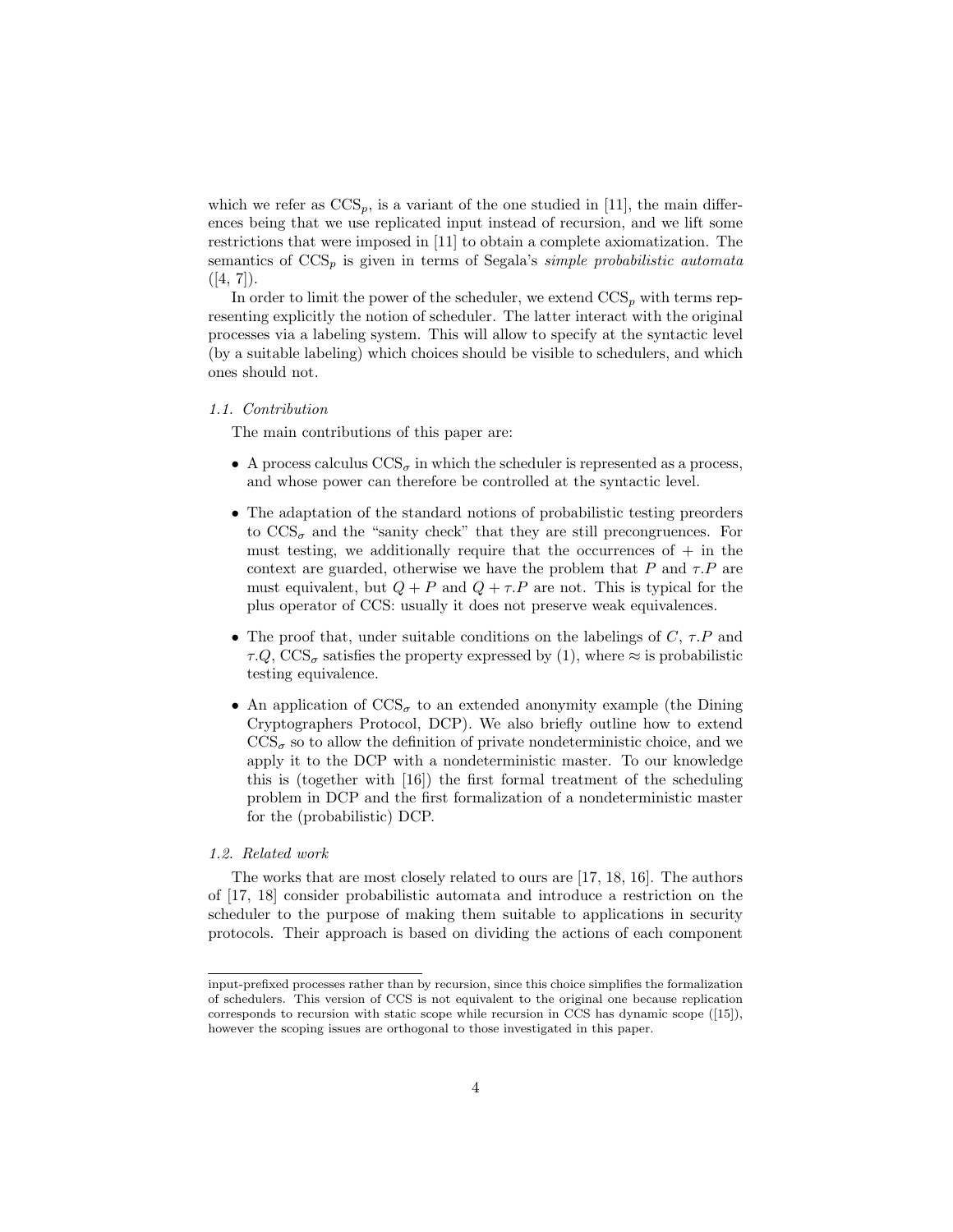of the system in equivalence classes (tasks). The order of execution of different tasks is decided in advance by a so-called task scheduler. The remaining nondeterminism within a task is resolved by a second scheduler, which models the standard adversarial scheduler of the cryptographic community. This second entity has limited knowledge about the other components: it sees only the information that they communicate during execution.

In [16] the authors define a notion of admissible scheduler by introducing an equivalence relation on the nodes of the execution tree, and requiring that an admissible scheduler maps two equivalent nodes into bisimilar steps. Both our paper and [16] have developed, independently, the solution to the problem of the scheduler in the Dining Cryptographers as an example of application to security.

Another work along these lines is [19], which uses partitions on the statespace to obtain partial-information schedulers. However [19] considers a synchronous parallel composition, so the setting is rather different from [17, 18, 16] and ours.

Our approach is in a sense dual to the above ones. Instead of defining a restriction on the class of schedulers, we provide a way to specify that a choice is transparent to the scheduler. We achieve this by introducing labels in process terms, used to represent both the nodes of the execution tree and the next action or step to be scheduled. We make two nodes indistinguishable to schedulers, and hence the choice between them private, by associating to them the same label. Furthermore, in contrast with [17, 18], our "equivalence classes" (schedulable actions with the same label) can change dynamically, because the same action can be associated to different labels during the execution. However we do not know at the moment whether this difference determines a separation in the expressive power.

#### 1.3. Plan of the paper

In the next section we briefly recall some basic notions. In Section 3 we define  $\text{CCS}_{\sigma}$ , a variant of CCS with explicit scheduler. In Section 4 we compare our notion of scheduler with the more standard "semantic" notion. In Section 5 we study the probabilistic testing preorders, their compositionality properties, and the conditions under which (1) holds. Section 6 presents an application to security. Section 7 concludes.

#### 2. Preliminaries

In this section we briefly recall some preliminary notions about simple probabilistic automata, probabilistic bisimulation and  $CCS_p$ .

#### 2.1. Simple probabilistic automata  $(4, 7)$

A discrete probability space is a tuple  $(\Omega, \mu)$ , where  $\Omega$  is a countable set and  $\mu$  is a *discrete probability measure* over  $\Omega$ , that is, a function  $\mu: 2^{\Omega} \mapsto [0, 1]$ such that  $\mu(\Omega) = 1$  and  $\mu(\cup_i C_i) = \sum_i \mu(C_i)$  where  $C_i$  is a countable family of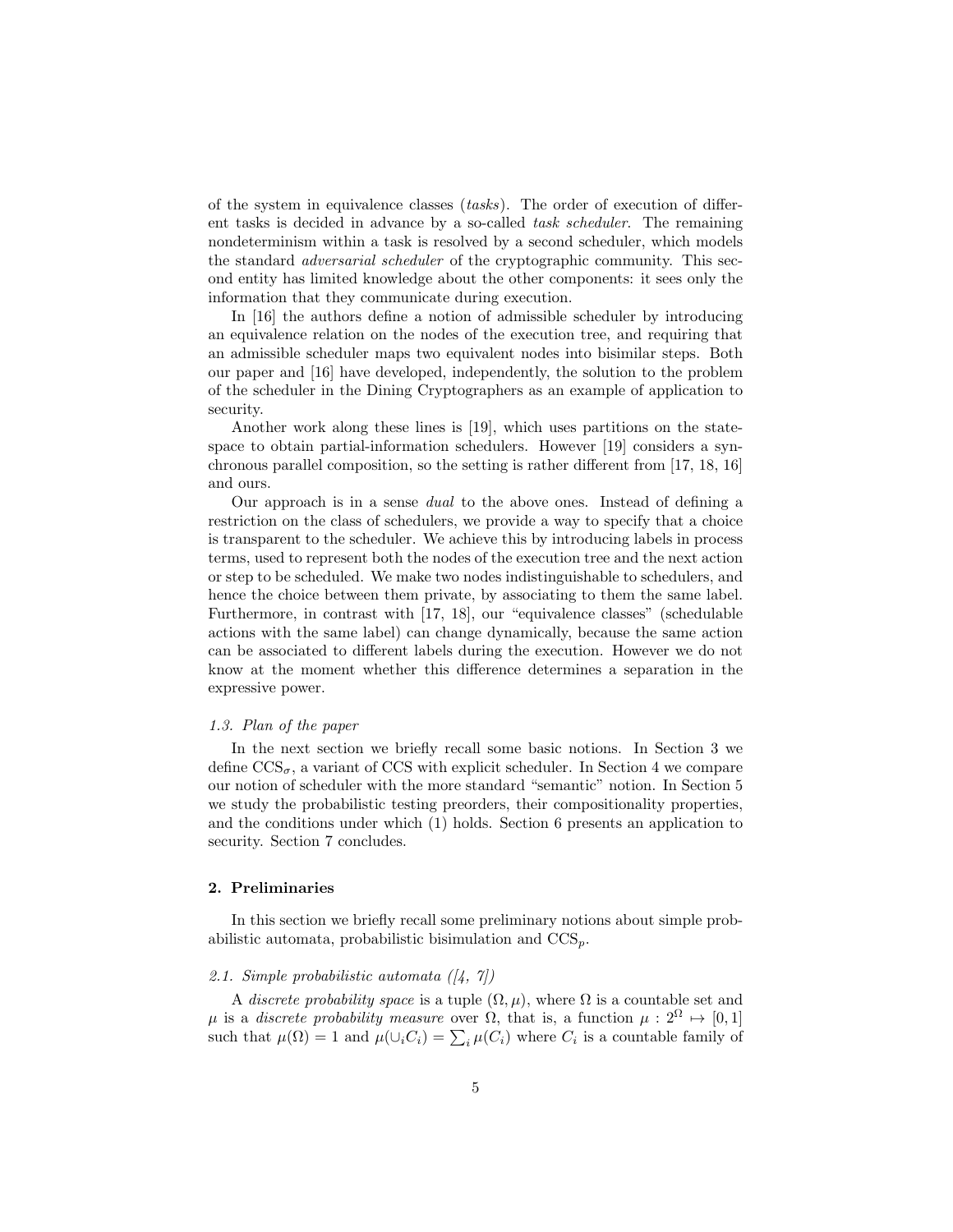pairwise disjoint subsets of  $\Omega$ . It is also useful to consider discrete probability spaces over an uncountable set  $\Omega'$ , by simply restricting to its countable subsets. Thus, for any set  $\Omega'$  we denote by  $Prob(\Omega')$  the set of all discrete probability spaces  $(\Omega, \mu)$  where  $\Omega$  is a countable subset of  $\Omega'$ .

The Dirac measure on  $x \in \Omega$ , denoted by  $\delta(x)$ , is the probability measure that assigns probability 1 to  $\{x\}$ . We also denote by  $\sum_i [p_i] \mu_i$  the probability measure obtained as a convex sum of the measures  $\mu_i$ .

A simple probabilistic automator<sup>2</sup> is a tuple  $(S, q, A, \mathcal{D})$  where S is a set of states,  $q \in S$  is the *initial state*, A is a set of actions and  $D \subseteq S \times A \times Prob(S)$  is a transition relation. Intuitively, if  $(s, a, (S', \mu)) \in \mathcal{D}$  then there is a transition from the state s performing the action a and leading to a distribution  $\mu$  over the states  $S'$  of the automaton. The idea is that the choice of transition among the available ones in  $\mathcal D$  is performed nondeterministically, and the choice of the target state among the ones allowed by  $\mu$  (i.e. those states s such that  $\mu(s) > 0$ ) is performed probabilistically. For simplicity, we omit the sample space  $S'$  when this does not create confusion, and we write  $s \stackrel{a}{\longrightarrow} \mu$  when  $(s, a, (S', \mu)) \in \mathcal{D}$ .

Note also that the set of states  $S$  can be uncountable, but each transition can only reach a countable subset  $S'$  of states. In this paper we use automata with an uncountable state space, but whose transitions have only a finite support set.

A probabilistic automator M is fully probabilistic if from each state of  $M$ there is at most one transition available. A (partial or complete) execution  $\varphi$ of a probabilistic automaton is a (possibly infinite) sequence  $s_0a_1s_1a_2s_2...$  of alternating states and actions, such that  $q = s_0$ , and for each  $i$   $(s_i, a_{i+1}, \mu_i) \in \mathcal{D}$ and  $\mu_i(s_{i+1}) > 0$  hold. We use  $lstate(\varphi)$  to denote the last state of a finite execution  $\varphi$ , and  $exec^*(M)$ ,  $exec(M)$  to represent the set of all the finite and of all the executions of M, respectively.

A scheduler of a probabilistic automaton  $M = (S, q, A, \mathcal{D})$  is a function

$$
\zeta : exec^*(M) \mapsto \mathcal{D}
$$

such that  $\zeta(\varphi) = (s, a, \mu) \in \mathcal{D}$  implies that  $s = \text{lstate}(\varphi)$ . The idea is that a scheduler selects a transition among the ones available in  $D$  and it can base its decision on the history of the execution. The execution tree of M relative to the scheduler  $\zeta$ , denoted by  $\text{etree}(M, \zeta)$ , is a fully probabilistic automaton  $M' =$  $(S', q', A', \mathcal{D}')$  such that  $S' \subseteq exec^*(M)$ ,  $q' = q$ ,  $A' = A$ , and  $(\varphi, a, \mu') \in \mathcal{D}'$  if and only if  $\zeta(\varphi) = (lstate(\varphi), a, \mu)$  for some  $\mu$  and  $\mu'(\varphi as) = \mu(s)$ . Intuitively,  $etree(M, \zeta)$  is produced by unfolding the executions of M and resolving all nondeterministic choices using  $\zeta$ . Note that  $etree(M, \zeta)$  is a simple<sup>3</sup> and fully probabilistic automaton.

<sup>&</sup>lt;sup>2</sup>For simplicity, in the following we refer to a simple probabilistic automaton as a  $prob$ abilistic automaton. Note however that simple probabilistic automata are a subset of the probabilistic automata defined in [4, 5] which allow a single probabilistic transition to contain multiple distinct actions.

<sup>&</sup>lt;sup>3</sup>This is true because we do not consider probabilistic schedulers. If we considered such schedulers then the execution tree would no longer be a simple automaton.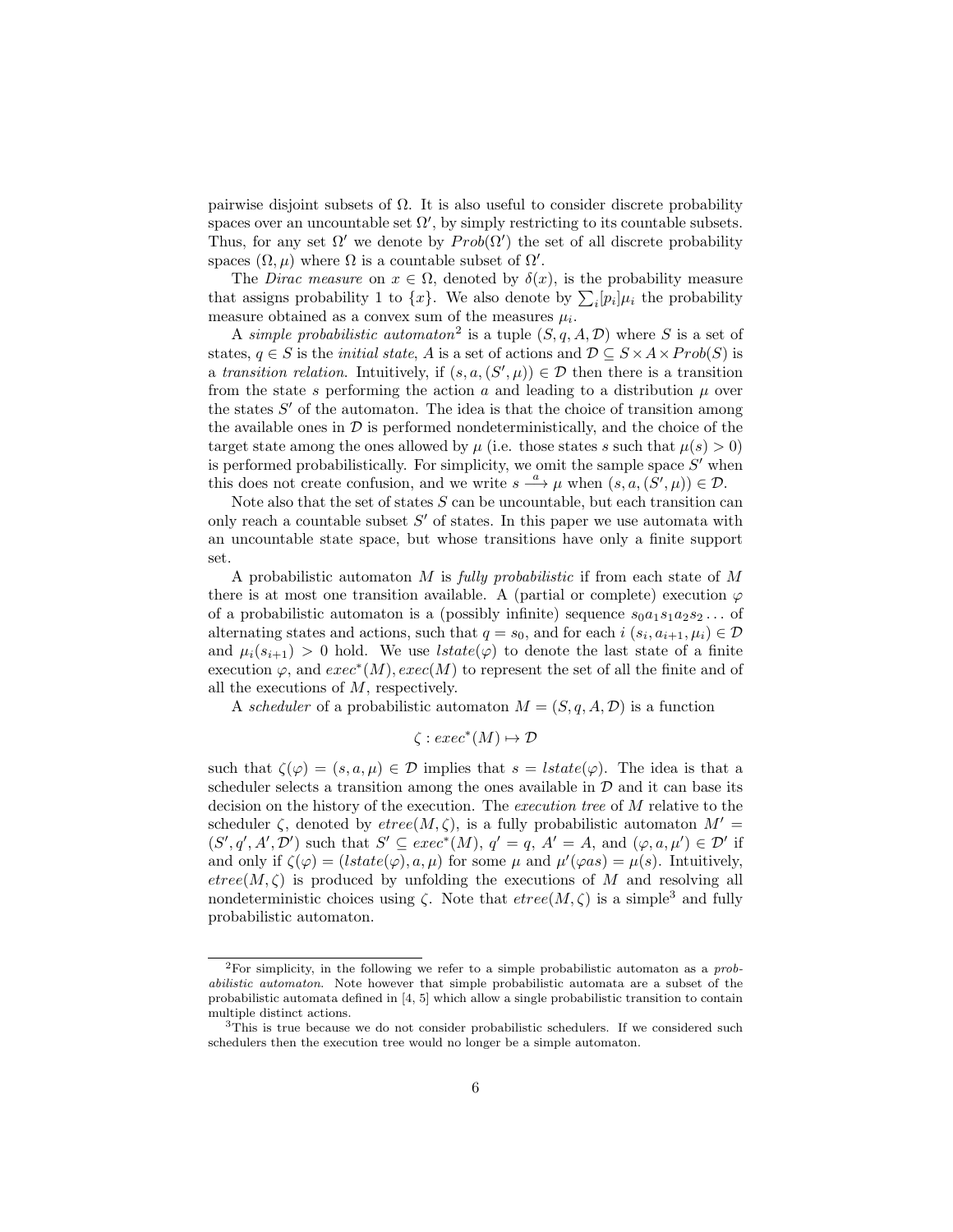We define the probability of a finite execution  $\varphi = s_0 a_1 s_1 \dots a_n s_n$  as  $pb(\varphi) =$  $\prod_{i=0}^{n-1} \mu_i(s_{i+1})$  where  $s_i \stackrel{a_{i+1}}{\longrightarrow} \mu_i$ ,  $0 \leq i \leq n-1$ . A cone with prefix  $\varphi$  is defined as  $\mathcal{C}(\varphi) = {\varphi' \in \mathit{exec}^*(M, \zeta) \mid \varphi \leq \varphi'}$  where  $\leq$  is the prefix relation on executions. We define the probability of a cone as  $pb(C(\varphi)) = pb(\varphi)$ . This way we can construct a probability space on the states of  $etree(M, \zeta)$  which allows us to define the probability of any event that can be expressed as a countable union of disjoint cones. More information about the construction can be found in [4].

#### 2.2. Probabilistic bisimulation

If  $\mathcal R$  is an equivalence relation over a set S, then we can lift it to a relation on probability distributions over  $S$  by considering two distributions related if they assign the same probability to the same equivalence classes. More formally two distributions  $\mu_1, \mu_2$  are equivalent, written  $\mu_1 \mathcal{R} \mu_2$ , iff for all equivalence classes  $\mathcal{E} \in S/\mathcal{R} : \mu_1(\mathcal{E}) = \mu_2(\mathcal{E}).$ 

Let  $(S, q, A, \mathcal{D})$  be a probabilistic automaton. A *symmetric* relation  $\mathcal{R} \subseteq$  $S \times S$  is a strong bisimulation iff for all  $(s_1, s_2) \in \mathcal{R}$  and for all  $a \in A$ :

$$
s_1 \xrightarrow{a} \mu_1 \Rightarrow \exists \mu_2 : s_2 \xrightarrow{a} \mu_2 \text{ and } \mu_1 \mathcal{R} \mu_2
$$

We write  $s_1 \sim s_2$  if there is a strong bisimulation that relates them.

The union of two probabilistic automata  $M_1 = (S_1, q_1, A, \mathcal{D}_1), M_2 = (S_2, q_2,$  $(A, \mathcal{D}_2)$  is an automaton  $M = (S_1 \cup S_2, q, A, \mathcal{D}_1 \cup \mathcal{D}_2)$  where  $q \in S_1 \cup S_2$ . We say that  $M_1, M_2$  are bisimilar if  $q_1 \sim q_2$  in M.

#### 2.3. CCS with internal probabilistic choice

Let a range over a countable set of *channel names*. We denote by  $\bar{a}$  the corresponding co-action and we generally assume that  $\bar{\overline{a}} = a$ . The syntax of  $CCS_p$  is the following:

| prefixes                      | $\alpha ::= a   \overline{a}   \tau$ |
|-------------------------------|--------------------------------------|
| processes                     | $P,Q ::=$                            |
| prefix                        | $\alpha$ . $P$                       |
| parallel                      | P Q                                  |
| nondeterministic choice       | $ P+Q $                              |
| internal probabilistic choice | $ \sum_i p_i P_i $                   |
| restriction                   | $\mid (\nu a)P$                      |
| replicated input              | !a.P                                 |
| nil                           | $\theta$                             |
|                               |                                      |

with the additional requirement that  $\sum_i p_i = 1$  for all probabilistic choices. We also use the notation  $P_1 +_p P_2$  to represent a binary probabilistic choice  $\sum_{i=1}^{2} p_i P_i$  with  $p_1 = p$  and  $p_2 = 1 - p$ . We denote by  $\mathcal{P}_p$  the set of all  $\text{CCS}_{\sigma}$ processes.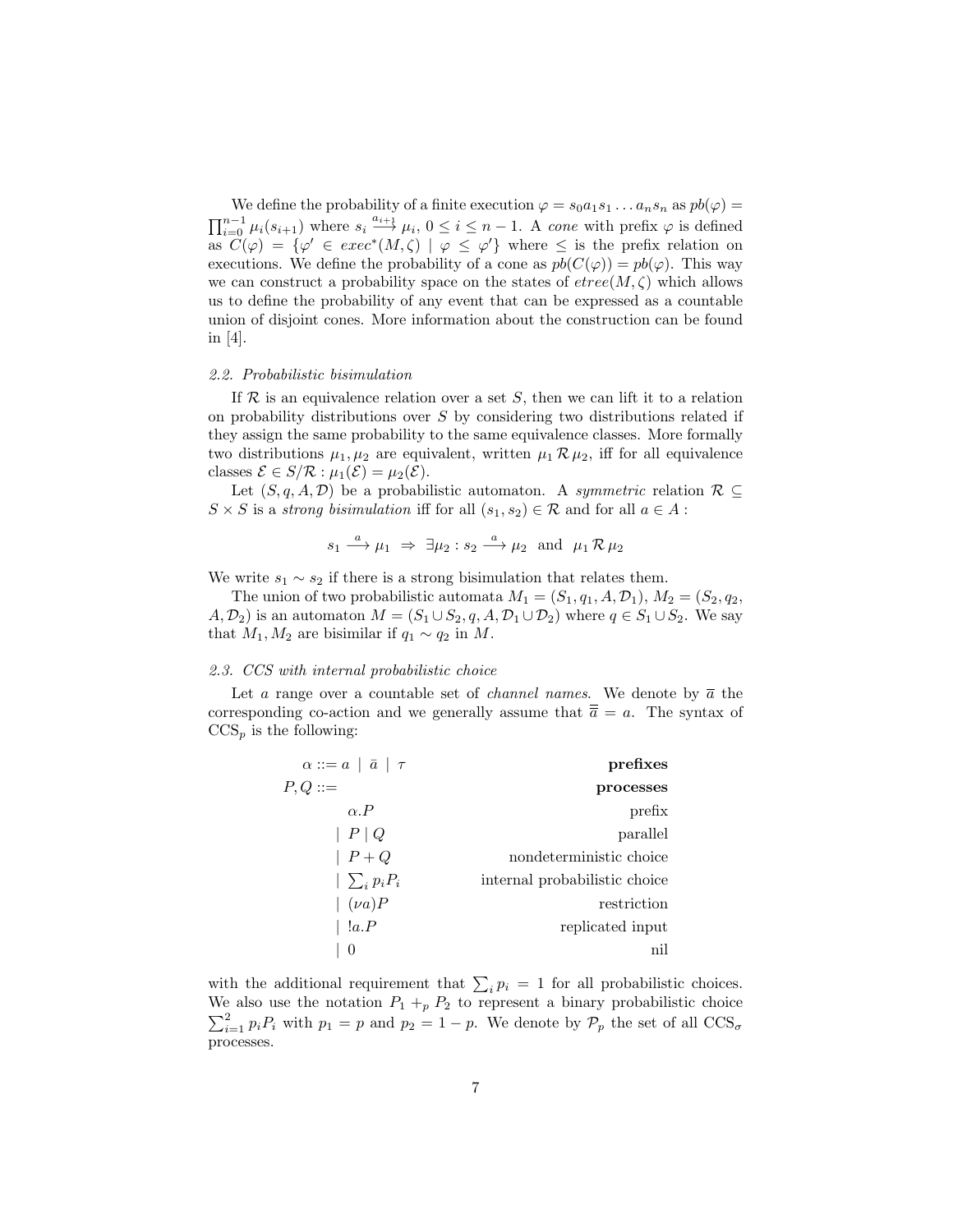ACT 
$$
\overline{\alpha.P \xrightarrow{\alpha} \delta(P)}
$$
 RES  $\frac{P \xrightarrow{\alpha} \mu \alpha \neq a, \overline{a}}{(\nu a)P \xrightarrow{\alpha} (\nu a)\mu}$ 

$$
\text{SUM1} \quad \frac{P \stackrel{\alpha}{\longrightarrow} \mu}{P + Q \stackrel{\alpha}{\longrightarrow} \mu} \qquad \qquad \text{PAR1} \quad \frac{P \stackrel{\alpha}{\longrightarrow} \mu}{P \mid Q \stackrel{\alpha}{\longrightarrow} \mu \mid Q}
$$

PROB 
$$
\overline{\sum_{i} p_i P_i \xrightarrow{\tau} \sum_{i} [p_i] \delta(P_i)}
$$
 REP 
$$
\overline{\text{I}a.P \xrightarrow{a} \delta(P \mid \text{I}a.P)}
$$

$$
\text{COM} \quad \frac{P \stackrel{\beta}{\longrightarrow} \delta(P') \quad Q \stackrel{\beta}{\longrightarrow} \delta(Q') \quad \beta \in \{a, \overline{a}\}}{P \mid Q \stackrel{\tau}{\longrightarrow} \delta(P' \mid Q')}
$$

Figure 2: The semantics of CCSp. SUM1 and PAR1 have corresponding right rules SUM2 and PAR2, omitted for simplicity.

The semantics of a  $\text{CCS}_p$  term P is a probabilistic automaton  $\llbracket P \rrbracket$  defined inductively on the basis of the syntax according to the rules in Figure 2. We denote by  $\mu \mid Q$  the measure

$$
(\mu \mid Q)(X) = \begin{cases} \mu(P) & \text{if } X = P \mid Q \\ 0 & \text{otherwise} \end{cases}
$$

Similarly  $(\nu a)\mu$  is a measure  $\mu'$  such that  $\mu'((\nu a)P) = \mu(P)$ .

A transition of the form  $P \stackrel{a}{\longrightarrow} \delta(P')$ , i.e. a transition having for target a Dirac measure, corresponds to a transition of a non-probabilistic automaton (a standard labeled transition system). Thus, all the rules of  $CCS_p$  imitate the ones of CCS except from PROB. The latter models the internal probabilistic choice: a silent  $\tau$  transition is available from the sum to a measure containing all of its operands, with the corresponding probabilities. Note also that we restrict replication to input prefixes (instead of using full replication or recursion). This greatly simplifies the presentation, while being sufficient for our needs.

Note that in the produced probabilistic automaton, all transitions to non-Dirac measures are silent. This is similar to the *alternating model* ([2]), however our case is more general because the silent and non-silent transitions can be both available at the same state. On the other hand, with respect to the simple probabilistic automata the fact that the probabilistic transitions are silent looks as a restriction. However, it has been proved by Bandini and Segala ([7]) that the simple probabilistic automata and the alternating model are essentially equivalent, so, being in the middle, our model is equivalent as well.

#### 3. A variant of CCS with an explicit scheduler

In this section we present a variant of CCS in which the scheduler is explicit, in the sense that it has a specific syntax and its behavior is defined by the operational semantics of the calculus. We will refer to this calculus as  $\text{CCS}_{\sigma}$ .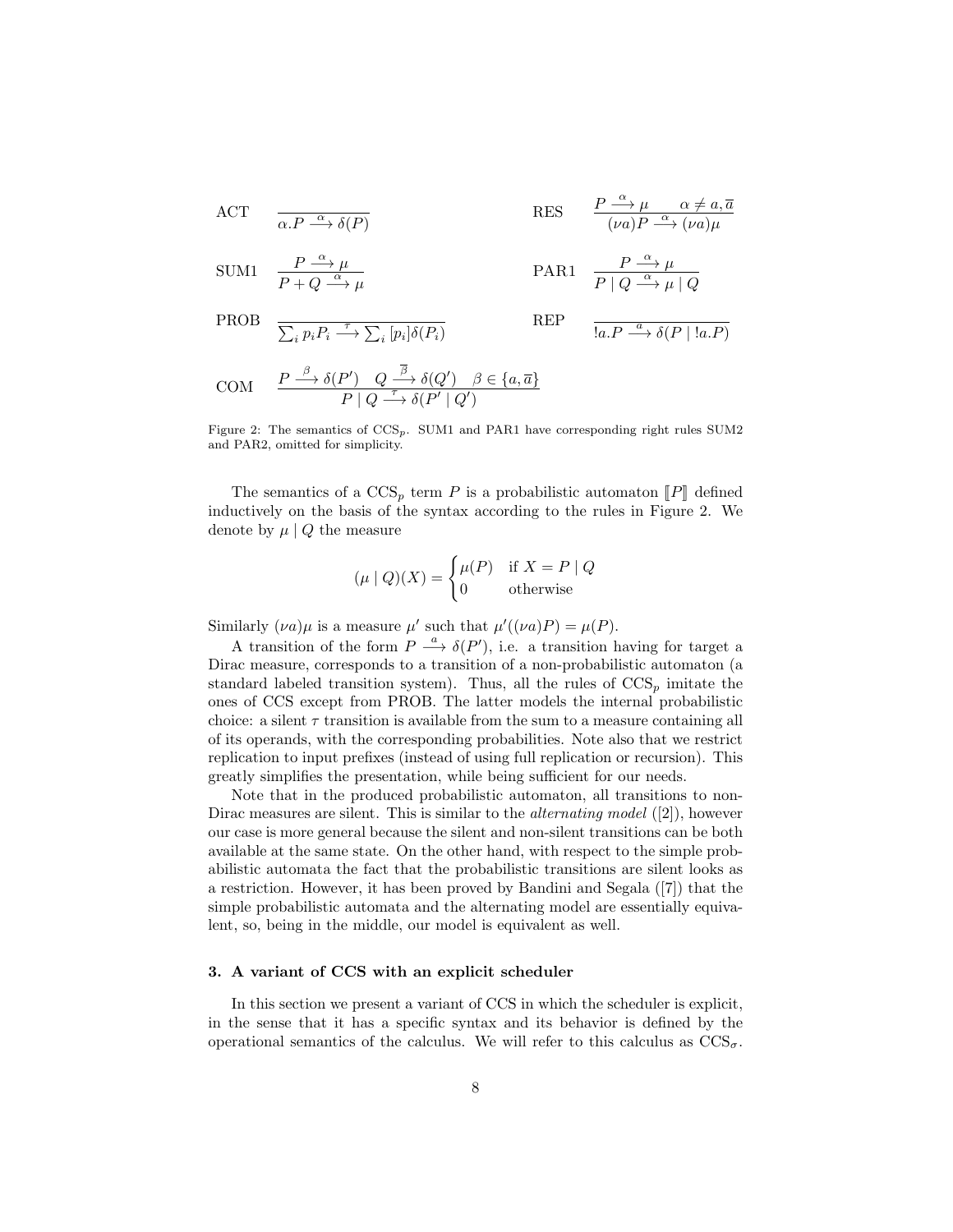| $\theta ::= 0 \theta   1 \theta   \epsilon$ | label indexes     | $S,T ::=$             | scheduler                             |
|---------------------------------------------|-------------------|-----------------------|---------------------------------------|
| $l ::= \kappa^{\theta}$                     | labels            | l.S                   | single action                         |
| $P,Q ::=$                                   | processes         | $\vert (l,l).S \vert$ | synchronization                       |
| $l:\alpha.P$                                | prefix            | if $l$                | label test                            |
| $P \mid Q$                                  | parallel          | then $S$              |                                       |
| $P+Q$                                       | nondeterm. choice | else $S$              |                                       |
| $l:\sum_i p_iP_i$                           | prob. choice      | 0                     | nil                                   |
| $(\nu a)P$                                  | restriction       |                       | $CP ::= P \parallel S$ complete proc. |
| !l:a.P                                      | replicated input  |                       |                                       |
| l:0                                         | nil               |                       |                                       |

Figure 3: The syntax of  $CCS_{\sigma}$ 

Processes in  $\text{CCS}_{\sigma}$  contain labels that allow us to refer to a particular subprocess. A scheduler also behaves like a process, using however a different and much simpler syntax, and its purpose is to guide the execution of the main process using the labels that the latter provides. A complete process is a process running in parallel with a scheduler, and we will formally describe their interaction by defining an operational semantics for complete processes.

#### 3.1. Syntax

Let a range over a countable set of *channel names* and  $\kappa$  over a countable set of base labels. The syntax of  $\text{CCS}_{\sigma}$ , shown in Figure 3, is the same as the one of  $CCS<sub>p</sub>$  except for the presence of labels. These are used to select the subprocess which "performs" a transition. Since only the operators with a rule without premises can originate a transition, we only need to assign labels to the prefix, the probabilistic sum and the replicated input. For reasons explained later, we also put labels on 0, even though this is not required for scheduling transitions. We use labels of the form  $\kappa^{\theta}$  where  $\kappa$  is a base label and the index  $\theta$  is a finite string of 0 and 1, possibly empty. Indexes are used to avoid multiple copies of the same label in case of replication, which occurs dynamically due to the bang operator. As explained in the semantics, each time a process is replicated (i.e. a new parallel copy is created) we relabel both sides of the new parallel composition by appending 0 to the labels in the left component, and 1 to those in the right one. For simplicity we write  $\kappa$  for  $\kappa^{\epsilon}$  and we use  $l_1, l_2, \ldots$  in a process to denote an arbitrary label, with or without an index. The idea of using 0 and 1 to distinguish parallel component positions has been already proposed in the literature, notably by Boudol and Castellani ([20]) and by Bodei, Degano and Priami ([21]).

A scheduler selects a sub-process for execution on the basis of its label, so we use  $l.S$  to represent a scheduler that selects the process with label  $l$  and continues as S. In the case of synchronization we need to select two processes simultaneously, hence we need a scheduler of the form  $(l_1, l_2)$ . S. Using **if-then**else the scheduler can test whether a label is available in the process (in the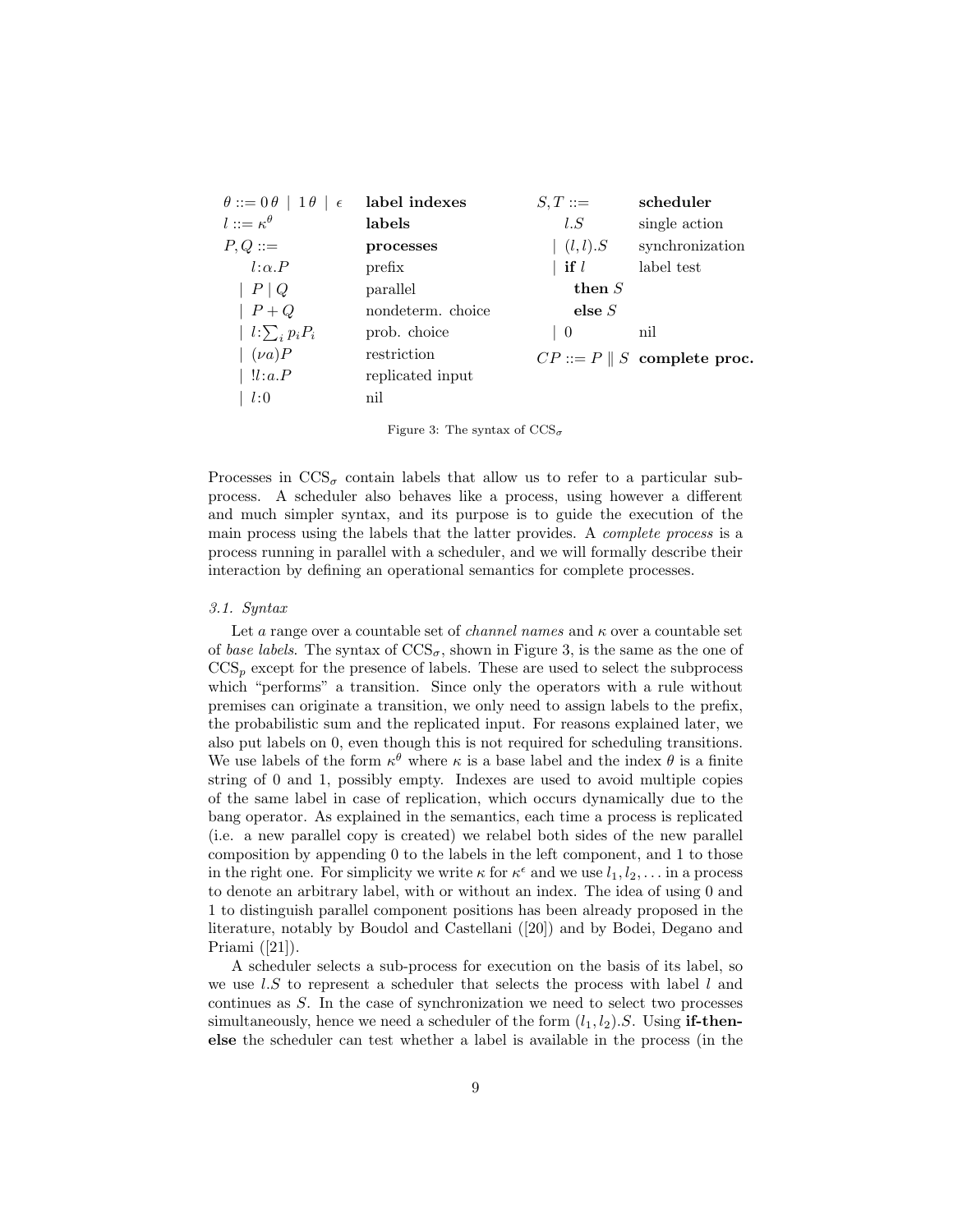ACT 
$$
\overline{l:\alpha.P \parallel l.S \xrightarrow{\alpha} \delta(P) \parallel S}
$$
 RES  $\frac{P \parallel S_b \xrightarrow{\alpha} \mu \parallel S \quad \alpha \neq a, \overline{a}}{(va)P \parallel S_b \xrightarrow{\alpha} (\nu a)\mu \parallel S}$   
\nSUM1  $\frac{P \parallel S_b \xrightarrow{\alpha} \mu \parallel S}{P+Q \parallel S_b \xrightarrow{\alpha} \mu \parallel S}$  PAR1  $\frac{P \parallel S_b \xrightarrow{\alpha} \mu \parallel S}{P \parallel Q \parallel S_b \xrightarrow{\alpha} \mu \parallel Q \parallel S}$   
\nCOM  $\frac{P \parallel l_1 \xrightarrow{\beta} \delta(P') \parallel 0 \quad Q \parallel l_2 \xrightarrow{\overline{\beta}} \delta(Q') \parallel 0 \quad \beta \in \{a, \overline{a}\}}{P \parallel Q \parallel (l_1, l_2).S \xrightarrow{\tau} \delta(P' \parallel Q') \parallel S}$   
\nPROB  $\overline{l:\sum_i p_i P_i \parallel l.S \xrightarrow{\tau} (\sum_i [p_i] \delta(P_i)) \parallel S}$   
\nREF  $\overline{l:\alpha.P \parallel l.S \xrightarrow{\alpha} \delta(\rho_0 P \parallel \rho_1! l: a.P) \parallel S}$ 

$$
\text{IF1} \quad \frac{l \in tl(P)}{P \parallel \text{if } l \text{ then } S_1 \text{ else } S_2 \stackrel{\alpha}{\longrightarrow} \mu \parallel S'_1}.
$$

$$
\text{IF2} \quad \frac{l \notin tl(P)}{P \parallel \textbf{if } l \textbf{ then } S_1 \textbf{ else } S_2 \stackrel{\alpha}{\longrightarrow} \mu \parallel S_2'}
$$

Figure 4: The semantics of  $\text{CCS}_{\sigma}$ . SUM1 and PAR1 have corresponding right rules SUM2 and PAR2, omitted for simplicity.

top-level) and act accordingly. A scheduler of the form  $l.S$ ,  $(l_1, l_2).S$  or 0, that is a scheduler not containing an if-then-else at the first step (but it could contain one in the continuation), is called a *base scheduler*. We use  $S_b$  to denote base schedulers.

The grammar in Figure 3 defines the set of finite schedulers. We identify each scheduler with its parsing tree, so a scheduler can be viewed as a tree with 0 as leaves and with three types of internal nodes: l-nodes (labelled by a single label),  $(l, l)$ -nodes and **if**-nodes. This allows us to extend schedulers to infinite ones, defined as above but on infinite trees. Such schedulers will be used for processes with infinite behaviour. Note that the set of all infinite schedulers is uncountable.

Finally, a complete process is a process put in parallel with a scheduler, for example  $l_1 : a.l_2 : b.l_3 : 0 \parallel l_1.l_2.0$ . We denote by  $\mathcal{P}_{\sigma}, \mathcal{CP}_{\sigma}$  the sets of all  $\text{CCS}_{\sigma}$ processes and complete processes respectively.

#### 3.2. Semantics

The operational semantics of the  $\text{CCS}_{\sigma}$ -calculus is given in terms of probabilistic automata defined according to the rules shown in Figure 4. The states of the automaton are complete processes and transitions result to a probability measure on complete processes. Note that for any transition in the semantics,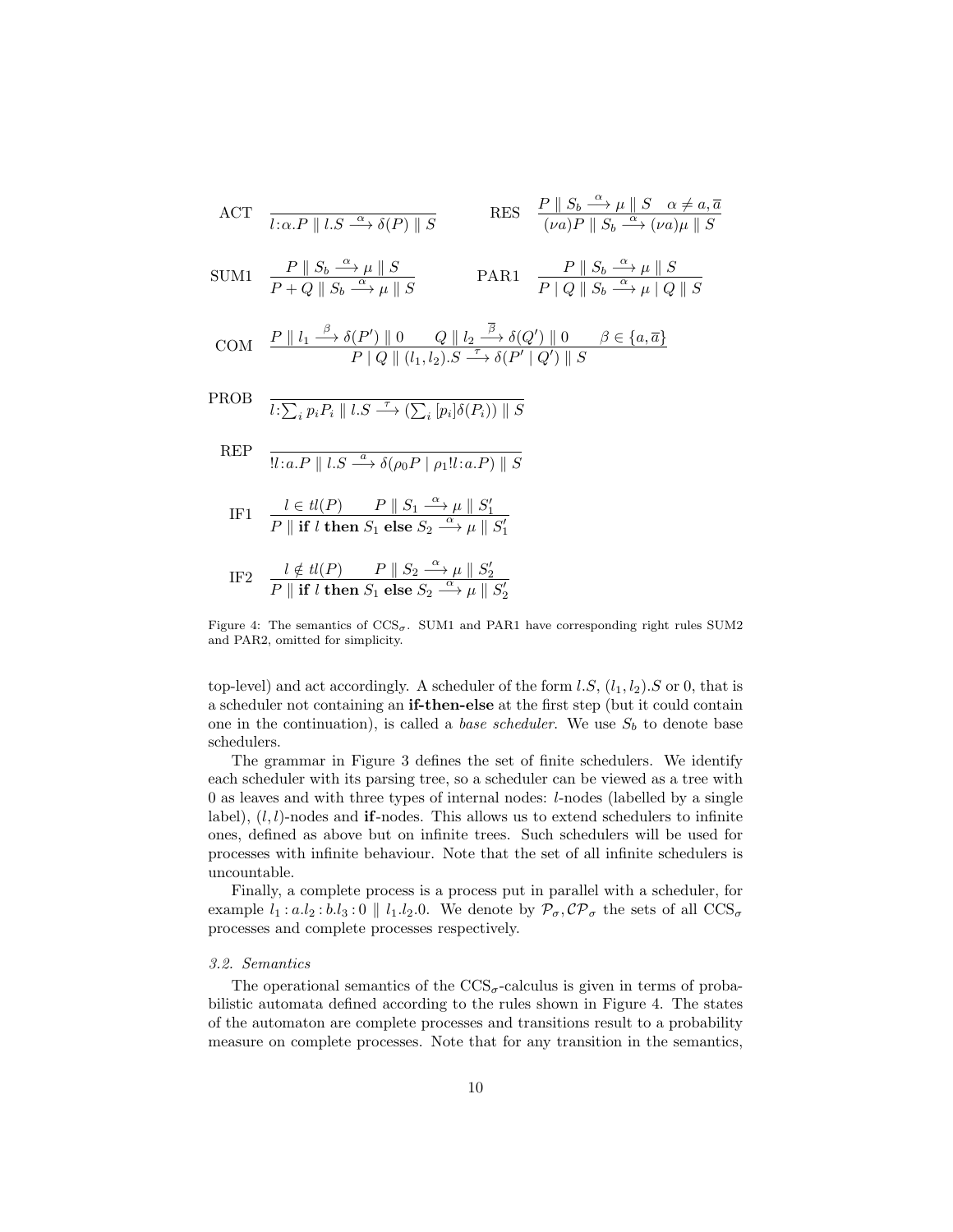the complete processes in the support of the resulting measure have all the same scheduler. To make this clear, if  $\mu \in Prob(\mathcal{P}_{\sigma})$ , we denote by  $\mu \parallel S \in Prob(\mathcal{CP}_{\sigma})$ its lifting to complete processes under scheduler S, that is a measure such that

$$
(\mu \parallel S)(X) = \begin{cases} \mu(P) & \text{if } X = P \parallel S \\ 0 & \text{otherwise} \end{cases}
$$

Then transitions are of the form  $P \parallel S \stackrel{\alpha}{\longrightarrow} \mu \parallel S'$  where  $\mu \in Prob(\mathcal{P}_{\sigma})$ .

ACT is the basic communication rule. In order for  $l:\alpha.P$  to perform  $\alpha$ , the scheduler should select this process for execution, so the scheduler needs to be of the form l.S. After the execution the complete process will continue as  $P \parallel S$ . The RES rule models restriction on channel a: communication on this channel is not allowed by the restricted process. SUM1 models nondeterministic choice. If P  $\parallel S_b$  can perform a transition, which means that  $S_b$  selects one of the labels of P, then  $P + Q \parallel S_b$  will perform the same transition, i.e. the branch P of the choice will be selected and Q will be discarded. For example

$$
l_1: a.P + l_2: b.Q \parallel l_1.S \xrightarrow{a} \delta(P) \parallel S
$$

Note that the operands of the sum do not have labels, the labels belong to the subprocesses of  $P$  and  $Q$ . In the case of nested choices, the scheduler must go deep and select the label of a prefix, thus resolving all the choices at once. Also note that we require a base scheduler for this rule. A scheduler starting with if-then-else is handled by the IF1,IF2 rules, explained later in this section.

PAR1 has a similar behavior for the parallel composition. The scheduler selects P to perform a transition on the basis of the label. The difference is that in this case  $Q$  is not discarded; it remains in the continuation. COM models synchronization. If P ||  $l_1$  can perform the action a and Q ||  $l_2$  can perform  $\bar{a}$ , then  $(l_1, l_2)$ .S, scheduling both  $l_1$  and  $l_2$  at the same time, can synchronize the two. PROB models internal probabilistic choice. Note that the scheduler cannot affect the outcome of the choice, it can only schedule the choice as a whole (this is why a probabilistic sum has a label) and the process will move to a measure containing all the operands with corresponding probabilities.

REP models replicated input. This rule is the same as for  $CCS_p$ , with the addition of a re-labeling operator  $\rho_i$ . The reason for this is that we want to avoid ending up with multiple copies of the same label as the result of replication, since this would create ambiguities in scheduling as explained in Section 3.3.  $\rho_i P$  appends  $i \in \{0,1\}$  to the index of all labels of P, for example:

$$
\rho_i \kappa^{\theta} : \alpha.P = \kappa^{\theta i} : \alpha.\rho_i P
$$

and similarly for the other operators. Note that we relabel only the resulting process, not the continuation of the scheduler. There is no need to do so, since the continuation of the scheduler can simply use the labels with the added index, after the replication.

Finally if-then-else allows the scheduler to adjust its behavior based on the labels that are available in P. We denote by  $tl(P)$  the set of top-level labels of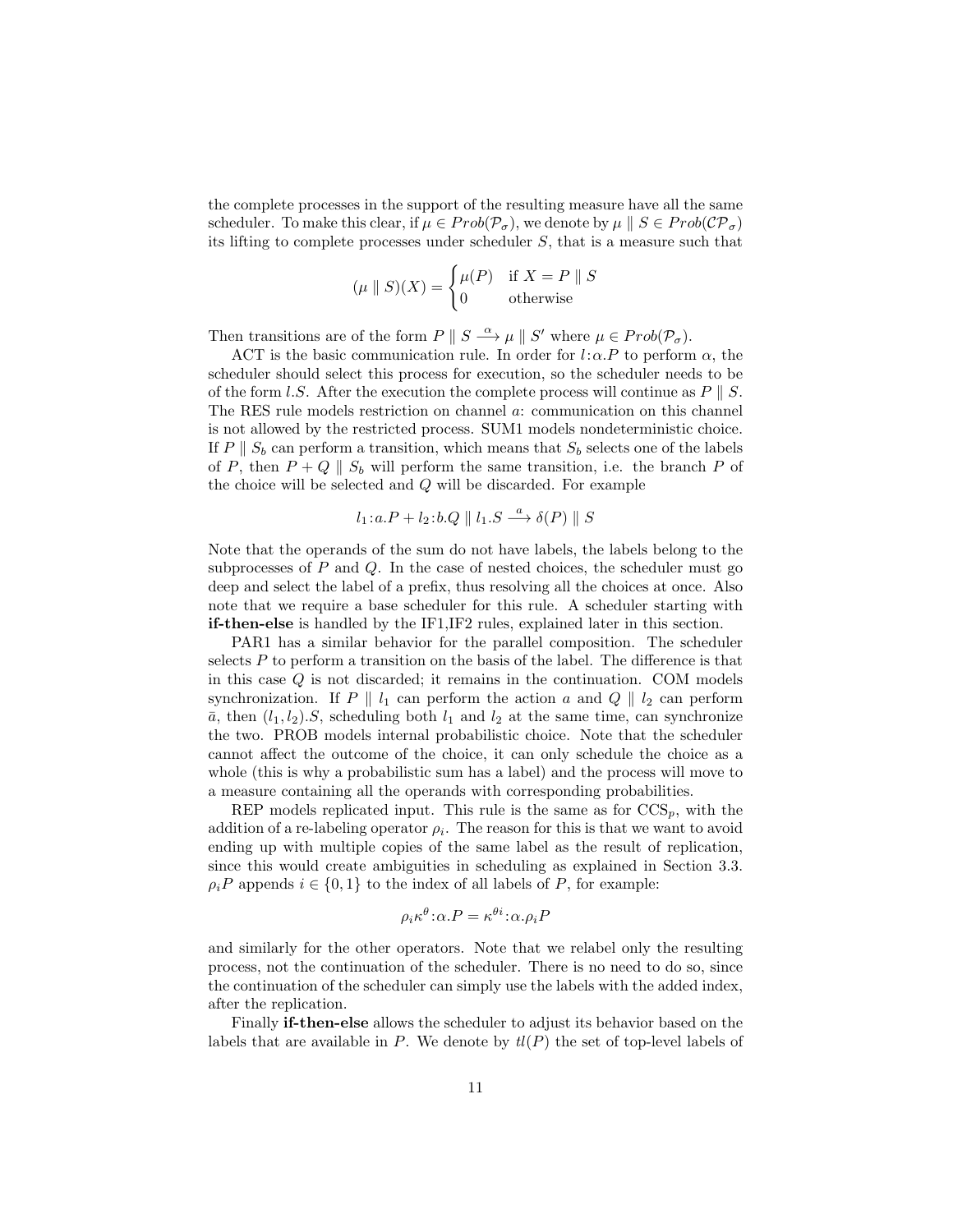P, defined as

$$
tl(l:\alpha.P) = tl(l:\sum_{i} p_{i}P_{i}) = tl(l:\alpha.P) = tl(l:0) = \{l\}
$$
  

$$
tl(P + Q) = tl(P | Q) = tl(P) \cup tl(Q)
$$
  

$$
tl((va)P) = tl(P)
$$

Then if l then  $S_1$  else  $S_2$  behaves like  $S_1$  if l is available in P and as  $S_2$ otherwise. This is needed when  $P$  is the outcome of a probabilistic choice, as discussed in Section 4.

Note that all rules apart from IF1,IF2 require a base scheduler. In other words, in the proof tree of a transition, all applications of the rules IF1,IF2 must appear at the very end. This is to ensure that the IF1,IF2 rules take all the labels of the process into account. For example, having shown that  $l_1: a \parallel \textbf{if } l_2 \textbf{ then } l_2 \textbf{ else } l_1 \stackrel{a}{\longrightarrow} \delta(0) \parallel 0$ , we cannot use the SUM1 rule to prove the same transition for  $l_1 : a + l_2 : b$ , because now  $l_2$  is available thus the **if** branch should be selected.

#### 3.3. Deterministic labelings

The idea in  $\text{CCS}_{\sigma}$  is that a *syntactic* scheduler will be able to completely resolve the nondeterminism of the process, without needing to rely on a semantic scheduler at the level of the automaton. This means that the execution of a process in parallel with a scheduler should be fully probabilistic. To achieve this we impose a condition on the labels that we can use in  $\text{CCS}_{\sigma}$  processes. A labeling is an assignment of labels to the prefixes, the probabilistic sums, the replicated inputs and the 0s of a process. We require all labelings to be deterministic in the following sense.

**Definition 1.** We define the relation  $\rightarrow$  on complete processes as P || S  $\rightarrow$  $P' \parallel S'$  iff  $P \parallel S \stackrel{\alpha}{\longrightarrow} \mu \parallel S'$  for some  $\alpha$  and  $\mu(P') > 0$ . We define  $\longrightarrow^*$ as the reflexive and transitive closure of  $\longrightarrow$ . With a slight abuse of notation we define the same relation on processes (without schedulers) as  $P \longrightarrow P'$  iff  $P \parallel S \longrightarrow P' \parallel S'$  for some  $S, S'.$ 

**Definition 2.** A labeling of a process  $P$  is *deterministic* iff for all schedulers  $S$ and for all  $P', S'$  such that  $P \parallel S \longrightarrow^* P' \parallel S'$  there is at most one transition rule  $P' \parallel S' \stackrel{\alpha}{\longrightarrow}$  that can be applied.

In the general case, it is impossible to decide whether a particular labeling is deterministic. However, there are simple ways to construct labeling that are guaranteed to be deterministic. A simple such family are the linear labelings.

**Definition 3.** A labeling is called *linear* iff for all labels  $\kappa_1^{\theta_1}, \kappa_2^{\theta_2}$  appearing in the process,  $\kappa_1 \neq \kappa_2$  or  $\theta_1 \npreceq \theta_2 \wedge \theta_2 \npreceq \theta_1$ , where  $\preceq$  is the prefix relation on indexes.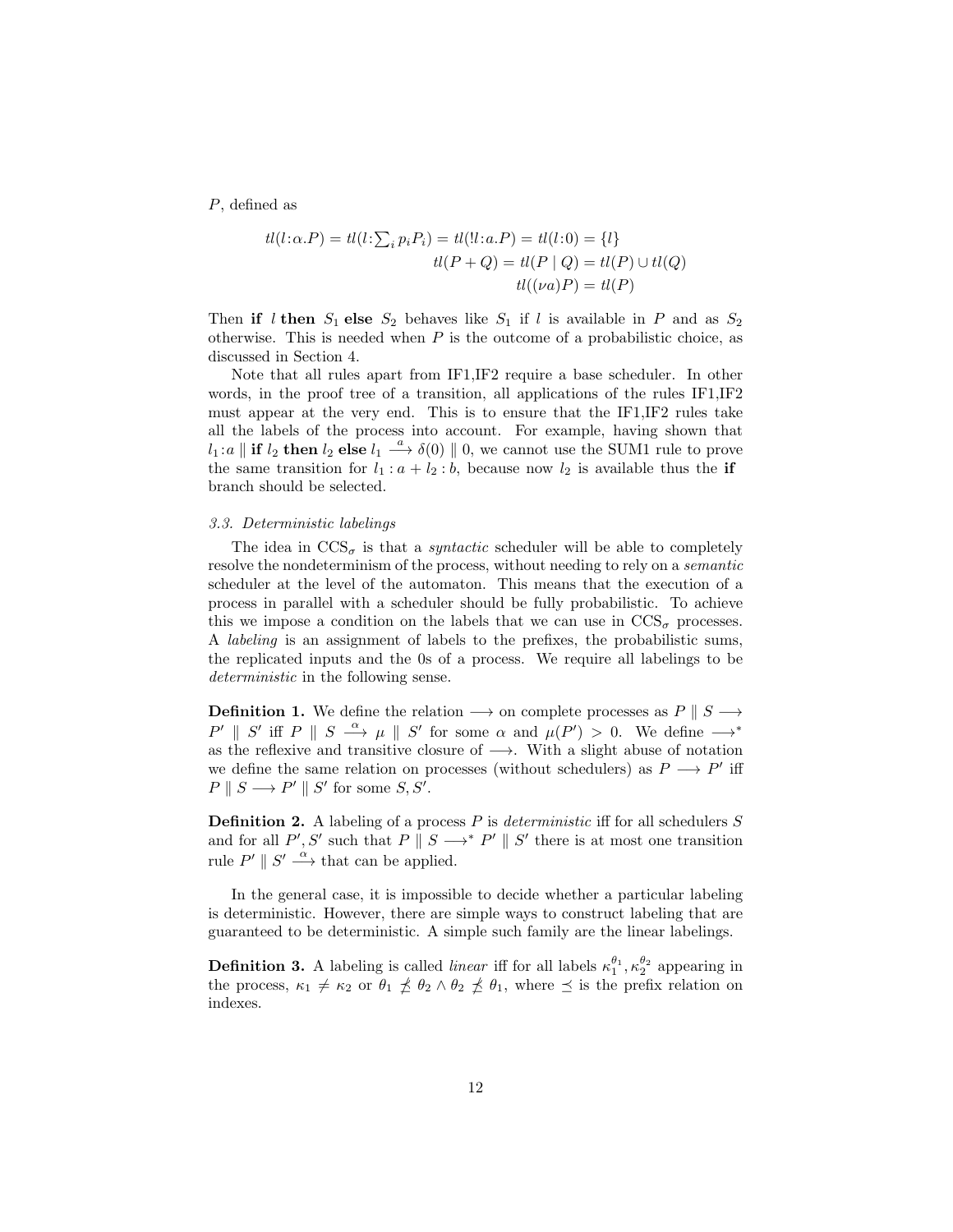The idea is that in a linear labeling all labels should be pairwise distinct. The extra condition on the indexes forbids having two (distinct) labels  $\kappa, \kappa^0$  since they could become equal as the result of relabeling the first. This is important for the following proposition.

#### Proposition 1. Linear labelings are preserved by transitions.

PROOF. Let  $lab(P)$  denote the set of all labels of P. First, note that the transition rules only append strings to the indexes of the process' labels. That is, if  $P \longrightarrow Q$  and  $\kappa^{\eta} \in lab(Q)$  then there exists a label  $\kappa^{\theta} \in P$  such that  $\theta \preceq \eta$ . This is clear since the relabeling operator  $\rho_i$  only appends strings to indexes.

We write  $\theta \nsim \eta$  for  $\theta \npreceq \eta \wedge \eta \npreceq \theta$ . First, we notice that  $\theta \nsim \eta$  iff  $\theta_i \neq \eta_i$  for some  $i \le \min\{|\theta|, |\eta|\}$  where  $\theta_i, \eta_i$  denote the *i*-th character of  $\theta, \eta$  respectively. As a consequence we have that

$$
\theta \nsim \eta \;\Rightarrow\; \theta \theta' \nsim \eta \eta' \qquad \text{for all } \theta', \eta' \tag{2}
$$

since  $\theta \theta'$  and  $\eta \eta'$  still differ at the *i*-th character.

The proof is by induction of the "proof tree" of the transition. For the base case, the rules ACT, PROB are easy since the labels of the resulting process are a subset of the original ones. The interesting rule for the base case is the REP rule:

$$
!l:a.P \parallel l.S \stackrel{\alpha}{\longrightarrow} \delta(\rho_0 P \mid \rho_1!l:a.P) \parallel S
$$

The labels of the resulting process are of the form  $\kappa^{\theta i}$  where  $\kappa^{\theta} \in lab($ !!:a.P) and  $i \in \{0,1\}$ . So consider two such labels  $\kappa^{\theta i}, \kappa^{\eta j}$ . Since  $\mathcal{U}: a.P$  has a linear labeling, we have  $\theta \sim \eta$  and from (2) we get  $\theta i \sim \eta j$ .

For the inductive case, the rules RES, SUM1/2, IF1, IF2 are easy since the resulting measure  $\mu$  is the same as in the premise, so a direct application of the induction hypothesis suffices. Now consider the PAR1 rule

$$
\frac{P \parallel S_b \stackrel{\alpha}{\longrightarrow} \mu \parallel S}{P \mid Q \parallel S_b \stackrel{\alpha}{\longrightarrow} \mu \parallel Q \parallel S}
$$

Assume that  $P \mid Q$  has a linear labeling and consider a process  $P'$  such that  $\mu(P') > 0$ . We want to show that  $P' | Q$  has a linear labeling, that is, if two labels of  $P' | Q$  have the same base then their indexes must be prefixincomparable. Since  $Q$  has a linear labeling and so does  $P'$  (from the induction hypothesis), we only need to compare indexes between  $P'$  and  $Q$ . Let  $\kappa^{\eta} \in$  $lab(P'), \kappa^i \in lab(Q)$ . Since P' comes from a transition of P then there exists  $\kappa^{\theta} \in lab(P)$  such that  $\theta \preceq \eta$ , and since  $P | Q$  has a linear labeling then  $\theta \nsim \iota$ . So from (2) we have  $\eta \nsim \iota$ .

#### Proposition 2. A linear labeling is deterministic.

PROOF. Let P be a process with a linear labeling, let S be a scheduler and  $P' \parallel S'$  be a complete process such that  $P \parallel S \longrightarrow^* P' \parallel S'$ . We want to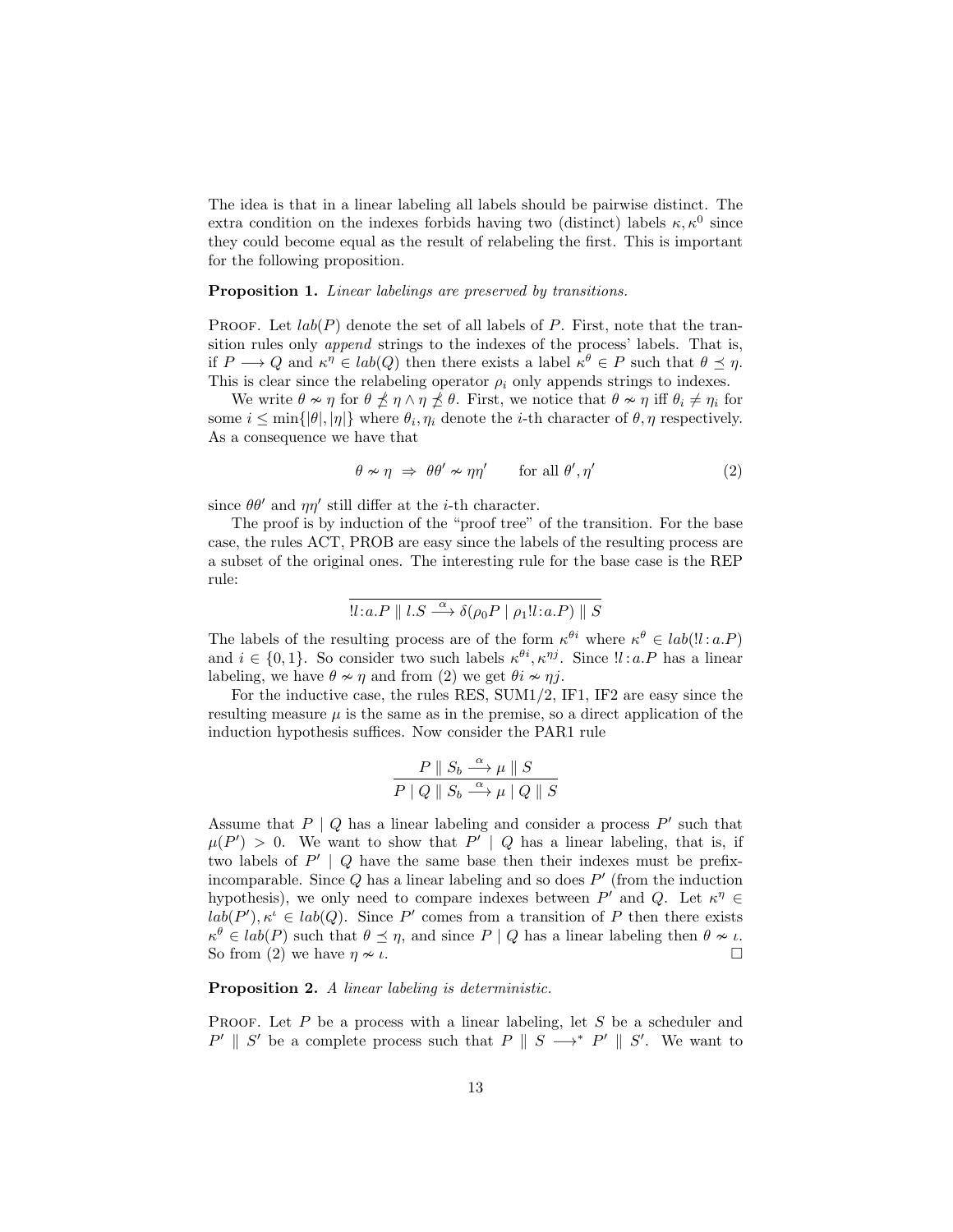show that there is only one transition  $P' \parallel S' \stackrel{\alpha}{\longrightarrow} \mu \parallel S''$  enabled. Since linear labelings are preserved by transitions,  $P'$  has also a linear labeling. As a consequence, its labels are pairwise distinct, so the label(s) in the root of  $S'$ appear at most once in  $P'$ . So from the rules PAR1/PAR2, at most one is applicable, since at most one branch of  $P \mid Q$  contains the required label. The same holds for SUM1/SUM2.

We want to show that we can construct at most one proof tree for the transition of  $P' \parallel S'$ . Since we eliminated one rule of the pairs PAR1/2, SUM1/2, for the remaining rules and for a fixed "type" of process and scheduler, there is at most one rule applicable. For example, for  $P \mid Q$  and l.S only PAR is applicable, for  $P \mid Q$  and  $(l_1, l_2)$ . S only COM is applicable and for  $l.l.a.P$  and  $l.S$ only REP. For any process and an if-then-else scheduler only one of IF1, IF2 is applicable, and so on. Since the premises of all rules involve a simpler process or a simpler scheduler, the result comes easily by induction on the structure of  $P' \parallel S'$ .

There are labelings that are deterministic without being linear. In fact, such labelings will be the means by which we hide information from the scheduler. However, the property of being deterministic is crucial since it implies that the scheduler will resolve all the nondeterminism of the process.

**Proposition 3.** Let P be a  $CCS_{\sigma}$  process with a deterministic labeling. Then  $\llbracket P \rrbracket$  S is fully probabilistic for all schedulers S.

PROOF. Direct application of the definition of deterministic labeling.  $\Box$ 

#### 4. Expressiveness of the syntactic scheduler

 $\mathrm{CCS}_{\sigma}$  with deterministic labelings allows us to separate probabilities from nondeterminism in a straightforward way: a process in parallel with a scheduler behaves in a fully probabilistic way and the nondeterminism arises from the fact that we can have many different schedulers. We may now ask the question: how powerful are the syntactic schedulers wrt the semantic ones, i.e. those defined directly over the automaton?

We denote by  $Unlab(\hat{P})$  the CCS<sub>p</sub> process obtained from the CCS<sub>p</sub> process  $\hat{P}$  by removing all labels. Moreover, let

 $Lin(P) = \{ \widehat{P} \in \mathcal{CP}_{\sigma} \mid Unlab(\widehat{P}) = P \text{ and } \widehat{P} \text{ has a linear labeling} \}$ 

We say that the semantic scheduler  $\zeta$  of  $\llbracket P \rrbracket$  is equivalent to the syntactic scheduler S of  $\widehat{P} \in Lin(P)$ , written  $\zeta \sim_P S$ , iff the automata  $etree(\P P \|, \zeta)$  and  $\Vert \widehat{P} \Vert S \Vert$  are probabilistically bisimilar.

A process is blocked if it cannot perform a transition under any scheduler. A scheduler  $S$  is non-blocking for a process  $P$  if it always schedules some transition, except when P itself is blocked. Let  $Sem(P)$  be the set of the semantic schedulers for the process P and  $Syn(\widehat{P})$  be the set of the non-blocking syntactic schedulers for process  $\hat{P}$ . Then we can show that for all semantic schedulers of P we can create an equivalent syntactic one for  $\hat{P}$ .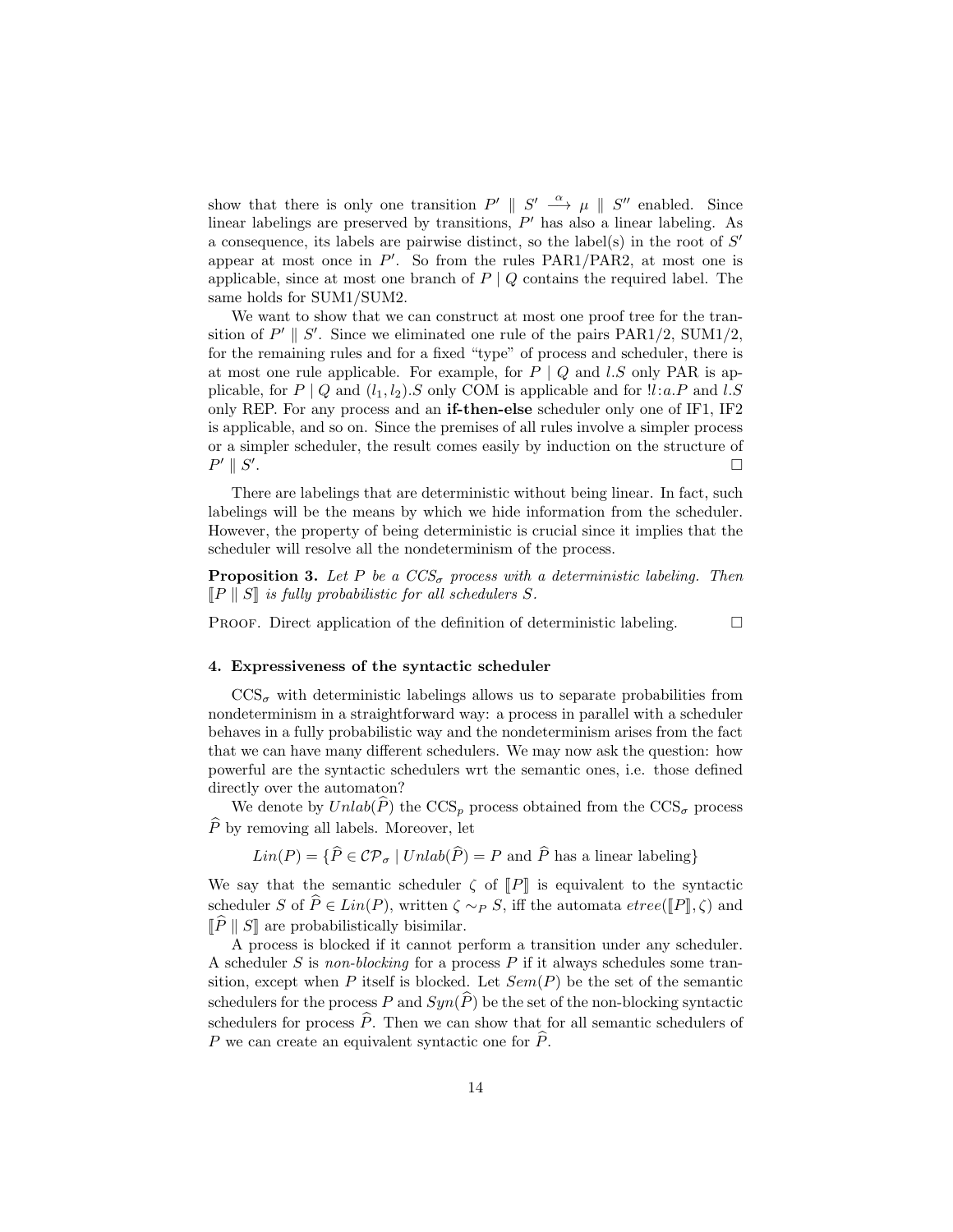**Proposition 4.** Let P be a  $CCS_p$  process and let  $\widehat{P} \in Lin(P)$ . Then  $\forall \zeta \in$  $Sem(P) \exists S \in Sym(\widehat{P}) : \zeta \sim_P S.$ 

PROOF. We fix the processes  $P_0$  and  $\widehat{P}_0 \in Lin(P_0)$  for which we are going to prove the proposition, and let  $M = (S, P_0, A, \mathcal{D}) = [P_0]$ . We also fix a scheduler  $\zeta : exec^*(M) \to \mathcal{D}$  for M. An execution  $\varphi \in exec^*(M)$  of M is a sequence  $\varphi = P_0 \alpha_1 P_1 \dots \alpha_n P_n$  such that  $P_{i-1} \xrightarrow{\alpha_i} \mu$  and  $\mu(P_i) > 0$ . Then  $etree(M, \zeta)$  is a fully probabilistic automaton whose set of states is  $exec^*(M)$ and where  $\varphi \stackrel{\alpha}{\longrightarrow} \mu_e$  iff  $\zeta(\varphi) = (P_n, \alpha, \mu)$  and  $\mu_e(\varphi \alpha P_{n+1}) = \mu(P_{n+1})$ . We aim at finding a syntactic scheduler  $S_{\zeta}$  such that  $\zeta \sim_{P_0} S_{\zeta}$ .

First note that for each rule in the semantics of  $CCS_p$  there is a corresponding rule for  $\text{CCS}_{\sigma}$ , the only addition being the syntactic scheduler and the labels of the resulting processes. Thus, we can show (by induction on the proof tree of  $P \stackrel{\alpha}{\longrightarrow} \mu$ ) that for all  $P, \widehat{P}$  with  $\widehat{P} \in Lin(P)$ :

$$
P \stackrel{\alpha}{\longrightarrow} \mu \quad \Rightarrow \quad \exists S : \widehat{P} \parallel S \stackrel{\alpha}{\longrightarrow} \mu' \parallel 0 \text{ and}
$$

$$
\forall P' \in \mathcal{P}_p : \mu(P') = \mu'(Lin(P')) \tag{3}
$$

The scheduler S above has no continuation, since it is reduced to 0 after the transition. There might still be several schedulers producing this transition, but it is easy to see that there exists a unique minimal one, i.e. a scheduler of the form l.0 or  $(l_1, l_2)$ .0. If  $t = (P, \alpha, \mu) \in \mathcal{D}$  is the tuple describing the transition of P, let sched $(t, \hat{P})$  denote this minimal scheduler. Note also that a single process in  $\mu$  might be mapped to several  $\text{CCS}_{\sigma}$  processes in  $\mu'$  that only differ in the labels. For example,  $a + p a \rightarrow \delta(a)$ , but after adding a linear labeling we have  $l: (l_1: a +_p l_2: a) \parallel l. 0 \longrightarrow \frac{\tau}{2} \delta(l_1: a) + \frac{1}{2} \delta(l_2: a).$ 

Now, given  $P \in \mathcal{P}_p$ , a state  $\varphi \in \mathscr{E}(M)$  such that  $lstate(\varphi) = P$  and a process  $\widehat{P} \in Lin(P)$ , we construct the syntactic scheduler  $\sigma(\zeta, \varphi, \widehat{P}) \in Sym(\widehat{P})$ corresponding to  $\zeta$ . Let  $(P, \alpha, \mu) = \zeta(\varphi)$ . From (3) there is a transition  $\widehat{P} \parallel S$  $\xrightarrow{\alpha} \mu' \parallel 0$  with  $S = \text{sched}(\zeta(\varphi), \widehat{P})$ . Let  $\{\widehat{P}_1, \ldots, \widehat{P}_n\} = \text{support}(\mu')$  and  $P_i = Unlab(\widehat{P}_i), 1 \leq i \leq n$ . We denote by  $lm(\widehat{P})$  the left-most label appearing in  $\hat{P}$ . Note that all processes contain at least one label since they contain at least one 0. We recursively define  $\sigma(\zeta, \varphi, \widehat{P})$  as

$$
\sigma(\zeta, \varphi, \widehat{P}) \triangleq \operatorname{sched}(\zeta(\varphi), \widehat{P}).
$$
  
\nif  $lm(\widehat{P}_1)$  then  $\sigma(\zeta, \varphi \alpha P_1, \widehat{P}_1)$  else  
\n...  
\nif  $lm(\widehat{P}_{n-1})$  then  $\sigma(\zeta, \varphi \alpha P_{n-1}, \widehat{P}_{n-1})$  else  
\n
$$
\sigma(\zeta, \varphi \alpha P_n, \widehat{P}_n)
$$
\n(4)

We then define an equivalence  $\equiv_P$  on schedulers as

$$
S_1 \equiv_P S_2 \quad \text{iff} \quad P \parallel S_1 \stackrel{\alpha}{\longrightarrow} \mu \parallel S_3 \Leftrightarrow P \parallel S_2 \stackrel{\alpha}{\longrightarrow} \mu \parallel S_3
$$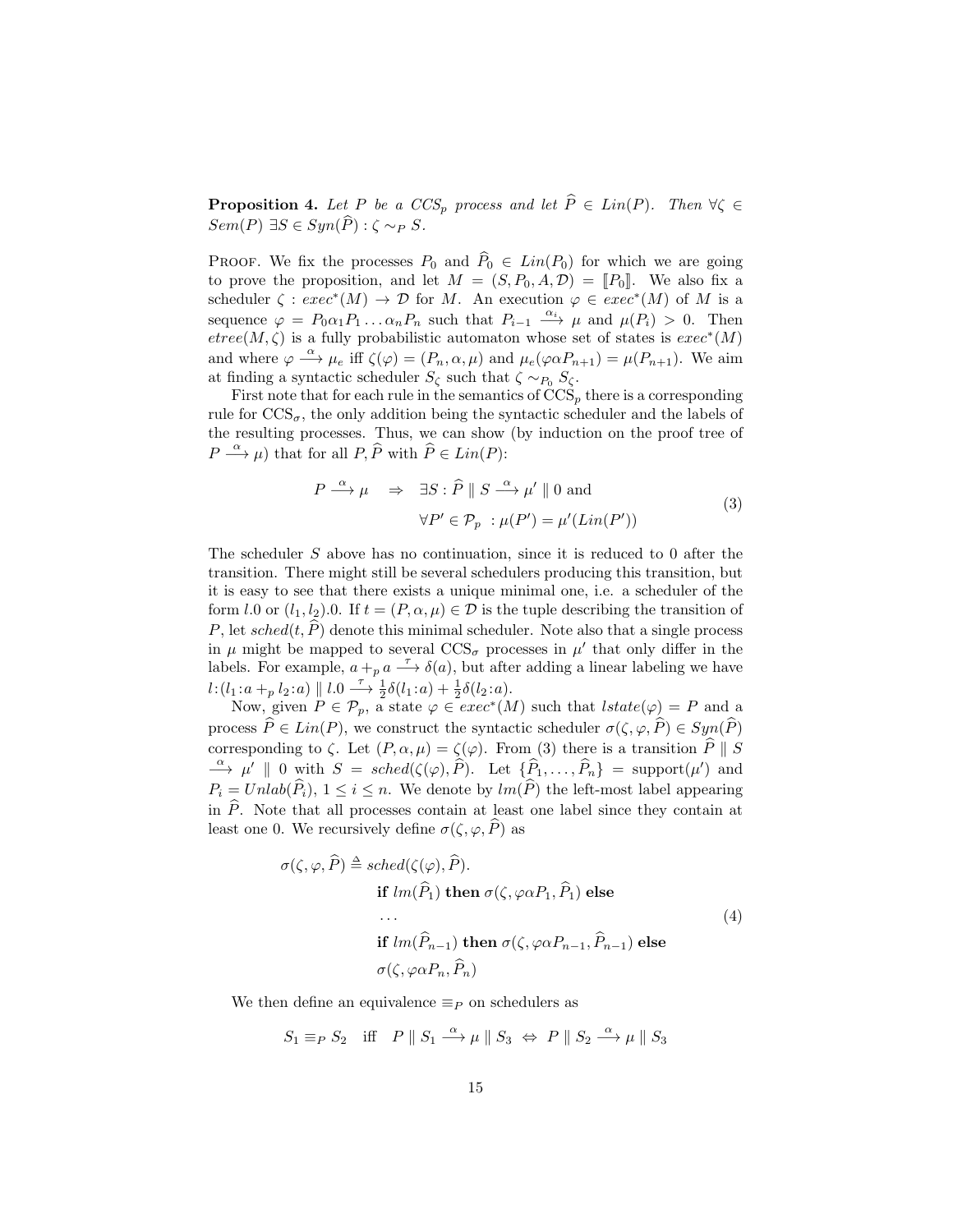Intuitively  $S_1 \equiv_P S_2$  iff they have the same effect on the process P, for example if  $S_1$  is an **if-then-else** construct that enables  $S_2$ .

We are now ready for the final part of the proof. Let  $\varphi_0 = P_0$  be an empty execution of M, the scheduler  $S_{\zeta}$  that we want to construct is  $S_{\zeta} = \sigma(\zeta, \varphi_0, P_0)$ . We compare the automata  $\text{etree}(M, \zeta)$  and  $\overline{[P_0 \mid S_{\zeta}]}$  and we show that they are bisimilar by creating a bisimulation relation that relates their starting states  $\varphi_0$ and  $\widehat{P}_0 \parallel S_{\zeta}$ . We define a relation  $\mathcal{R} \subseteq exec^*(M) \times \mathcal{CP}_{\sigma}$  as follows:

$$
\varphi \mathcal{R} (\widehat{P} \parallel S)
$$
 iff  $lstate(\varphi) = Unlab(\widehat{P})$  and  $S \equiv_{\widehat{P}} \sigma(\zeta, \varphi, \widehat{P})$ 

Clearly  $\varphi_0 \mathcal{R}$  ( $\hat{P}_0 \parallel S_{\zeta}$ ) and, hence, it remains to show that  $\mathcal{R}$  is a strong bisimulation.

Suppose that  $\varphi \mathcal{R}$  ( $\widehat{P} \parallel S$ ) and  $\varphi \stackrel{\alpha}{\longrightarrow} \mu_e$ . Let  $P = Unlab(\widehat{P})$ , since  $\textit{Istate}(\varphi) = P \text{ we have } P \stackrel{\alpha}{\longrightarrow} \mu \text{ with } \mu(P') = \mu_e(\varphi \alpha P') \text{ for all } P' \in \mathcal{P}_p.$ From  $S \equiv_{\widehat{P}} \sigma(\zeta, \varphi, \widehat{P})$  and by construction of  $\sigma$  we have that there exists a transition  $\hat{P} \parallel S \stackrel{\alpha}{\longrightarrow} \mu' \parallel S_c$  where  $\mu'(Lin(P')) = \mu(P') = \mu_e(\varphi \alpha P')$  for all  $P' \in \mathcal{P}_p$ .

Let  $\{\widehat{P}_1, \ldots, \widehat{P}_n\} = \text{support}(\mu')$  and  $P_i = Unlab(\widehat{P}_i), 1 \le i \le n$  (note that we might have  $P_i = P_j$  for  $i \neq j$ . The scheduler  $S_c$  above is the continuation of  $\sigma(\zeta, \varphi, \widehat{P})$  (defined in (4)). It is an **if-then-else** choice between the schedulers  $\sigma(\zeta, \varphi \alpha P_i, P_i)$ , each guarded by if  $lm(P_i)$ . Since the labeling of P is linear, all labels are pairwise distinct, so the  $P_i$ 's have disjoint labels, i.e.  $lm(P_i) \notin tl(P_j)$ for  $i \neq j$ . As a consequence,  $S_c \equiv_{\widehat{P}_i} \sigma(\zeta, \varphi \alpha P_i, P_i)$  since only the *i*-th branch of  $S_c$  can be enabled by  $P_i$ . Thus we have  $(\varphi \alpha P_i) \mathcal{R} (P_i || S_c)$ , for all  $1 \leq i \leq n$ , which, from  $\mu_e(\varphi \alpha P_i) = \mu'(Lin(P_i))$ , implies that  $\mu_e \mathcal{R}(\mu' \parallel S_c)$ .

Similarly for the case where  $\widehat{P} \parallel S \stackrel{\alpha}{\longrightarrow} \mu' \parallel S_c$ . Let  $\{\widehat{P}_1, \ldots, \widehat{P}_n\} =$ support $(\mu')$  and  $P_i = Unlab(\widehat{P}_i), 1 \leq i \leq n$ . By definition of  $\sigma(\zeta, \varphi, \widehat{P})$  there exists a transition  $P \stackrel{\alpha}{\longrightarrow} \mu$  where  $\mu(P_i) = \mu'(Lin(P_i))$ , thus  $\varphi \stackrel{\alpha}{\longrightarrow} \mu_e$  with  $\mu_e(\varphi \alpha P_i) = \mu'(Lin(P_i)).$  So again  $(\varphi \alpha P_i) \mathcal{R} (\widehat{P}_i \parallel S_c)$ , for all  $1 \leq i \leq n$ , thus  $\mu_e \mathcal{R} (\mu' \parallel S_c).$  $\mathcal{O}(||S_c).$ 

To obtain this result the label test (if-then-else) is crucial, in the case P performs a probabilistic choice. The scheduler uses the test to find out the result of the probabilistic choice and adapt its behavior accordingly (as the semantic scheduler is allowed to do). For example let  $P = l : (l_1 : a +_p l_2 : b) | (l_3 : c + l_4 : d)$ . For this process, the scheduler *l*.(**if**  $l_1$  **then**  $l_3.l_1$  **else**  $l_4.l_2$ ) first performs the probabilistic choice. If the result is  $l_1 : a$  it performs c, a, otherwise it performs  $d, b$ . This is also the reason we need labels for 0, in case it is one of the operands of the probabilistic choice.

One would expect to obtain also the inverse of Proposition 4, showing the same expressive power for the two kinds of schedulers. We believe that this is indeed true, but it is technically more difficult to state. The reason is that the simple translation we did from  $CCS_p$  processes to  $CCS_\sigma$ , namely adding a linear labeling, might introduce choices that are not present in the original process.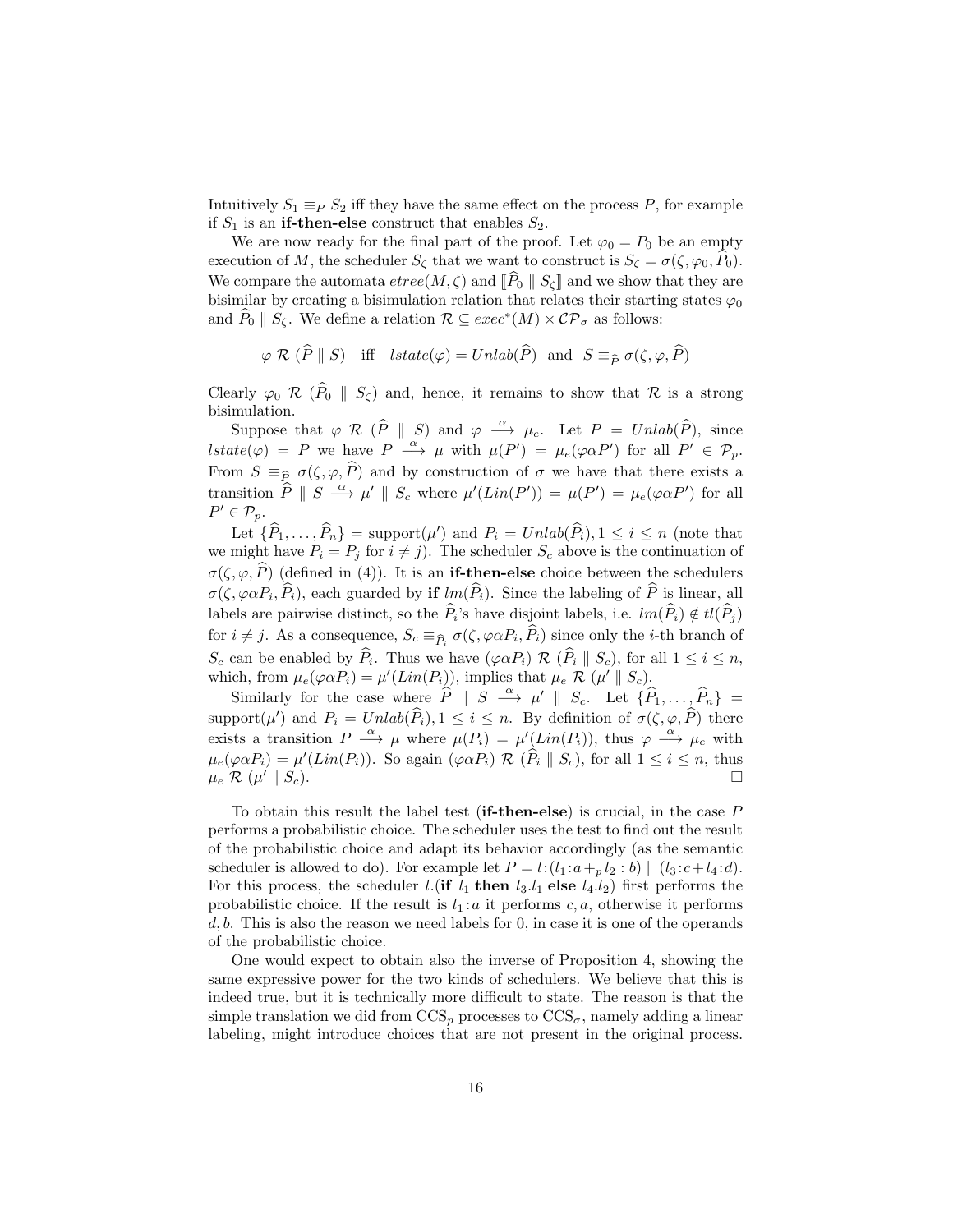For example let  $P = (a + p a) | (c + d)$  and  $P = l : (l_1 : a + p l_2 : a) | (l_3 : c + l_4 : d).$ In P the choice  $a + p a$  is not a real choice, it can only do an  $\tau$  transition and go to a with probability 1. But in  $\widehat{P}$  we make the two outcomes distinct due to the labeling. So the syntactic scheduler *l*.(if  $l_1$  then  $l_3.l_1$  else  $l_4.l_2$ ) has no semantic counterpart simply because  $\widehat{P}$  has more choices than P, but this is an artifact of the translation. A more precise translation that would establish the exact correspondence of schedulers is left as future work.

#### 4.1. Using non-linear labelings

Up to now we are using only linear labelings which, as we saw, give us the whole power of semantic schedulers. However, we can construct non-linear labelings that are still deterministic, that is there is still only one transition possible at any time even though we have multiple occurrences of the same label. There are various cases of useful non-linear labelings.

**Proposition 5.** Let P,Q be  $CCS_{\sigma}$  processes with deterministic labelings (not necessarily disjoint). The following labelings are all deterministic:

$$
l: (P +_p Q) \tag{5}
$$

$$
l_1: a.P + l_2: b.Q \tag{6}
$$

$$
(\nu a)(\nu b)(l_1 : a.P + l_1 : b.Q \mid l_2 : \bar{a})
$$
\n(7)

PROOF. Processes  $(5)$ , $(7)$  have only one transition enabled, while  $(6)$  has two, all enabled by exactly one scheduler. After any of these transitions, only one of  $P, Q$  remains.

Consider the case where  $P$  and  $Q$  in the above proposition share the same labels. In  $(5)$  the scheduler cannot select an action inside  $P, Q$ , it must select the choice itself. After the choice, only one of  $P, Q$  will be available so there will be no ambiguity in selecting transitions. The case  $(6)$  is similar but with nondeterministic choice. Now the guarding prefixes must have different labels, since the scheduler should be able to resolve the choice, however after the choice only one of  $P, Q$  will be available. Hence, again, the multiple copies of the labels do not constitute a problem. In (7) we allow the same label on the guarding prefixes of a nondeterministic choice. This is because the guarding channels  $a, b$ are restricted and only one of the corresponding output actions is available  $(\bar{a})$ . As a consequence, there is no ambiguity in selecting transitions. A scheduler  $(l_1, l_2)$  can only perform a synchronization on a, even though  $l_1$  appears twice.

However, using multiple copies of a label limits the power of the scheduler, since the labels provide information about the outcome of a probabilistic choice (and allow the scheduler to choose different strategies through the use of the scheduler choice). In fact, this is exactly the technique we use to achieve the goals described in Section 1. Consider for example the process:

$$
l: (l_1: \bar{a}.R_1 +_p l_1: \bar{a}.R_2) | l_2: a.P | l_3: a.Q
$$
 (8)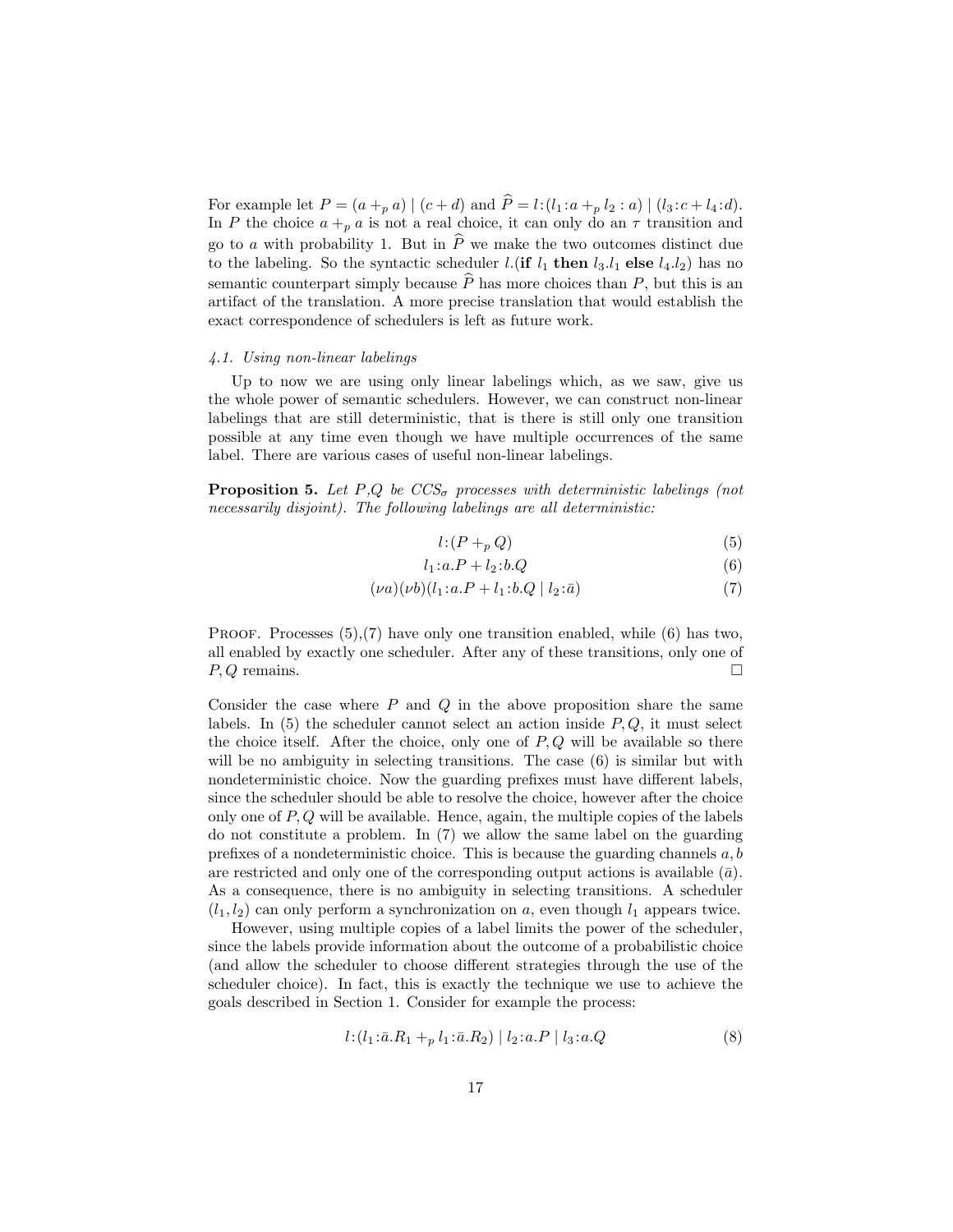According to Proposition 5 (5) this labeling is deterministic. However, since both branches of the probabilistic sum have the same label  $l_1$ , the scheduler cannot resolve the choice between  $P$  and  $Q$  based on the outcome of the probabilistic choice. There is still nondeterminism: the scheduler  $l.(l_1, l_2)$  will select P and the scheduler  $l(l_1, l_3)$  will select Q. However this selection will be independent from the outcome of the probabilistic choice.

Note that we did not impose any direct restrictions on the schedulers. We still consider all possible syntactic schedulers for the process (8) above. However, having the same label twice limits the power of the syntactic schedulers with respect to the semantic ones. This approach has the advantage that the restrictions are limited to the choices with the same label. We already know that having pairwise distinct labels gives the full power of the semantic scheduler. So the restriction is local to the place where we, intentionally, put the same labels.

#### 5. Testing relations for  $\text{CCS}_{\sigma}$  processes

Testing relations ([22]) are a method of comparing processes by considering their interaction with the environment. A test is a process that runs in parallel with the one being tested, and that contains a distinguished action  $\omega$  that represents success. Two processes are testing equivalent if they can pass the same tests. This idea is very useful for the analysis of security protocols, as suggested in [23], since a test can be seen as an adversary who interferes with a communication agent and declares  $\omega$  if an attack is successful. Then two processes are testing equivalent if they are vulnerable to the same attacks.

In the probabilistic setting we take the approach of [13] which considers the exact probability of passing a test, in contrast to [10] which considers only the ability to pass a test with probability non-zero (may-testing) or one (musttesting). This approach leads to the definition of two preorders  $\sqsubseteq_{\text{may}}$  and  $\sqsubseteq_{\text{must}}$ . Intuitively,  $P \sqsubseteq_{\text{may}} Q$  means that if P under some scheduler passes O with probability  $p$  then  $Q$  also passes  $O$  under some scheduler with at least the same probability.  $P \sqsubseteq_{\text{must}} Q$  means that if P under any scheduler passes O with probability at least  $p$  then  $Q$  under all schedulers passes  $O$  with at least the same probability.

More precisely, a test  $O$  is a  $\text{CCS}_{\sigma}$  process containing the distinguished action  $\omega$ , such that when put in parallel with any of the tested processes, the resulting labeling is deterministic. Let  $Test_{\mathcal{P}}$  denote the set of all tests with respect to the set of processes  $P$  and let  $(\nu)P$  denote the restriction on all channels of P, thus allowing only  $\tau$  actions. We define  $p_{\omega}(P, S, O)$  to be the probability that  $(\nu)(P | O)$  S produces  $\omega$ :

$$
p_{\omega}(P, S, O) = pb(\bigcup \{ C(\varphi \omega s) \mid \varphi \omega s \in exec^*([\lbrack (\nu)(P \mid O) \parallel S \rbrack ) \})
$$

Note that the set on the right hand side is a countable union of disjoint cones so its probability is well-defined. We can now define may and must testing.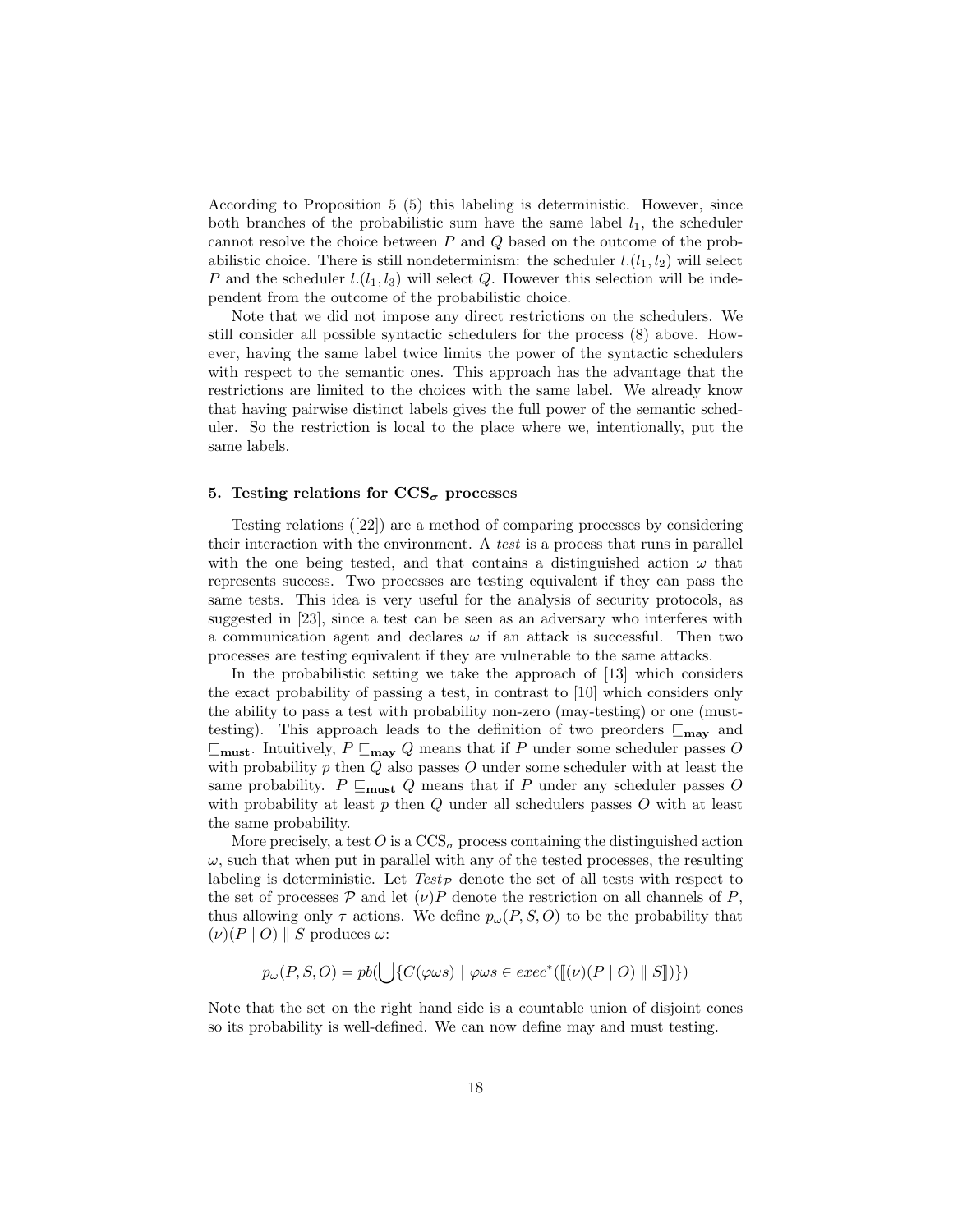**Definition 4.** Let  $P, Q$  be  $\text{CCS}_{\sigma}$  processes. We define the must and may testing preorders as follows:

$$
P \sqsubseteq_{\text{may}} Q \quad \text{iff} \quad \forall O \,\forall S_P \,\exists S_Q : p_\omega(P, S_P, O) \le p_\omega(Q, S_Q, O)
$$
  

$$
P \sqsubseteq_{\text{must}} Q \quad \text{iff} \quad \forall O \,\forall S_Q \,\exists S_P : p_\omega(P, S_P, O) \le p_\omega(Q, S_Q, O)
$$

where O ranges over  $Test_{\{P,Q\}}$  and  $S_X$  ranges over  $Syn((\nu)(X \mid O)).$ 

We also define  $\approx_{\text{may}}, \approx_{\text{must}}$  to be the equivalences induced by  $\subseteq_{\text{may}}, \subseteq_{\text{must}}$ respectively.

Note that Definition 4 is slightly different than the definition of probabilistic testing of [13], given below:

**Definition 5.** Let  $P, Q$  be  $\text{CCS}_{\sigma}$  processes and O a test. We first define:

$$
P[O] = \sup \{ p_{\omega}(P, S, O) \mid S \in Sym((\nu)(P \mid O)) \}
$$
  

$$
P[O] = \inf \{ p_{\omega}(P, S, O) \mid S \in Sym((\nu)(P \mid O)) \}
$$

The may and must testing preorders of [13] are defined as:

$$
\begin{array}{ll}\nP \leq_{\text{may}} Q & \text{iff} & P[O] \leq Q[O] & \forall O \in \text{Test}_{\{P,Q\}} \\
P \leq_{\text{must}} Q & \text{iff} & P[O] \leq Q[O] & \forall O \in \text{Test}_{\{P,Q\}}\n\end{array}
$$

The above definition is arguably closer to the informal intuition and easier to understand. However, the use of sup, inf in  $P[O], P[O]$  makes it difficult to use in proofs. Instead, we use Definition 4 which turns out to be slightly stronger.

**Proposition 6.** For all  $CCS_{\sigma}$  processes P, Q:

$$
P \sqsubseteq_{\text{may}} Q \Rightarrow P \leq_{\text{may}} Q
$$

$$
P \sqsubseteq_{\text{must}} Q \Rightarrow P \leq_{\text{must}} Q
$$

The inverse is also true for finite processes.

PROOF. We use the simple fact that for any non-empty sets  $A, B \subseteq \mathbb{R}$ :

$$
\forall a \in A \exists b \in B : a \le b \implies \sup A \le \sup B
$$
  

$$
\forall b \in B \exists a \in A : a \le b \implies \inf A \le \inf B
$$

Assuming sup  $A > \sup B$ , let  $k = (\sup A + \sup B)/2$ . Since  $k < \sup A$  there exists  $a \in A$  such that  $k < a$ . Then there exists  $b \in B$  such that  $a \leq b$  so we have  $\sup B < k < a \leq b$  which is a contradiction. Similarly for inf.

The inverse does not hold in general, for example if  $A = [0, 1], B = (0, 1)$ we have sup  $A = \sup B = 1$  but  $1 > b \forall b \in B$ . However it holds if  $\sup A \in A$ . Sup  $B \in B$ , for example if A, B are finite.  $A, \sup B \in B$ , for example if  $A, B$  are finite.

The difference between  $\mathcal{F}_{\mathbf{may}}$  and  $\mathcal{F}_{\mathbf{may}}$  lies in cases where the supremum of  $p_{\omega}(P, S, O)$  cannot be achieved by any single scheduler S. For finite processes this is never the case since the set of schedulers is finite.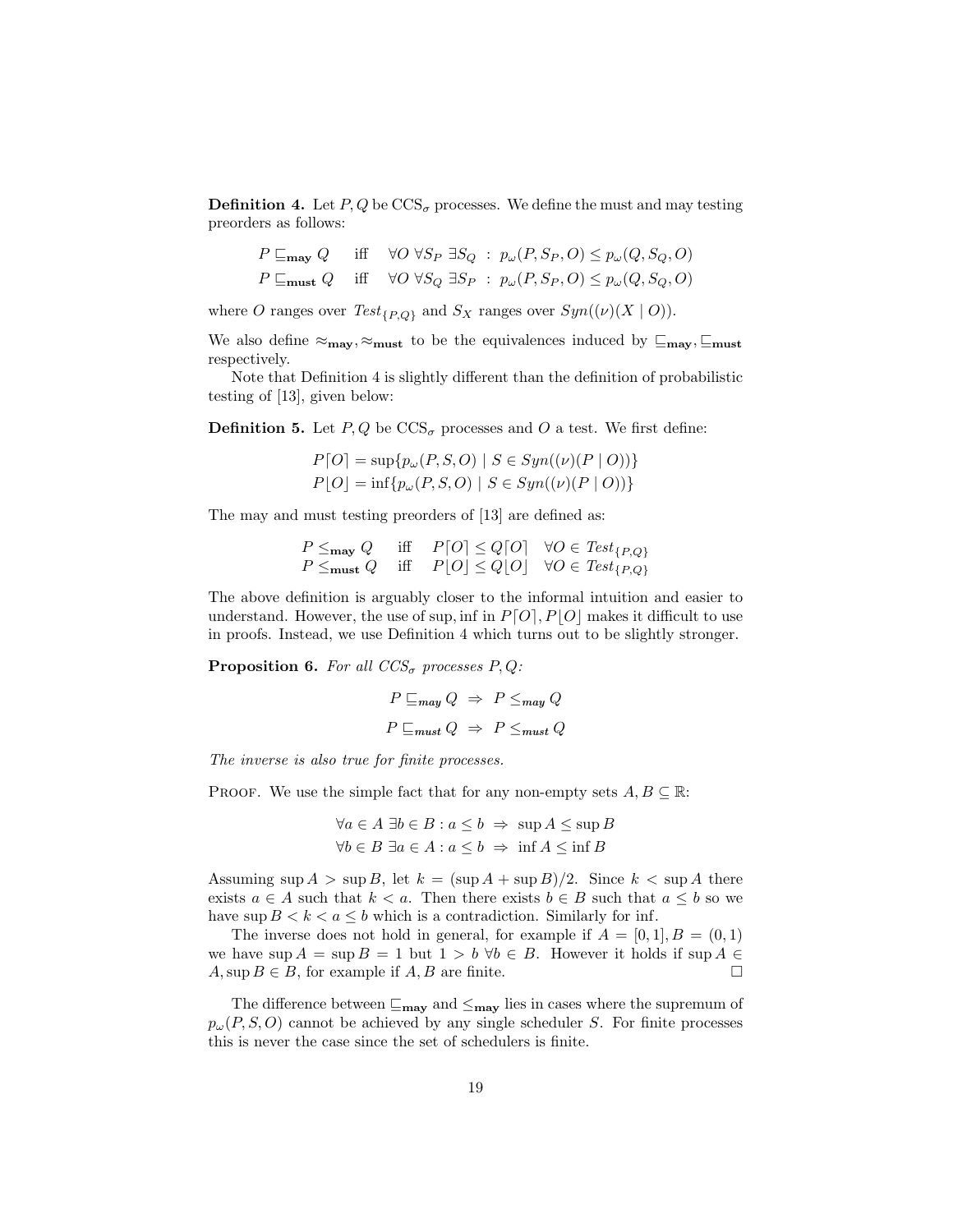#### 5.1. Compositionality properties

In this section we study some compositionality properties of the testing preorders for  $\text{CCS}_{\sigma}$ . A context C is a process containing a hole that we denote by  $[$ . The application of C to a process P, denoted by  $C[P]$  is the process obtained by replacing  $\Box$  by P. Note that we can only apply C to P if the labeling of  $C[P]$  is deterministic. A preorder  $\Box$  is a precongruence if  $P \Box Q$ implies  $C[P] \sqsubseteq C[Q]$  for all contexts C. A labeling of a process is fresh (with respect to a set  $P$  of processes) if its labels are distinct from the labels of any process in  $P$ . Note that a fresh labeling is not necessarily linear. The following proposition states that may testing is a precongruence if we restrict to contexts with fresh labelings, and must testing is also a precongruence if, additionally, we restrict to contexts where the  $+$  occurs only guarded. More precisely, this means that if  $C = C' + R$  then  $C' = a.C''$  for some  $a \neq \tau$ , and recursively, the same must hold for all subcontexts of C. This result is essentially an adaptation to our framework of the analogous precongruence property in  $[3]^4$ .

**Proposition 7.** Let P, Q be  $CCS_{\sigma}$  processes such that  $P \sqsubseteq_{\textit{may}} Q$  and let C be a context with a fresh labeling (wrt P, Q). Then  $C[P] \sqsubseteq_{\text{may}} C[Q]$ . Similarly for  $\sqsubseteq_{\text{must}}$ , provided that any occurrence of  $+$  in C is guarded. If  $+_{p}$  does not occur in  $C$  then the restriction on  $C$ 's labeling can be dropped.

PROOF. We first prove the proposition for contexts where  $\lfloor \cdot \rfloor$  is not under replication. Without loss of generality we assume that tests do not perform internal actions, but only synchronizations with the tested process. The proof will be by induction on the structure of C. Let  $O$  range over tests, let  $S_P$  range over  $Syn((\nu)(C[P] | O))$  and  $S_Q$  range over  $Syn((\nu)(C[Q] | O))$ . The induction hypothesis is:

**may**)  $\forall O \ \forall S_P \ \exists S_Q : p_\omega(C[P], S_P, O) \leq p_\omega(C[Q], S_Q, O)$  and must)  $\forall O \ \forall S_Q \ \exists S_P : p_\omega(C[P], S_P, O) \leq p_\omega(C[Q], S_Q, O)$ 

We have the following cases for C. Note that we use the freshness restriction only for the probabilistic choice.

- Case  $C = []$ . Trivial.
- Case  $C = l_1 : a.C'$

The scheduler  $S_P$  has to be of the form  $S_P = (l_1, l_2) . S'_P$  where  $l_2$  is the label of a  $\bar{a}$  prefix in O (if no such prefix exists then the case is trivial).

A scheduler of the form  $(l_1, l_2)$ . S can schedule any process of the form  $l_1: a.X$  (with label  $l_1$ ) giving the transition:

$$
(\nu)(l_1:a.X \mid O) \parallel (l_1,l_2).S \stackrel{\tau}{\longrightarrow} \delta((\nu)(X \mid O')) \parallel S
$$

<sup>&</sup>lt;sup>4</sup>The authors of  $[3]$  considered only the case of context without occurrences of  $+$ , but we believe that our more liberal restriction would have been sufficient also for obtaining the result in [3].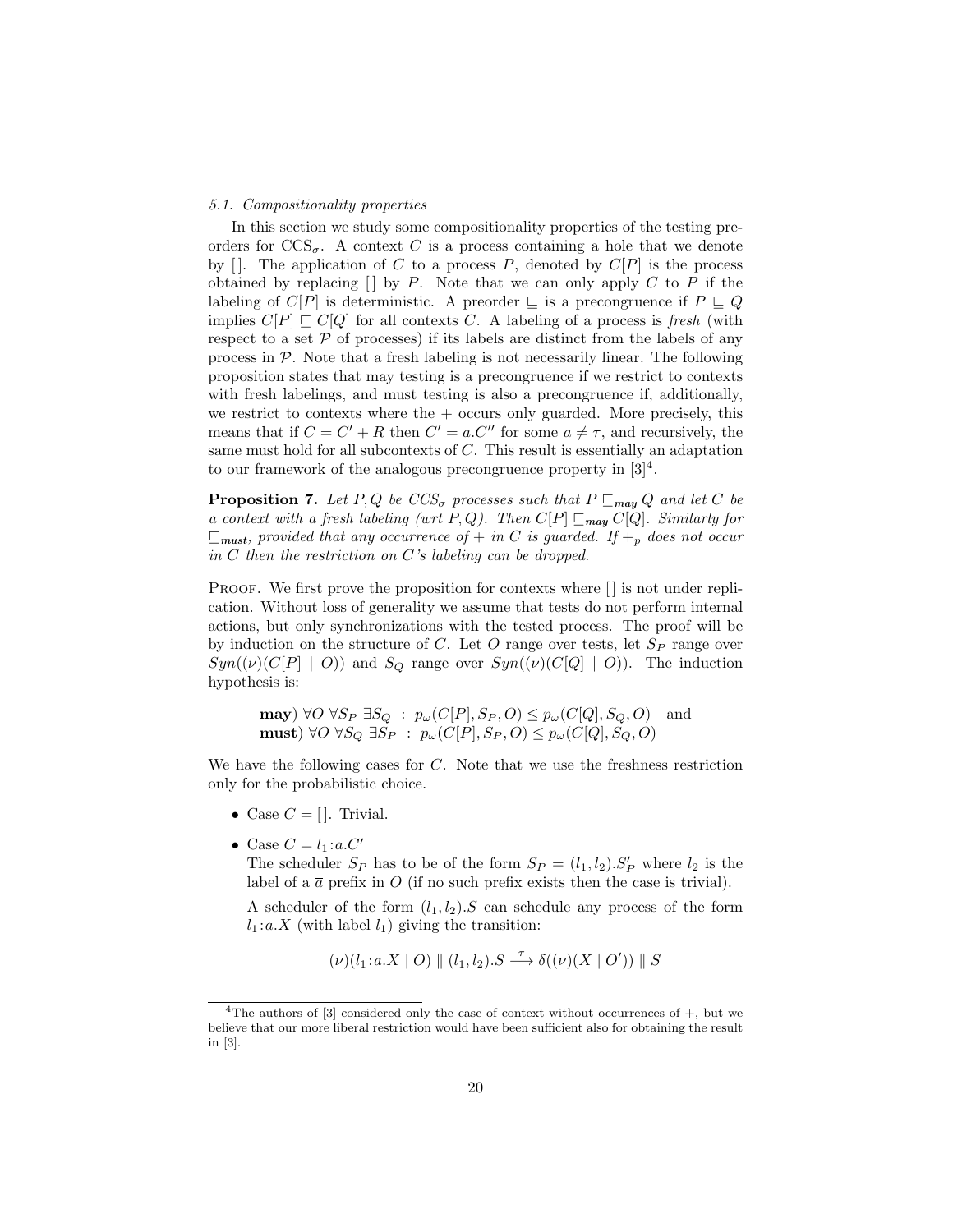and producing always the same  $O'$ . The probability  $p_{\omega}$  will be

$$
p_{\omega}(l_1: a.X, (l_1, l_2).S, O) = p_{\omega}(X, S, O')
$$
\n(9)

Thus for (may) we have

$$
p_{\omega}(C[P], (l_1, l_2).S'_P, O) = p_{\omega}(C'[P], S'_P, O')
$$
(9)  

$$
\leq p_{\omega}(C'[Q], S'_Q, O')
$$
Ind. Hyp.  

$$
= p_{\omega}(C[Q], (l_1, l_2).S'_Q, O)
$$
(9)  

$$
= p_{\omega}(C[Q], S_Q, O)
$$

For (must) we can perform the above derivation in the opposite direction, given that a scheduler for  $C[Q]$  must be of the form  $S_Q = (l_1, l_2) . S'_Q$ .

• Case  $C = C' | R$ We have that  $R \mid O$  is itself a test and

$$
p_{\omega}(X \mid R, S, O) = p_{\omega}(X, S, R \mid O)
$$
\n<sup>(10)</sup>

Thus for (may) we have

$$
p_{\omega}(C[P], S_P, O) = p_{\omega}(C'[P], S_P, R | O)
$$
 (10)  
\n
$$
\leq p_{\omega}(C'[Q], S_Q, R | O)
$$
 Ind. Hyp.  
\n
$$
= p_{\omega}(C[Q], S_Q, O)
$$
 (10)

For (must) we can perform the above derivation in the opposite direction.

• Case  $C = l_1 : (C' +_p R)$ 

Let us first assume that  $P$  is in the top-level of  $C'[P]$ . In order to be non-blocking, the scheduler of  $l_1$ :  $(C'[P] +_p R)$  must detect the outcome of the probabilistic choice and continue as  $S_C$  if the outcome is  $C'[P]$  or as  $S_R$  otherwise. For example  $S_P$  could be  $l_1$  if l then  $S_C$  else  $S_R$  or a more complicated if-then-else. So we have

$$
p_{\omega}(l_1:(C'[P] +_p R), S, O) = p p_{\omega}(C'[P], S_C, O) +
$$
  

$$
\bar{p} p_{\omega}(R, S_R, O)
$$
 (11)

where  $\bar{p} = 1 - p$ . For (**may**) we have

$$
p_{\omega}(l_{1}: (C'[P] +_{p} R), S_{P}, O)
$$
  
=  $p p_{\omega}(C'[P], S_{C}, O) + \bar{p} p_{\omega}(R, S_{R}, O)$  (11)  
 $\leq p p_{\omega}(C'[Q]), S'_{C}, O) + \bar{p} p_{\omega}(R, S_{R}, O)$  Ind. Hyp.  
=  $p_{\omega}(l_{1}: (C'[Q] +_{p} R), l_{1}: (if l \text{ then } S'_{C} \text{ else } S_{R}), O)$   
=  $p_{\omega}(C[Q], S_{Q}, O)$ 

Where  $l \in tl(Q)$ , which means that  $l \notin tl(R)$  since we consider only contexts with a fresh labeling. We used the  ${\bf if\text{-}then\text{-}else}$  in  $S_Q$  to imitate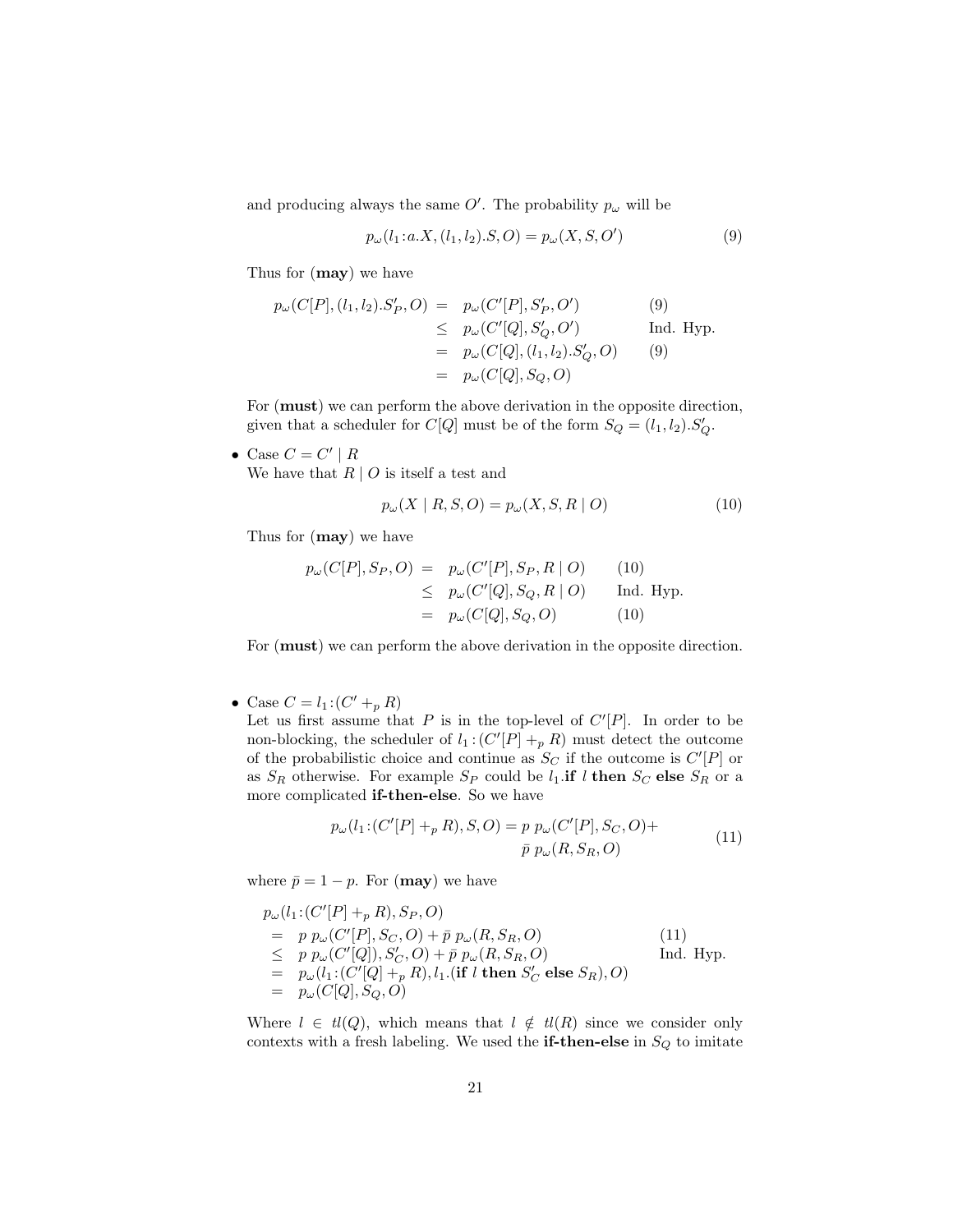the test of  $S_P$  and the fact that  $l \notin tl(R)$  is crucial. (note that we use the freshness restriction only for the probabilistic choice) If  $P$  is not in the top-level of  $C'[P]$  then  $S_P$  will have the same behaviour on  $C'[Q]$ . So we can construct the scheduler  $S_Q$  by duplicating  $S_P$  until the point where P becomes top-level, when the previous case applies.

For (must) we can perform the above derivation in the opposite direction.

• Case  $C = C' + R$ 

Let  $T(X) = (\nu)(X \mid O)$ . We first prove the case of (may). Assuming that  $T(C[P])$  is not blocked (the other case is trivial), a scheduler  $S_P$  for  $T(C[P])$  has to choose between  $C'[P]$  and R, using the rules SUM1 and SUM2 respectively. Let us consider the two cases:

- The transition of  $T(C[P])$  is obtained using SUM1. In this case

 $p_{\omega}(C'[P] + R, S_P, O) = p_{\omega}(C'[P], S_P, O)$ 

From the Ind. Hyp., there exists a scheduler  $S_Q$  for  $T(C'[Q])$  s.t.

$$
p_{\omega}(C'[P], S_P, O) \le p_{\omega}(C'[Q], S_Q, O)
$$

If  $T(C'[Q])$  is not blocked then  $S_Q$  is a non-blocking scheduler also for  $T(C[Q])$ , and we have

$$
p_\omega(C'[P],S_P,O)\leq p_\omega(C'[Q],S_Q,O)=p_\omega(C'[Q]+R,S_Q,O)
$$

If  $T(C'[Q])$  is blocked then  $S_Q$  might not be a valid scheduler for  $T(C[Q])$ . However in this case  $p_{\omega}(C'[Q], S_Q, O) = p_{\omega}(C'[P], S_P, O) =$ 0 and the result holds trivially for any scheduler of  $T(C[Q])$ .

- The transition of  $T(C[P])$  is obtained using SUM2. In this case, using the same scheduler  $S_P$  for  $T(C[Q])$ , we have

$$
p_{\omega}(C'[P] + R, S_P, O) = p_{\omega}(R, S_P, O) = p_{\omega}(C'[Q] + R, S_P, O)
$$

Let us consider now the  $(must)$  case. Like in the  $(may)$  case, we have two possibilities, corresponding to the applications of SUM1 and SUM2 respectively. With SUM2 the proof is exactly the same. With SUM1, we proceed in an analogous way and we derive that, for every scheduler  $S_Q$ of  $T(C'[Q])$  there exists a scheduler  $S_P$  of  $T(C'[P])$  such that

$$
p_\omega(C'[P],S_P,O)\leq p_\omega(C'[Q],S_Q,O)=p_\omega(C'[Q]+R,S_Q,O)
$$

Note now that the process  $T(C'[P])$  cannot be blocked, because  $C' = a.C''$ for some  $a \neq \tau$ , and  $T(C'[Q])$  is not blocked. Hence  $S_P$  is a non-blocking scheduler for  $T(C[P])$ , and we have

$$
p_{\omega}(C'[P] + R, S_P, O) = p_{\omega}(C'[P], S_P, O)
$$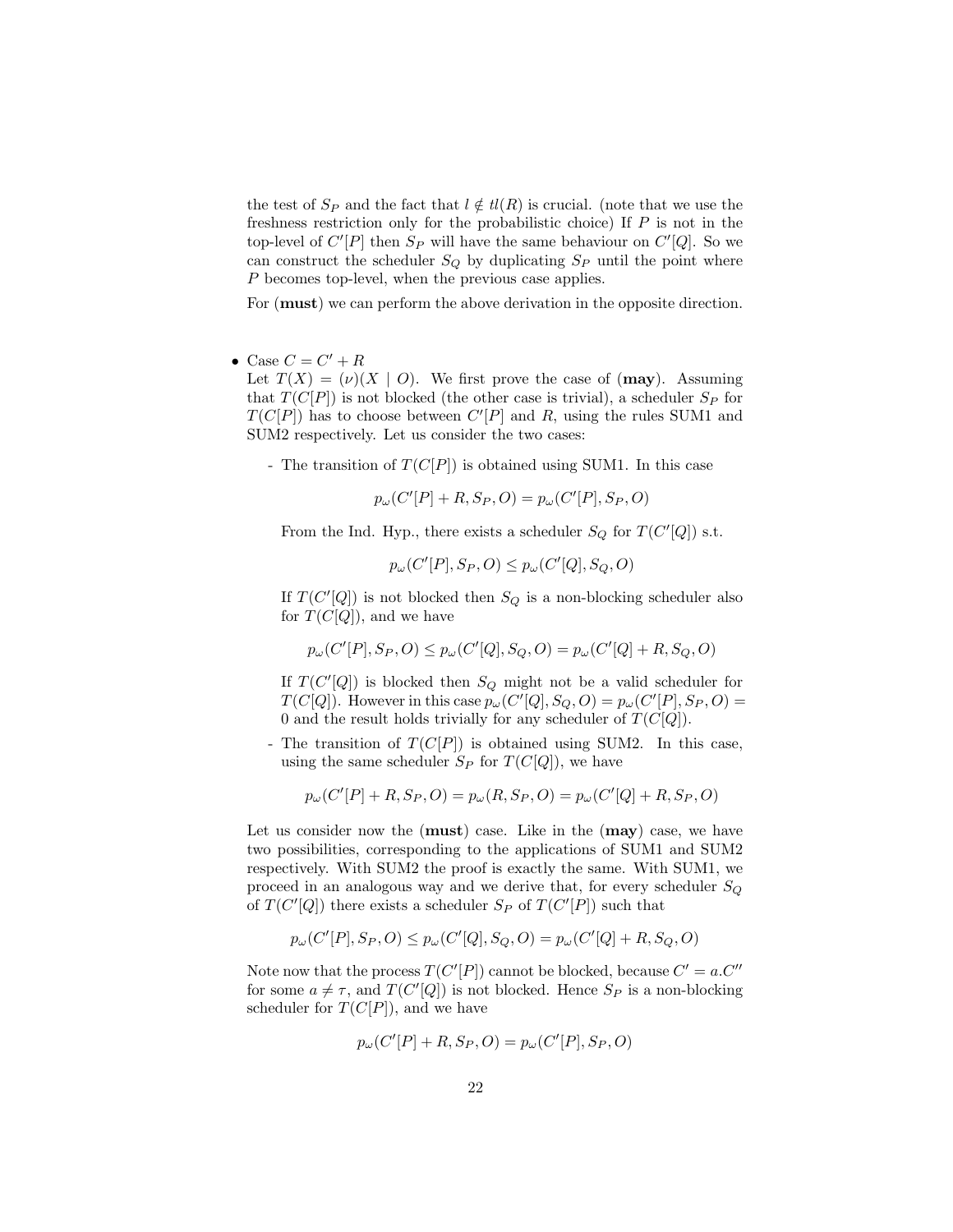Note that the restriction to guarded  $+$  is essential. Otherwise  $T(C'[P])$ can be blocked, thus  $S_P$  will be blocking for  $T(C[P])$  so we will be forced to use a scheduler for  $T(C[P])$  that chooses R.

• Case  $C = (\nu a)C'$ The process  $(\nu)((\nu a)C'[X] \mid O)$  has the same transitions as  $(\nu)(C'[X] \mid O)$  $(\nu a)O$ . The result follows from the induction hypothesis.

We have shown the proposition for any context where  $\lfloor \cdot \rfloor$  is not under replication. Now we show it for an arbitrary context  $C$  by induction on the number k of nested bangs that enclose []. The base case  $k = 0$  has already been shown. Consider a context  $C = l l : a.C'$  with k nested bangs. First, we define:

$$
C[P]^m = \begin{cases} l:a.(\rho_0 C'[P] \mid \rho_1 C[P]^{m-1}) & m > 1\\ l:a. \rho_0 C'[P] & m = 1 \end{cases}
$$

Intuitively,  $C[P]^m$  is the m-times unfolding of  $C[P] = !l : a.C'[P]$ , taking into account the relabeling that takes place each time a new process is spawned. Then we prove that:

$$
C[P]^m \sqsubseteq_{\text{may}} C[Q]^m \qquad \forall m \ge 1 \tag{12}
$$

The proof is by induction on  $m$  (this is nested, part of the proof of the inductive case for the induction on  $k$ ). It is easy to see that

$$
P \sqsubseteq_{\text{may}} Q \quad \Rightarrow \quad \rho_i P \sqsubseteq_{\text{may}} \rho_i Q \qquad i \in \{0, 1\} \tag{13}
$$

For the base case  $m = 1$  we have  $C'[P] \sqsubseteq_{\text{may}} C'[Q]$  (hypothesis of the outer induction) thus  $\rho_0 C'[P] \sqsubseteq_{\text{max}} \rho_0 C'[Q]$  from (13) and finally  $l : a.\rho_0 C'[P] \sqsubseteq_{\text{max}}$  $l: a.\rho_0 C'[Q]$  (apply context  $l: a.$ []).

For the inductive case we have

$$
C[P]^{m-1} \sqsubseteq_{\text{may}} C[Q]^{m-1} \Rightarrow \text{Ind. Hyp.}
$$
  

$$
\rho_1 C[P]^{m-1} \sqsubseteq_{\text{may}} \rho_1 C[Q]^{m-1} \Rightarrow \tag{13}
$$

$$
\rho_0 C'[P] | \rho_1 C[P]^{m-1} \sqsubseteq_{\text{may}} \rho_0 C'[P] | \rho_1 C[Q]^{m-1}
$$
 Cont. without !

The last step is obtained by applying the context  $\rho_0 C'[P] | []$ . Note that this context has no bangs enclosing [], and its labeling is fresh wrt  $\rho_1 C[P]^{m-1}$  and  $\rho_1 C [Q]^{m-1}$ . Then we have

$$
\rho_0 C'[P] \sqsubseteq_{\text{may}} \rho_0 C'[Q] \Rightarrow
$$
 Outer Ind. Hyp., (13)  

$$
\rho_0 C'[P] | \rho_1 C[Q]^{m-1} \sqsubseteq_{\text{may}} \rho_0 C'[Q] | \rho_1 C[Q]^{m-1}
$$
Cont. without !

Finally by the transitivity of  $\mathcal{L}_{\text{may}}$  and by applying the context l:a. [] we get

$$
l:a.(\rho_0C'[P] \mid \rho_1C[P]^{m-1}) \sqsubseteq_{\text{may}} l:a.(\rho_0C'[Q] \mid \rho_1C[Q]^{m-1})
$$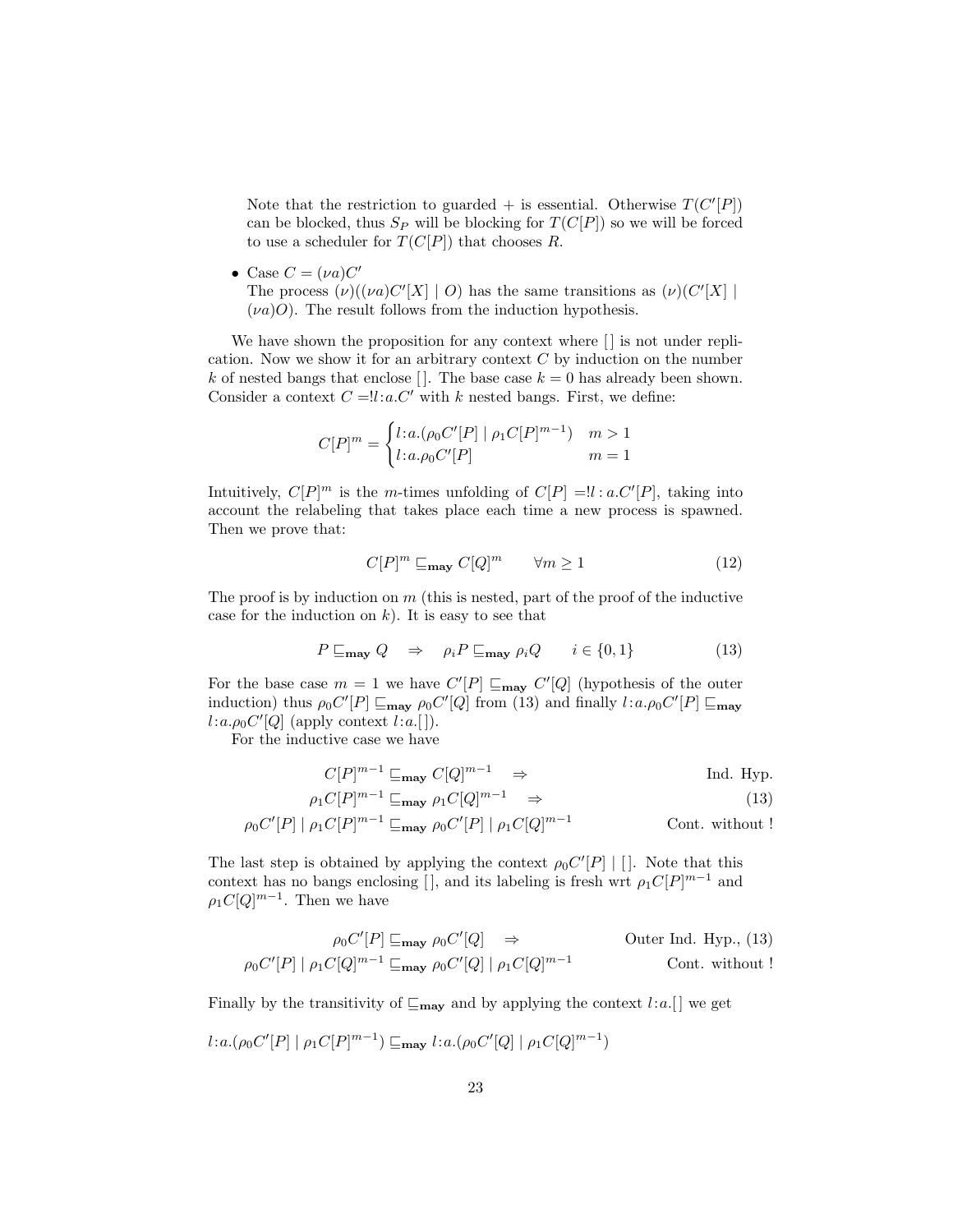thus  $C[P]^m \sqsubseteq_{\text{may}} C[Q]^m$ . This concludes the proof of (12) (inner induction). Finally, assuming the negation of our claim, we have  $C[P] \not\subseteq_{\text{max}} C[Q]$ , that is

$$
\exists O \exists S_P \ \forall S_Q \ : \ p_\omega(C[P], S_P, O) > p_\omega(C[Q], S_Q, O)
$$

There can be executions containing  $\omega$  of arbitrary length, however their probability will go to zero as the length increases. Thus there will be an  $m$  such that if we consider only executions of length at most  $m$  then the above inequality will still hold. But these executions can be also performed by  $C[P]^m, C[Q]^m$ which contradicts (12). This concludes the outer induction.

Similarly for  $\sqsubseteq_{\text{must}}$  in the case of replicated input.

This also implies that  $\approx_{\text{may}}, \approx_{\text{must}}$  are congruences. Note that  $P, Q$  in the above proposition are not required to have linear labelings, P might include multiple occurrences of the same label thus limiting the power of the schedulers  $S_P$ . This shows the locality of the scheduler's restriction: some choices inside P are hidden from the scheduler but the rest of the context is fully visible.

If we remove the freshness condition of the context then Proposition 7 is no longer true in the presence of probabilistic choice. Let  $P = l_1 : a.l_2 : b$ ,  $Q = l_3 : a.l_4 : b$  and  $C = l : (l_1 : a.l_2 : c +_p [])$ . We have  $P \approx_{\text{may}} Q$  but  $C[P], C[Q]$  can be separated by the test  $O = \overline{a} \cdot \overline{b} \cdot \omega \mid \overline{a} \cdot \overline{c} \cdot \omega$  (when the labeling is omitted assume a linear one). It is easy to see that  $C[Q]$  can pass the test with probability 1 by selecting the correct branch of O based on the outcome of the probabilistic choice. In  $C[P]$  this is not possible because of the labels  $l_1, l_2$  that are common in  $P, C$ .

Note also that the restriction to guarded-sum contexts in the case of (**must**) is essential. As a counterexample, consider the processes  $P = 0$  and  $Q = \tau.0$ . We have that  $P \sqsubseteq_{\text{must}} Q$ . However, if  $C = [ ] +a.0, \text{ then } C[P] \not \sqsubseteq_{\text{must}} C[Q], \text{ the}$ witness being  $O = \bar{a}.\omega$ .

We can now state the result that we announced in Section 1.

**Theorem 8.** Let P, Q be  $CCS_{\sigma}$  processes and C a context with a linear and fresh labeling (wrt  $P, Q, l, l_1$ ) and without occurrences of bang. Then

$$
l: (C[l_1:\tau.P] +_p C[l_1:\tau.Q]) \approx_{\text{may}} C[l: (P +_p Q)] \quad \text{and}
$$
  

$$
l: (C[l_1:\tau.P] +_p C[l_1:\tau.Q]) \approx_{\text{must}} C[l: (P +_p Q)]
$$

If  $+_p$  does not occur in C then the restriction on C's labeling can be dropped.

**PROOF.** Since we will always use the label l for each probabilistic sum  $+_p$ , and  $l_1$  for  $\tau.P$  and  $\tau.Q$ , we will omit these labels to make the proof more readable. We will also denote  $(1 - p)$  by  $\bar{p}$ .

Let  $R_1 = C[\tau.P] +_p C[\tau.Q]$  and  $R_2 = C[P +_p Q]$ . We will prove that for all tests O and for all schedulers  $S_1 \in Sym((\nu)(R_1 \mid O))$  there exists  $S_2 \in$  $Syn((\nu)(R_2 \mid O))$  such that  $p_\omega(R_1, S_1, O) = p_\omega(R_2, S_2, O)$  and vice versa. This implies both  $R_1 \approx_{\text{max}} R_2$  and  $R_1 \approx_{\text{must}} R_2$ .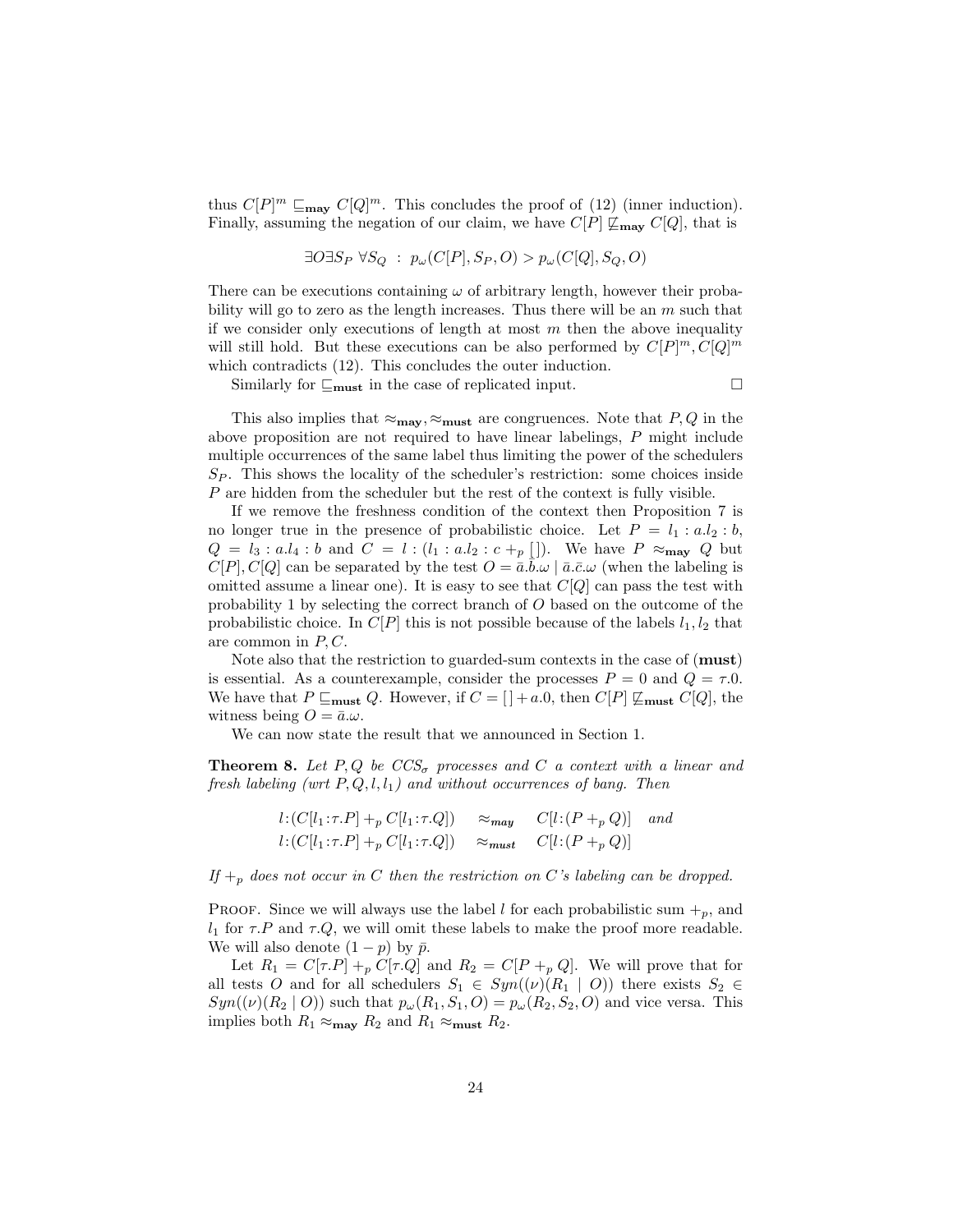Without loss of generality we assume that tests do not perform internal actions, but only synchronizations with the tested process. First, it is easy to see that

$$
p_{\omega}(P +_{p} Q, l.S, O) = p p_{\omega}(P, S, O) + \bar{p} p_{\omega}(Q, S, O) \tag{14}
$$

$$
p_{\omega}(l_1: a.P, (l_1, l_2). S, O) = p_{\omega}(P, S, O')
$$
\n(15)

where  $(\nu)(l_1 : a.P \mid O) \parallel (l_1, l_2) \cdot S \xrightarrow{\tau} \delta((\nu)(P \mid O')) \parallel S.$ 

In order for the scheduler of  $R_1$  to be non-blocking, it has to be of the form  $l.S_1$ , since the only possible transition of  $R_1$  is the probabilistic choice labeled by  $l$ . By  $(14)$  we have

$$
p_{\omega}(C[\tau.P] +_p C[\tau.Q], l.S_1, O) = p p_{\omega}(C[\tau.P], S_1, O) + \bar{p} p_{\omega}(C[\tau.Q], S_1, O)
$$

The proof will be by induction on the structure of  $C$ . Let  $O$  range over tests, let  $S_1$  range over non-blocking schedulers for both  $C[\tau, P]$  and  $C[\tau, Q]$  (such that  $l.S_1$  is a non-blocking scheduler for  $R_1$ ) and let  $S_2$  range over non-blocking schedulers for  $R_2$ . The induction hypothesis is:

$$
\Rightarrow) \forall O \forall S_1 \exists S_2 :
$$
  
\n
$$
p p_{\omega}(C[\tau.P], S_1, O) + \bar{p} p_{\omega}(C[\tau.Q], S_1, O) = p_{\omega}(C[P +_p Q], S_2, O) \text{ and}
$$
  
\n
$$
\Leftrightarrow) \forall O \forall S_2 \exists S_1 :
$$
  
\n
$$
p p_{\omega}(C[\tau.P], S_1, O) + \bar{p} p_{\omega}(C[\tau.Q], S_1, O) = p_{\omega}(C[P +_p Q], S_2, O)
$$

We have the following cases for  $C$  (note that we use the restriction on the labeling only for the probabilistic choice):

- Case  $C = []$ . Trivial.
- Case  $C = l_1 : a.C'$

The scheduler  $S_1$  of  $C[\tau.P]$  and  $C[\tau.Q]$  has to be of the form  $S_1 = (l_1, l_2) . S'_1$ where  $l_2$  is the label of a  $\bar{a}$  prefix in O (if no such prefix exists then the case is trivial).

A scheduler of the form  $(l_1, l_2)$ . S can schedule any process of the form  $l_1 : a.X$  (with label  $l_1$ ) giving the transition:

$$
(\nu)(l_1:a.X \mid O) \parallel (l_1,l_2).S \xrightarrow{\tau} \delta((\nu)(X \mid O')) \parallel S
$$

and producing always the same  $O'$ . The probability  $p_{\omega}$  for these processes will be given by equation  $(15)$ .

Thus for  $(\Rightarrow)$  we have

$$
p p_{\omega}(l_1: a.C'[\tau.P], (l_1, l_2).S'_1, O) + \bar{p} p_{\omega}(l_1: a.C'[\tau.Q], (l_1, l_2).S'_1, O)
$$
  
\n
$$
= p p_{\omega}(C'[\tau.P], S'_1, O') + \bar{p} p_{\omega}(C'[\tau.Q], S'_1, O')
$$
(15)  
\n
$$
= p_{\omega}(C'[P +_p Q], S'_2, O')
$$
Ind. Hyp.  
\n
$$
= p_{\omega}(l_1: a.C'[P +_p Q], (l_1, l_2).S'_2, O)
$$
(15)  
\n
$$
= p_{\omega}(R_2, S_2, O)
$$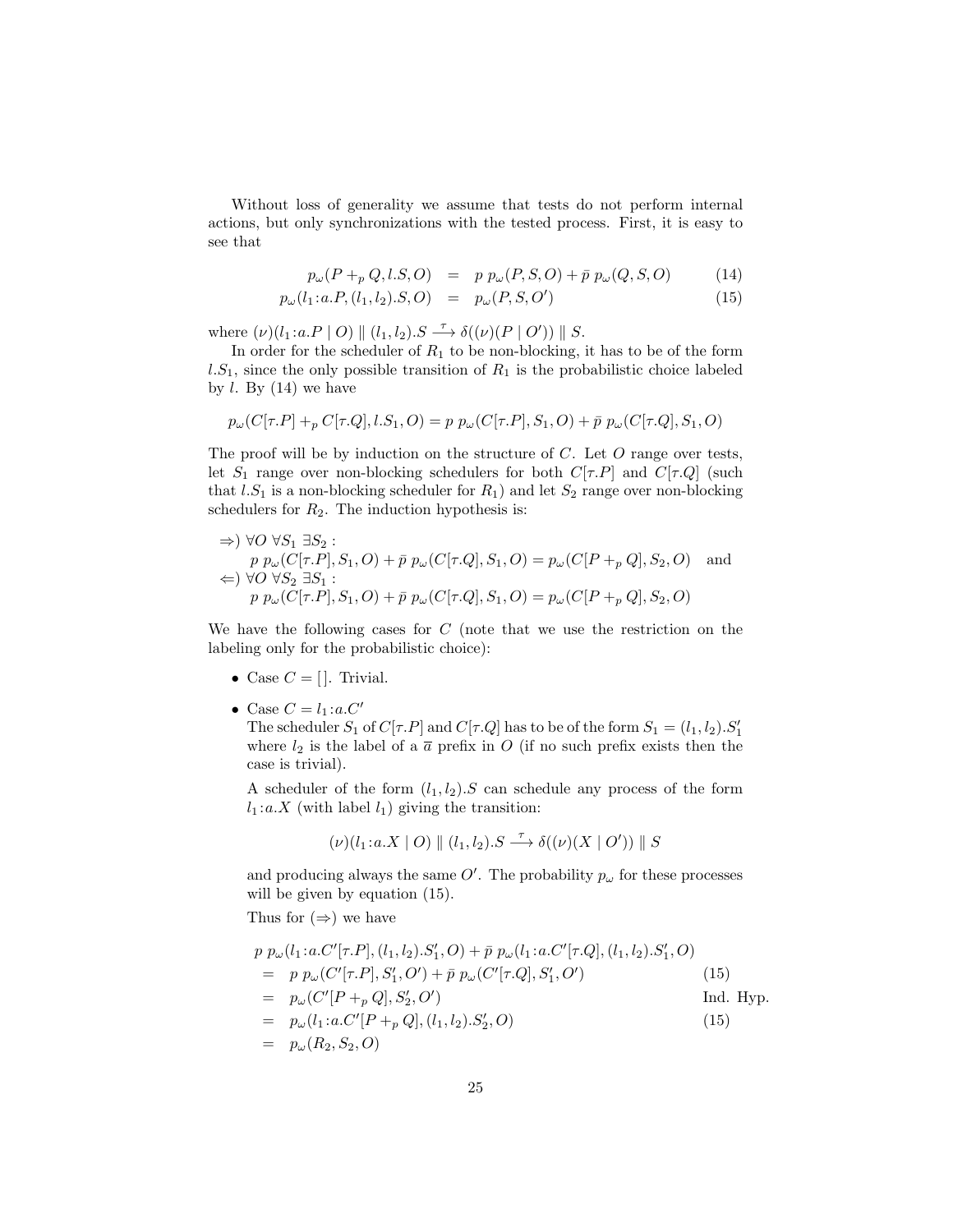For  $(\Leftarrow)$  we can perform the above derivation in the opposite direction, given that a scheduler for  $R_2 = l_1 : a.C'[P +_p Q]$  must be of the form  $S_2 = (l_1, l_2).S'_2.$ 

• Case  $C = C' | R$ We have that  $R \mid O$  is itself a test, and

$$
p_{\omega}(X \mid R, S, O) = p_{\omega}(X, S, R \mid O)
$$
\n<sup>(16)</sup>

Thus for  $(\Rightarrow)$  we have

$$
p p_{\omega} (C'[\tau.P] | R, S_1, O) + \bar{p} p_{\omega} (C'[\tau.Q] | R, S_1, O)
$$
  
=  $p p_{\omega} (C'[\tau.P], S_1, R | O) + \bar{p} p_{\omega} (C'[\tau.Q], S_1, R | O)$  (16)  
=  $p_{\omega} (C'[P +_p Q], S_2, R | O)$  Ind. Hyp.  
=  $p_{\omega} (C'[P +_p Q] | R, S_2, O)$  (16)  
=  $p_{\omega} (R_2, S_2, O)$ 

For  $(\Leftarrow)$  we can perform the above derivation in the opposite direction.

• Case  $C = l_1 : (C' +_q R)$ 

Since we consider only contexts with linear and fresh labelings, the labels of  $C'[X]$  are disjoint from those of R, thus the scheduler of a process of the form  $l_1$ : $(C'[X] +_q R)$  must be of the form  $S = l_1$ . (if  $l_C$  then  $S_C$  else  $S_R$ ) where  $l_C \in tl(C'[X]), S_C$  is a scheduler containing labels of  $C'[X]$  and  $S_R$ is a scheduler containing labels of R. Moreover

$$
p_{\omega}(l_1:(C'[X] +_q R), S, O)
$$
  
=  $q p_{\omega}(C'[X], \text{ if } l_C \text{ then } S_C \text{ else } S_R, O) +$   
 $\bar{q} p_{\omega}(R, \text{ if } l_C \text{ then } S_C \text{ else } S_R, O)$   
=  $q p_{\omega}(C'[X], S_C, O) + \bar{q} p_{\omega}(R, S_R, O)$  (17)

As a consequence, the scheduler  $S_1$  of  $C[\tau.P]$  and  $C[\tau.Q]$  has to be of the form  $S_1 = l_1$  (if  $l_C$  then  $S_C$  else  $S_R$ ). Note that  $tl(C'[\tau.P]) = tl(C'[\tau.Q])$ so the two processes cannot be separated by a test.  $S_C$  will schedule both (possibly separating them later).

For  $(\Rightarrow)$  we have

$$
p p_{\omega}(l_1:(C'[\tau.P] +_q R), S_1, O) + \bar{p} p_{\omega}(l_1:(C'[\tau.Q] +_q R), S_1, O)
$$
  
\n
$$
= q(p p_{\omega}(C'[\tau.P], S_C, O) + \bar{p} p_{\omega}(C'[\tau.Q], S_C, O)) +
$$
  
\n
$$
\bar{q} p_{\omega}(R, S_R, O)
$$
  
\n
$$
= q p_{\omega}(C'[P +_p Q]), S'_C, O) +
$$
  
\n
$$
\bar{q} p_{\omega}(R, S_R, O)
$$
  
\n
$$
= p_{\omega}(l_1:(C'[P +_p Q] +_q R), l_1.(if l'_C then S'_C else S_R), O) (17)
$$
  
\n
$$
= p_{\omega}(R_2, S_2, O)
$$
  
\n
$$
p_{\omega}(R_2, S_2, O)
$$
  
\n
$$
= p_{\omega}(R_2, S_2, O)
$$
  
\n
$$
p_{\omega}(R_2, S_2, O)
$$
  
\n
$$
= p_{\omega}(R_2, S_2, O)
$$
  
\n
$$
= p_{\omega}(R_2, S_2, O)
$$
  
\n
$$
= p_{\omega}(R_2, S_2, O)
$$
  
\n
$$
= p_{\omega}(R_2, S_2, O)
$$
  
\n
$$
= p_{\omega}(R_2, S_2, O)
$$
  
\n
$$
= p_{\omega}(R_2, S_2, O)
$$
  
\n
$$
= p_{\omega}(R_2, S_2, O)
$$
  
\n
$$
= p_{\omega}(R_2, S_2, O)
$$
  
\n
$$
= p_{\omega}(R_2, S_2, O)
$$
  
\n
$$
= p_{\omega}(R_2, S_2, O)
$$
  
\n
$$
= p_{\omega}(R_2, S_2, O)
$$
  
\n
$$
= p_{\omega}(R_2, S_2, O)
$$
  
\n
$$
= p_{\omega}(R_2, S_2, O)
$$
  
\n
$$
= p_{\omega}(R_2, S'_C, O)
$$
  
\n
$$
= p_{\omega}(R
$$

Where  $l'_C \in tl(C'[P +_p Q])$  (and thus  $l'_C \notin tl(R)$ ).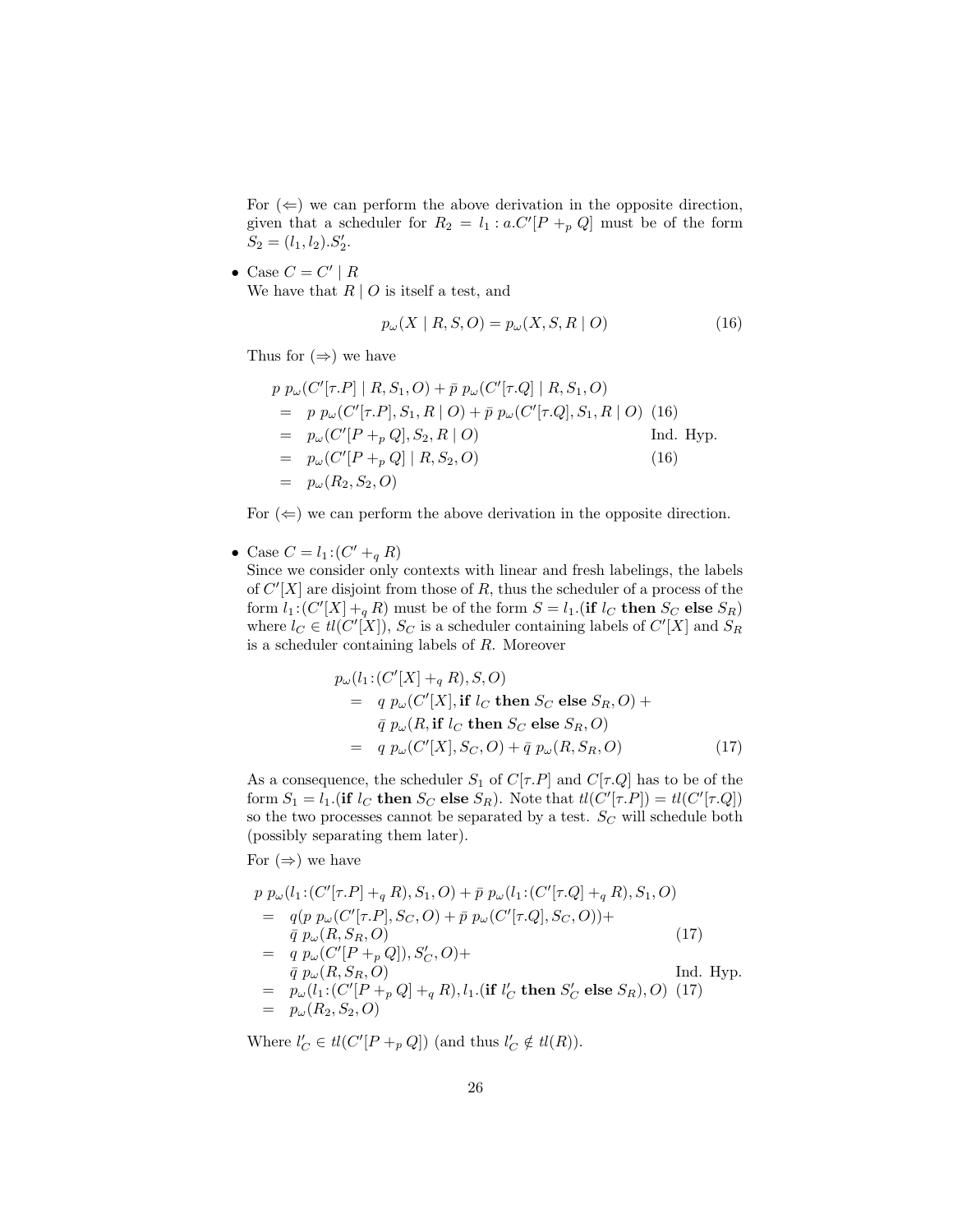For  $(\Leftarrow)$  we can perform the above derivation in the opposite direction, given that a scheduler for  $R_2 = l_1 \cdot (C'[P +_p Q] +_q R)$  must be of the form  $S_2 = l_1$ .(if  $l'_C$  then  $S'_C$  else  $S_R$ ).

• Case  $C = C' + R$ 

Consider the process  $C'[l_0 : \tau.P] + R$ . The scheduler  $S_1$  of this process has to choose between  $C'[l_0:\tau.P]$  and R.

There are two cases to have a transition using the SUM1, SUM2 rules.

a) Either  $S_1 = S_R$  and

$$
\text{SUM2} \frac{(\nu)(R \mid O) \parallel S_R \stackrel{\alpha}{\longrightarrow} \mu \parallel S'_R}{(\nu)(C'[l_0: \tau.P] + R \mid O) \parallel S_R \stackrel{\alpha}{\longrightarrow} \mu \parallel S'_R}
$$

In this case

$$
p_{\omega}(C'[l_0:\tau.P] + R, S_R, O) = p_{\omega}(R, S_R, O)
$$
\n(18)

b) Or  $S_1 = S_C$  and

$$
\text{SUM1} \frac{(\nu)(C'[l_0:\tau.P] \mid O) \parallel S_C \stackrel{\alpha}{\longrightarrow} \mu \parallel S'_C}{(\nu)(C'[l_0:\tau.P] + R \mid O) \parallel S_C \stackrel{\alpha}{\longrightarrow} \mu \parallel S'_C}
$$

In this case

$$
p_{\omega}(C'[l_0:\tau.P] + R, S_C, O) = p_{\omega}(C'[l_0:\tau.P], S_C, O)
$$
(19)

Now consider the process  $C'[l_0 : \tau.Q] + R$ . Since P and Q are behind the  $l_0: \tau$  action, we have  $tl(C'[l_0:\tau.Q] = tl(C'[l_0:\tau.P])$ . Thus  $S_R$  and  $S_C$  will select R and  $C'[l_0 : \tau.Q]$  respectively and the equations (18) and (19) will hold.

In the case (a)  $(S = S_R)$  we have:

$$
p p_{\omega} (C'[\tau.P] + R, S_R, O) + \bar{p} p_{\omega} (C'[\tau.Q] + R, S_R, O)
$$
  
=  $p p_{\omega} (R, S_R, O) + \bar{p} p_{\omega} (R, S_R, O)$  (18)  
=  $p_{\omega} (R, S_R, O)$   
=  $p_{\omega} (C'[P +_p Q] + R, S_R, O)$   
=  $p_{\omega} (R_2, S_2, O)$ 

In the case (b)  $(S = S_C)$  we have:

$$
p p_{\omega} (C'[\tau.P] + R, S_C, O) + \bar{p} p_{\omega} (C'[\tau.Q] + R, S_C, O)
$$
  
=  $p p_{\omega} (C'[\tau.P], S_C, O) + \bar{p} p_{\omega} (C'[\tau.Q], S_C, O)$  (19)  
=  $p_{\omega} (C'[P +_p Q], S'_C, O)$  Ind. Hyp.  
=  $p_{\omega} (C'[P +_p Q] + R, S'_C, O)$   
=  $p_{\omega} (R_2, S_2, O)$ 

For  $(\Leftarrow)$  we can perform the above derivation in the opposite direction.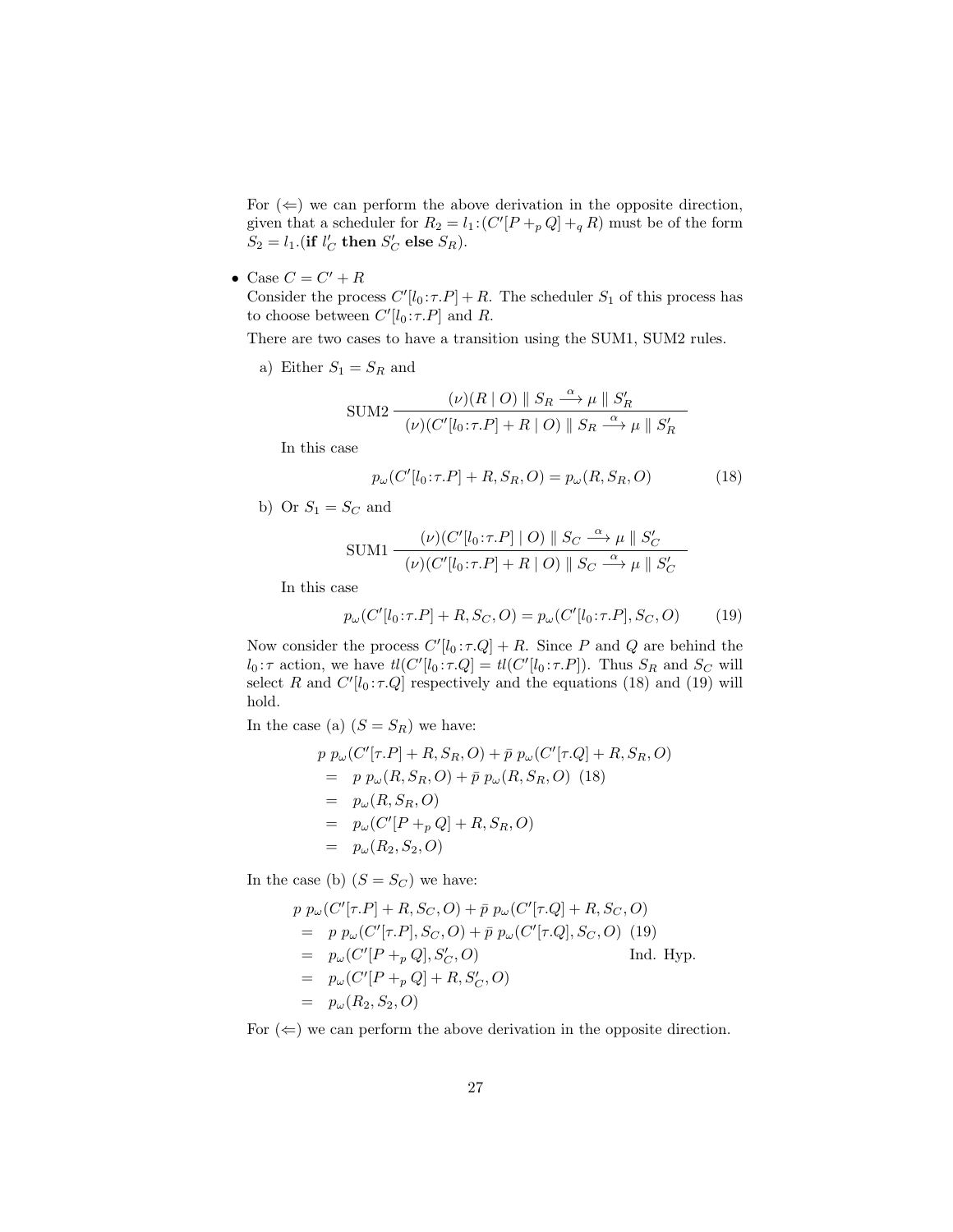• Case  $C = (\nu a)C'$ 

The process  $(\nu)((\nu a)C'[X] \mid O)$  has the same transitions as  $(\nu)(C'[X] \mid (\nu a)O)$ . The result follows from the induction hypothesis.

 $\Box$ 

There are two crucial points in the above theorem. The first is that the labels of the context are copied, thus the scheduler cannot distinguish between  $C[l_1 : \tau.P]$  and  $C[l_1 : \tau.Q]$  based on the labels of the context. The second is that P, Q are protected by a  $\tau$  action labeled by the same label  $l_1$ . This is to ensure that in the case of a nondeterministic sum  $(C = R + \lceil \cdot \rceil)$  the scheduler cannot find out whether the second operand of the choice is  $P$  or  $Q$  unless it commits to selecting the second operand. For example, let  $R = a +_{0.5} 0$ ,  $P = a$ ,  $Q = 0$ (all omitted labels are linear). Then  $R_1 = (R + P) +_{0.1} (R + Q)$  is not testing equivalent to  $R_2 = R + (P + 0.1 Q)$  since they can be separated by  $Q = \overline{a}.\omega$  and a scheduler that resolves  $R + P$  to P and  $R + Q$  to R (it will be of the form if  $l_P$  then  $S_P$  else  $S_R$ ). However, if we take  $R'_1 = (R + l_1 : \tau.P) + 0.1 (R + l_1 : \tau.Q)$ then  $R'_1$  is testing equivalent to  $R_2$  since now the scheduler cannot see the labels of  $P, Q$  so if it selects  $P$  then it is bound to also select  $Q$ .

The problem with replication is simply the persistence of the processes. Clearly  $(la.P) + p(la.Q)$  cannot be equivalent to  $la(P + p Q)$ , since the first replicates only one of  $P, Q$  while the second replicates both. However Theorem 8 together with Proposition 7 imply that

$$
C'[l:(C[l_1:\tau.P] +_p C[l_1:\tau.Q])] \approx_{\text{may}} C'[C[l:(P +_p Q)]]
$$
 (20)

where  $C$  is a context without bang and  $C'$  is an arbitrary context. The same is also true for  $\approx_{\text{must}}$  (under the extra condition that + occurs only guarded in  $C'$ ). This means that we can lift the sum towards the root of the context until we reach a bang. Intuitively we cannot move the sum outside the bang since each replicated copy must perform a different probabilistic choice with a possibly different outcome.

Theorem 8 shows that the probabilistic choice is indeed private to the process and invisible to the scheduler. The process can perform it at any time, even in the very beginning of the execution, without making any difference to an outside observer.

#### 6. An application to security

In this section we discuss an application of our framework to anonymity. In particular, we show how to specify the Dining Cryptographers protocol ([24]) so that it is robust to scheduler-based attacks. We first propose a method to encode secret value passing, which will turn out to be useful for the specification.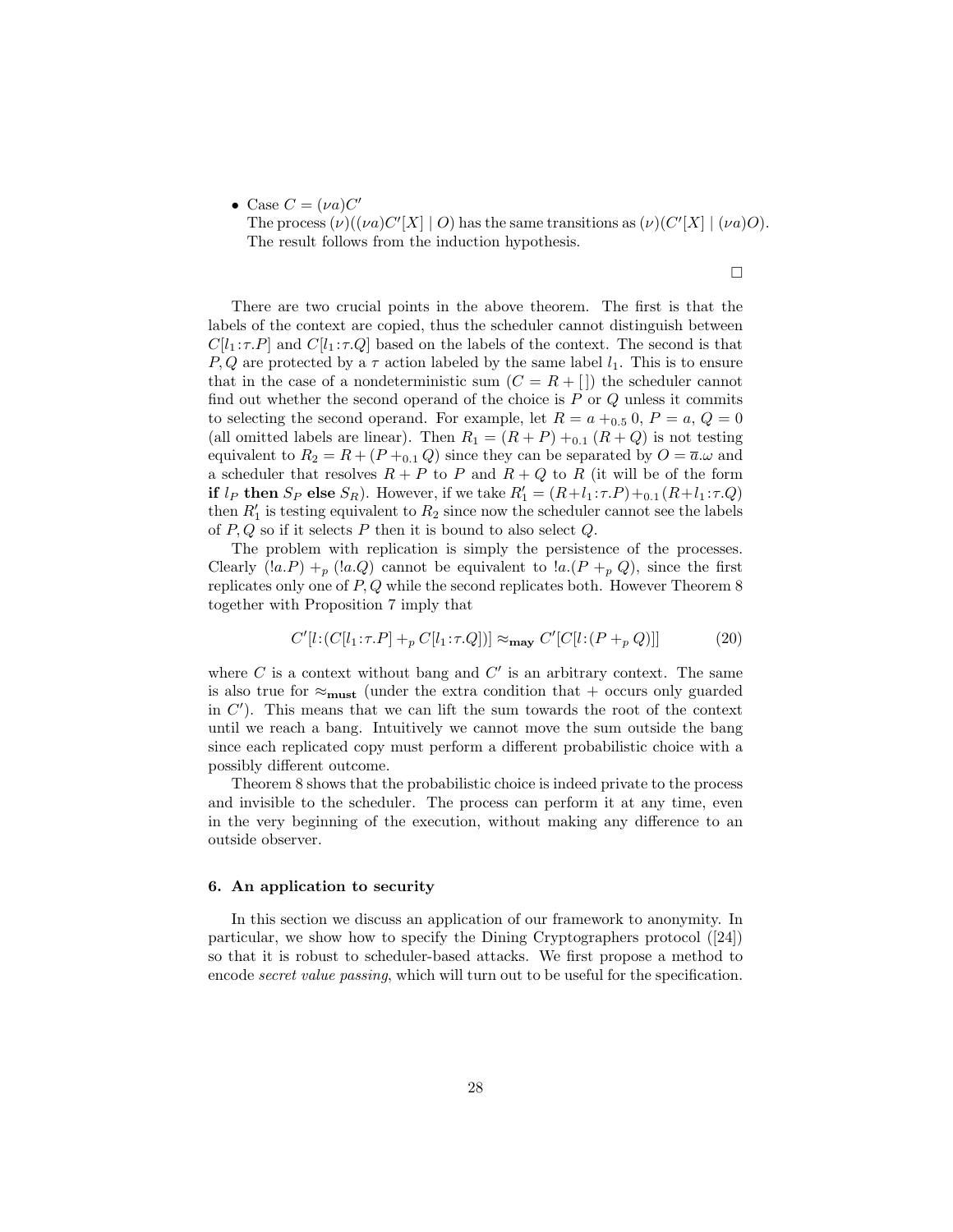#### 6.1. Encoding secret value passing

We propose to encode the passing of a secret message as follows:

$$
l:c(x).P \triangleq \sum_{v \in V} l:c_v.P[v/x]
$$
  

$$
l:\bar{c}\langle v \rangle.P \triangleq l:\bar{c_v}.P
$$

where  $V$  is the finite set of values that can be transmitted through channel  $c$ . This is the usual encoding of value passing in CCS: we use a nondeterministic sum with a distinct channel  $c_v$  for each v. The novelty is that we use the same label in all the branches of the nondeterministic sum. To ensure that the resulting labeling is deterministic we should restrict the channels  $c_v$  and make sure that there is at most one output on c. We will write  $(\nu c)P$  for  $(\nu_{v\in V}c_v)P$ . For example, the labeling of the following process is deterministic:

$$
(\nu c)(l_1:c(x).P \mid l:(l_2:\bar{c}\langle v\rangle +_p l_2:\bar{c}\langle w\rangle))
$$

This case is a combination of the cases (5) and (7) of Proposition 5. The two outputs on c are on different branches of the probabilistic sum, so during an execution at most one of them will be available. Thus there is no ambiguity in scheduling the sum produced by  $c(x)$ . The scheduler  $l(l_1, l_2)$  will perform a synchronization on  $c_v$  or  $c_w$ , whatever is available after the probabilistic choice. In other words, using the labels we manage to hide the information about which value was transmitted to P.

#### 6.2. Dining cryptographers with a probabilistic master

The problem of the Dining Cryptographers is the following: Three cryptographers dine together. After the dinner, the bill has to be paid either by one of them or by another agent called the master. The master decides who will pay and then informs each cryptographer separately about whether they have to pay or not. The cryptographers would like to find out whether the payer is the master or one of them. However, in the latter case, they also wish to keep the payer anonymous.

The Dining Cryptographers Protocol (DCP) solves the above problem as follows: each cryptographer tosses a fair coin which is visible to himself and his neighbor to the right. Each cryptographer checks the two adjacent coins and, if he is not paying, announces agree if they are the same and disagree otherwise. However, the paying cryptographer says the opposite. It can be proved that the master is paying if and only if the number of *disagrees* is even ([24]).

An external observer  $O$  is supposed to see only the three announcements  $\overline{out}_i\langle\ldots\rangle$ . As discussed in [25], DCP satisfies strong anonymity. However, this analysis considers only the value that each cryptographer announces, without considering the order in which they make their announcements. In other words, the announcement aad is considered to be the same, whether it corresponds to  $c_1 = a, c_2 = a, c_3 = d$  or to  $c_2 = a, c_3 = d, c_1 = a$  (in the indicated order).

If we want to allow the cryptographers to make announcements in any order, then the only reasonable way to model the choice of order is nondeterministically. But this leads immediately to a simple attack: if the scheduler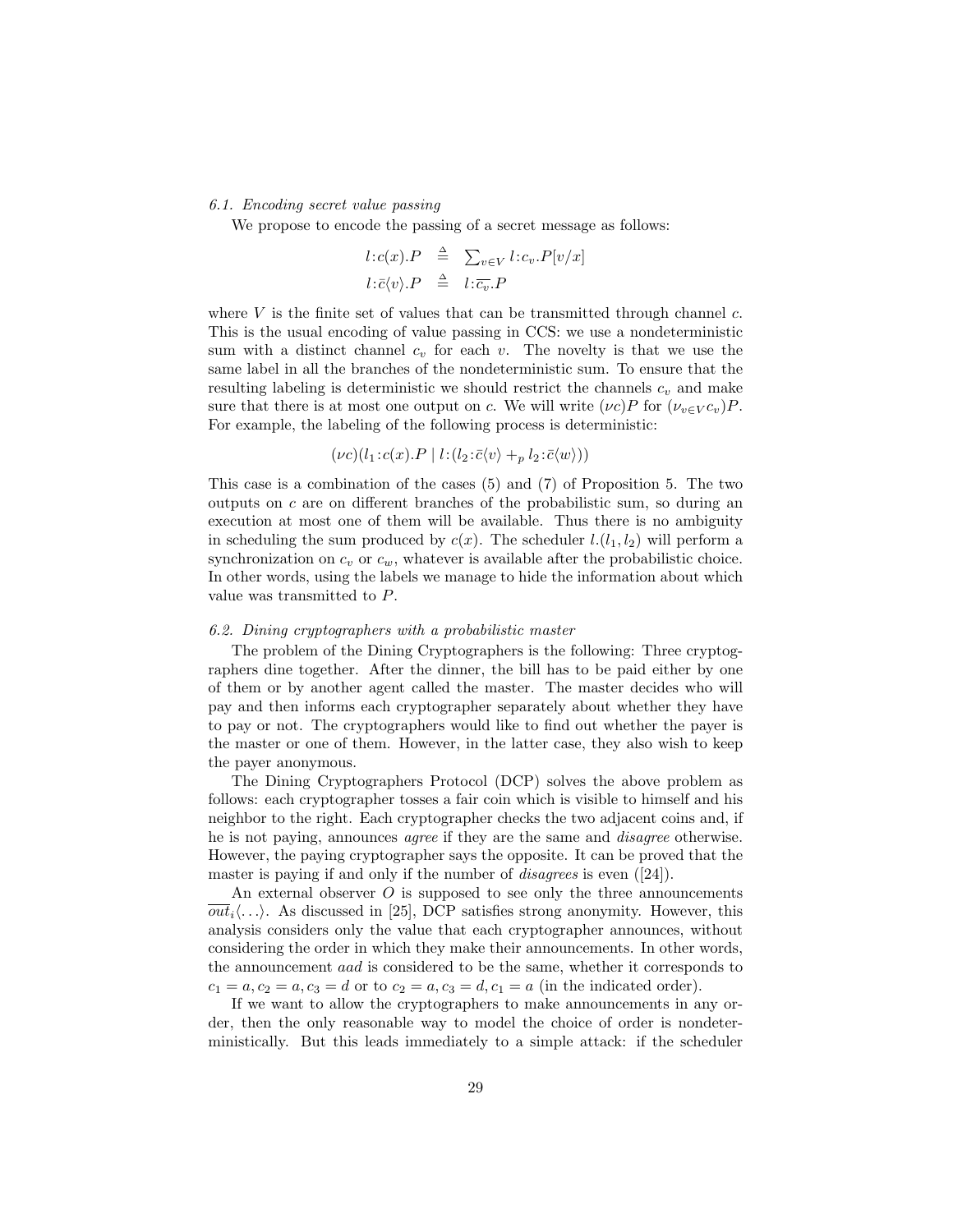$$
Master \quad \triangleq \quad l_1: \sum_{i=0}^2 p_i \left( \underbrace{\overline{m}_0 \langle i=0 \rangle}_{l_2} \mid \underbrace{\overline{m}_1 \langle i=1 \rangle}_{l_3} \mid \underbrace{\overline{m}_2 \langle i=2 \rangle}_{l_4} \right)
$$
\n
$$
Crypt_i \quad \triangleq \quad \underbrace{m_i (pay)}_{l_{5,i}} \cdot \underbrace{c_{i,i} (coin_1)}_{l_{6,i}} \cdot \underbrace{c_{i,i \oplus 1} (coin_2)}_{l_{7,i}} \cdot \underbrace{\overline{out}_i \langle pay \otimes coin_1 \otimes coin_2}_{l_{8,i}}
$$
\n
$$
Coin_i \quad \triangleq \quad l_{9,i}: ((\underbrace{\overline{c}_{i,i} \langle 0 \rangle}_{l_{10,i}} \mid \underbrace{\overline{c}_{i \ominus 1,i} \langle 0 \rangle}_{l_{11,i}}) + 0.5 \underbrace{(\overline{c}_{i,i} \langle 1 \rangle \mid \overline{c}_{i \ominus 1,i} \langle 1 \rangle)}_{l_{10,i}})
$$
\n
$$
Prot \quad \triangleq \quad (\nu \vec{m}) (Master \mid (\nu \vec{c}) (\prod_{i=0}^2 Crypt_i \mid \prod_{i=0}^2Coin_i))
$$

Figure 5: Encoding of the dining cryptographers with probabilistic master

is unrestricted then it can base its strategy on the decision of the master, by selecting the paying cryptographer last (or first). Clearly, an external observer would trivially identify the payer just from the fact that he spoke last. A similar situation would arise if the scheduler based its decision on the value of the coins.

A natural question to ask at this point is whether this attack is realistic, or just an artifact of the nondeterministic model. For instance, is it possible for the scheduler to know the decision of the master? The answer is that this attack could appear in practice without even a malicious intention from the part of the scheduler. For example, the payer needs to make one more calculation to add 1 to his message, so he might need more time to make his announcement and, as a consequence, he will be scheduled last by a simple "first comes first served" scheduler.

In any case, the scheduler restrictions, if any, should be part of the requirements when stating the anonymity properties of a protocol. For example the analysis should state "assuming that the coins are fair and that the scheduler's decisions are independent from the master's choice and from the coins, DCP satisfies strong anonymity". This way an implementor of the protocol will have to verify that the scheduler condition is satisfied, or somehow assume that it is.

In our framework we can solve the problem by giving a specification of the DCP in which the choices of the master and of the coins are made invisible to the scheduler. The specification is shown in Figure 5. We use some meta-syntax for brevity: The symbols  $\oplus$  and  $\ominus$  represent the addition and subtraction modulo 3, while ⊗ represents the addition modulo 2 (xor). The notation  $i == n$  stands for 1 if  $i = n$  and 0 otherwise.

There are many sources of nondeterminism: the order of communication between the master and the cryptographers, the order of reception of the coins, and the order of the announcements. The crucial points of our specification, which make the nondeterministic choices independent from the probabilistic ones, are: (a) all communications internal to the protocol (master-cryptographers and cryptographers-coins) are done by secret value passing, and (b) in each probabilistic choice the different branches have the same labels. For example, all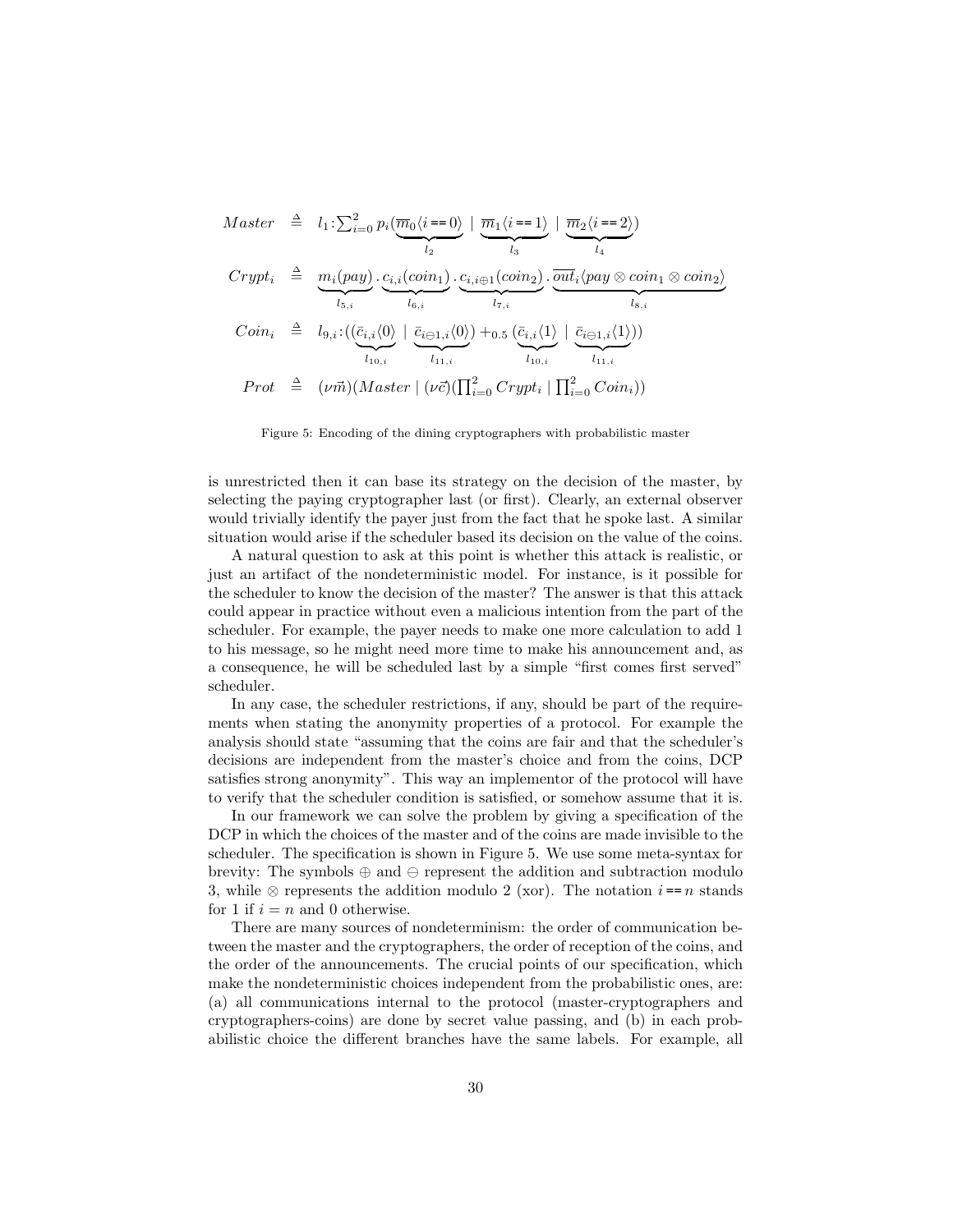branches of the master contain an output on  $m_0$ , always labeled by  $l_2$ , but with different values each time.

Thanks to the above independence, the specification satisfies strong anonymity. There are various equivalent definitions of this property. We follow here the version presented in [25]. Let  $\vec{\sigma}$  represent an observable (the sequence of announcements), and  $p_S(\vec{\sigma} | \overline{m_i}\langle 1 \rangle)$  represent the conditional probability, under the scheduler S, that the protocol produces  $\vec{o}$  given that the master has selected Cryptographer i as the payer.

Proposition 9 (Strong anonymity). The protocol in Figure 5 satisfies the following property: for all schedulers  $S$  and for all observables  $\vec{o}$ :

$$
p_S(\vec{o} \mid \overline{m}_0\langle 1 \rangle) = p_S(\vec{o} \mid \overline{m}_1\langle 1 \rangle) = p_S(\vec{o} \mid \overline{m}_2\langle 1 \rangle)
$$

Proof. Since the process is finite, it contains a finite number of nondeterministic choices and as a result the set of its schedulers is also finite. Thus, the proposition can be verified by calculating the probability of all traces under all schedulers (this could be even done automatically). Here we make a higher level argument to show that the proposition holds.

Let  $v_1, v_2, v_3$  be the values announced by the cryptographers, that is,  $v_i$ is the output of the subprocess  $\overline{out}_i$  $\langle pay \otimes coin_1 \otimes coin_2 \rangle$ . These values depend only on the selection of the master  $(pay)$  and the outcome of the coins  $(coin_1, coin_2)$  and not on the scheduler, the latter can only affect their order. From the proof of strong anonymity for a fixed announcement order ([24]) we know that  $p(v_1, v_2, v_3|a_i) = p(v_1, v_2, v_3|a_i)$  for all cryptographers i, j and all values of  $v_1, v_2, v_3$ .

Now the observables of the protocol are of the form  $\vec{o} = \overline{out_{k_1}} \langle v_{k_1} \rangle$ ,  $\overline{out_{k_2}} \langle v_{k_2} \rangle$ ,  $\overline{out_{k_3}}\langle v_{k_3}\rangle$  where  $k_1, k_2, k_3$  is the index of the cryptographer who speaks first, second and third, respectively. The order (that is, the  $k_i$ 's) depends on the scheduler. However, in all random choices the same labels appear in both branches of the choice, so a scheduler cannot use an if-then-else test to "detect" the outcome of the choice (it would be useless since the same branch of the if would be always activated). As a consequence, the order is fixed for a particular scheduler, that is, a scheduler uniquely defines the  $k_i$ 's above. With a fixed order, the probability of each  $\vec{o}$  is equal to the probability of the corresponding  $v_i$ 's, thus

$$
p_S(\vec{o} \mid \overline{m}_i\langle 1 \rangle) = p(v_1, v_2, v_3 | a_i) = p(v_1, v_2, v_3 | a_j) = p_S(\vec{o} \mid \overline{m}_j\langle 1 \rangle)
$$

Note that different schedulers will produce different traces (we still have nondeterminism) but they will not depend on the choice of the master.

Some previous treatment of the DCP, including [25], had solved the problem of the leak of information due to too-powerful schedulers by simply considering sets of announcements as observable, rather than sequences of announcements. Thus, one could think that using a true concurrent semantics, for instance event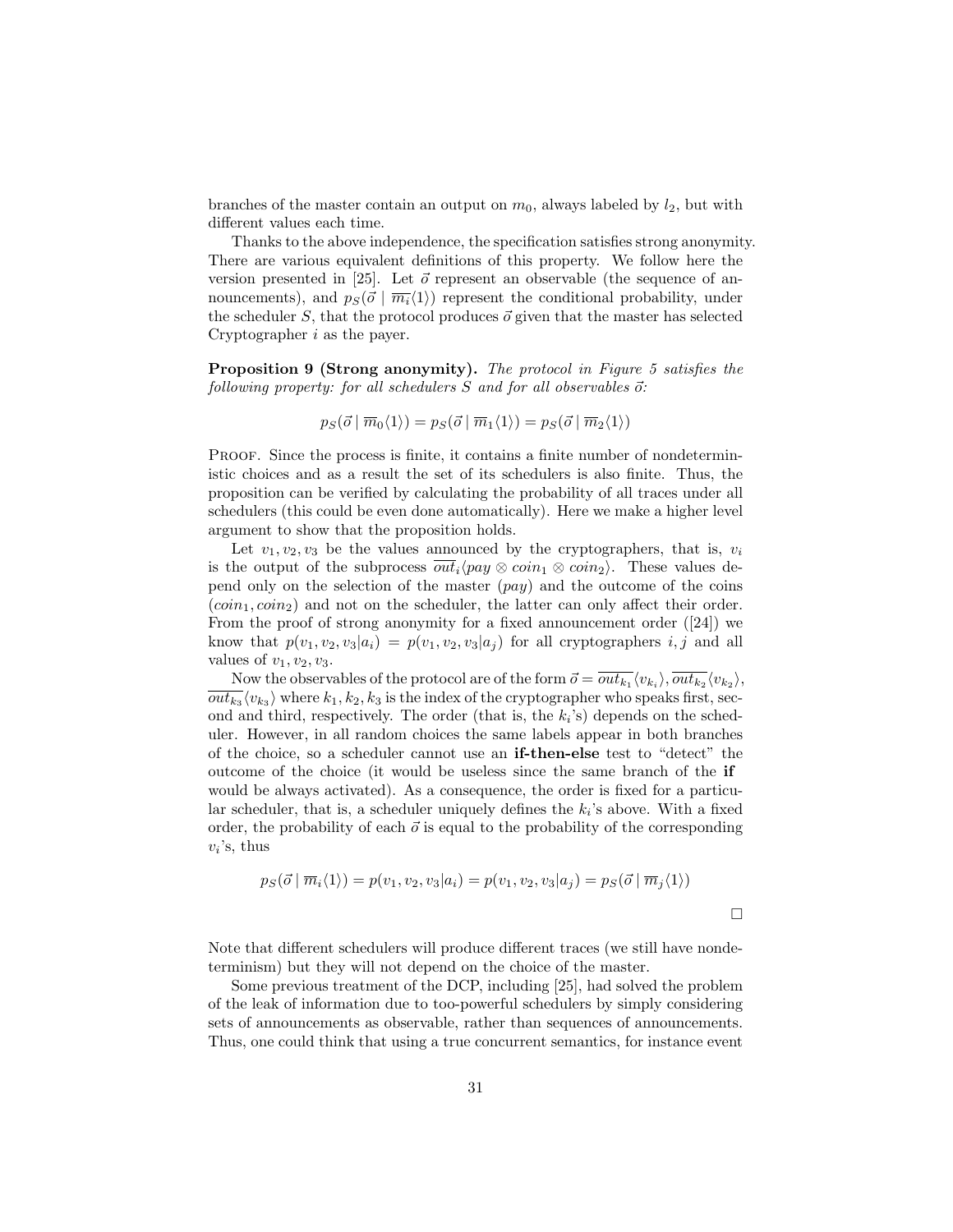$$
\begin{array}{lll}\nP & ::= \ldots & | \ l\colon\!\{P\} & & \\
CP & ::= P \parallel S, T & & \\
\end{array}\n\quad \text{SWITCH} \quad\n\begin{array}{lll}\nP \parallel T, 0 \stackrel{\tau}{\longrightarrow} \mu \parallel T', 0 \\
\hline\nl\colon\!\{P\} \parallel l.S, T \stackrel{\tau}{\longrightarrow} \mu \parallel S, T'\n\end{array}
$$

Figure 6: Adding an "independent" scheduler to the calculus

structures, would solve the problem. There are two issues with this approach: first, by abstracting away from the interleaving we weaken the model too much. There is an important information, namely the order in which the messages are sent on the network, that is present in reality but not in a true concurrent model, possibly leading to missed attacks. Second, the problem of the scheduler arises from any form of nondeterminism, not only from the interleaving. Thus, in cases like the anonymity example of the introduction, abstracting from the interleaving will not solve the problem.

#### 6.3. Dining cryptographers with a nondeterministic master

Up to now we considered the master in the dining cryptographers to be probabilistic, that is, we assume that the master makes his decision using some probability distribution. An interesting question is whether we can remove this assumption, that is, make the same analysis with a nondeterministic master. However, this case poses a conceptual problem: as we discussed in the previous paragraph, the decision of the master should be invisible to the scheduler. But if the master is nondeterministic then the scheduler itself will make the decision, so how is it possible for a scheduler to be oblivious to his own choices?

We sketch here a method to hide also certain nondeterministic choices from the scheduler. First we need to extend the calculus with the concept of a second independent scheduler  $T$  that we assume to resolve the nondeterministic choices that we want to make transparent to the main scheduler S. The new syntax and semantics are shown in Figure 6. The construct  $l : \{P\}$  represents a process where the scheduling of  $P$  is protected from the main scheduler  $S$ . The scheduler  $S$  can "ask"  $T$  to schedule  $P$  by selecting the label  $l$ . Then the schedulers switch roles and  $T$  resolves the nondeterminism of  $P$  acting as the main scheduler, as expressed by the SWITCH rule. Note that we need to add  $T$  to all the other rules of the semantics, in all these rules  $T$  is simply inactive. Moreover, we assume that  $T$  does not collaborate with  $S$ , so we can use labels in  $P$  freely without revealing information to the scheduler.

To model the dining cryptographers with nondeterministic master we replace the *M aster* process in Figure 5 by the following one.

$$
Master \triangleq l_1: \left\{ \sum_{i=0}^{2} l_{12,i} : \tau.(\underbrace{\overline{m}_0 \langle i=0 \rangle}_{l_2} \mid \underbrace{\overline{m}_1 \langle i=1 \rangle}_{l_3} \mid \underbrace{\overline{m}_2 \langle i=2 \rangle}_{l_4}) \right\}
$$

Essentially we have replaced the probabilistic choice by a protected nondeterministic one. Note that the labels of the operands are different but this is not a problem since this choice will be scheduled by  $T$ . Note also that after the choice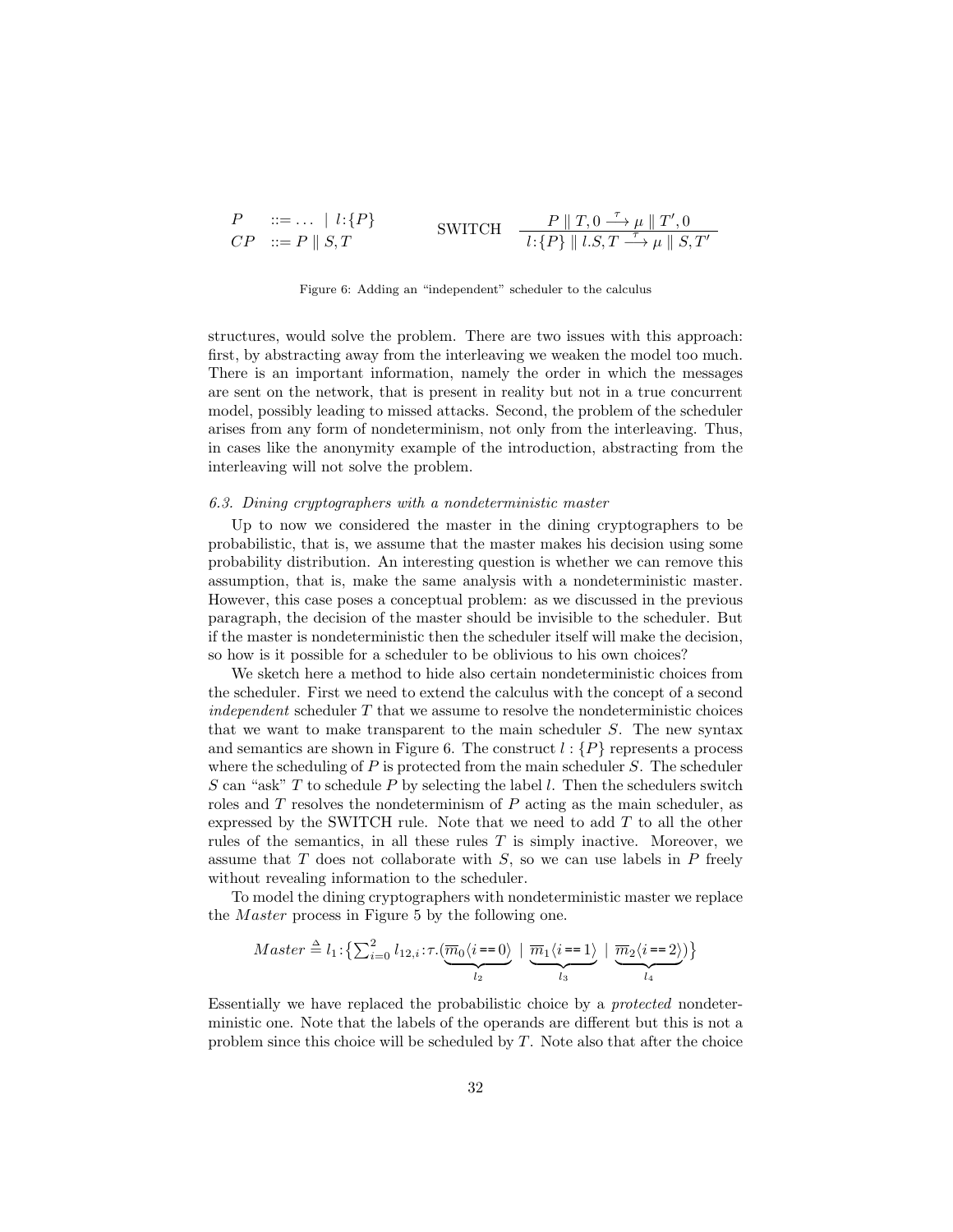we still have the same labels  $l_2$ ,  $l_3$ ,  $l_4$ . However the labeling is still deterministic, similarly to the case (6) of Proposition 5.

In case of a nondeterministic selection of the anonymous events, and a probabilistic anonymity protocol, the notion of strong anonymity has not been established yet, although some possible definitions have been discussed in [25]. Our framework makes it possible to give a natural and precise definition.

In the probabilistic case of the previous section, we compared the conditional probabilities  $p_S(\vec{\sigma} | \overline{m}_0\langle 1 \rangle)$  and  $p_S(\vec{\sigma} | \overline{m}_1\langle 1 \rangle)$  corresponding to different choices of the master. Now the choice of cryptographer  $i$  is made by the secondary scheduler  $T_i = l_{12,i}$ , so instead of conditional probabilities, we will have probabilities of the form  $p_{S,T_i}(\vec{o})$ , where  $p_{S,T_i}(\cdot)$  is the probability measure on traces induced by the schedulers  $S, T_i$ . Then we naturally arrive at the following definition.

Definition 6 (Strong anonymity for nondeterministic anon. events). A protocol with a nondeterministic selection of the anonymous event satisfies strong anonymity iff for all observables  $\vec{o}$ , schedulers S, and independent schedulers  $T_i, T_j$  (selecting different anonymous events), we have:

$$
p_{S,T_i}(\vec{o}) = p_{S,T_j}(\vec{o})
$$

We can now show that the above property holds for our protocol:

**Proposition 10.** The DCP with nondeterministic master, specified in this section, satisfies strong anonymity.

PROOF. Similar to Proposition 9, since  $p_{S,T_i}(\vec{\sigma})$  is equal to  $p_S(\vec{\sigma} | \overline{m}_i \langle 1 \rangle)$  in the protocol with a probabilistic master.

#### 7. Conclusion and Future work

We have proposed a process-calculus approach to the problem of limiting the power of the scheduler so that it does not reveal the outcome of hidden random choices, and we have shown its applications to the specification of informationhiding protocols. We have also discussed a feature, namely the distributivity of certain contexts over random choices, that makes our calculus appealing for verification. Finally, we have considered the probabilistic testing preorders and shown that they are precongruences in our calculus.

Our plans for future work are in various directions: first, we would like to investigate the possibility of giving a game-theoretic characterization of our notion of scheduler. A first step in this direction has been made in [26]. Second, we want to study the use of equivalences to define security properties, while coping at the same time with the problem of the scheduler. This direction has been explored in [27]. Finally, we would like to investigate whether methods to restrict the scheduler, like those presented in this paper, can be used in a probabilistic model checker like PRISM. Currently, PRISM considers all possible schedulers when verifying a formula, without the possibility to restrict to a subset of them.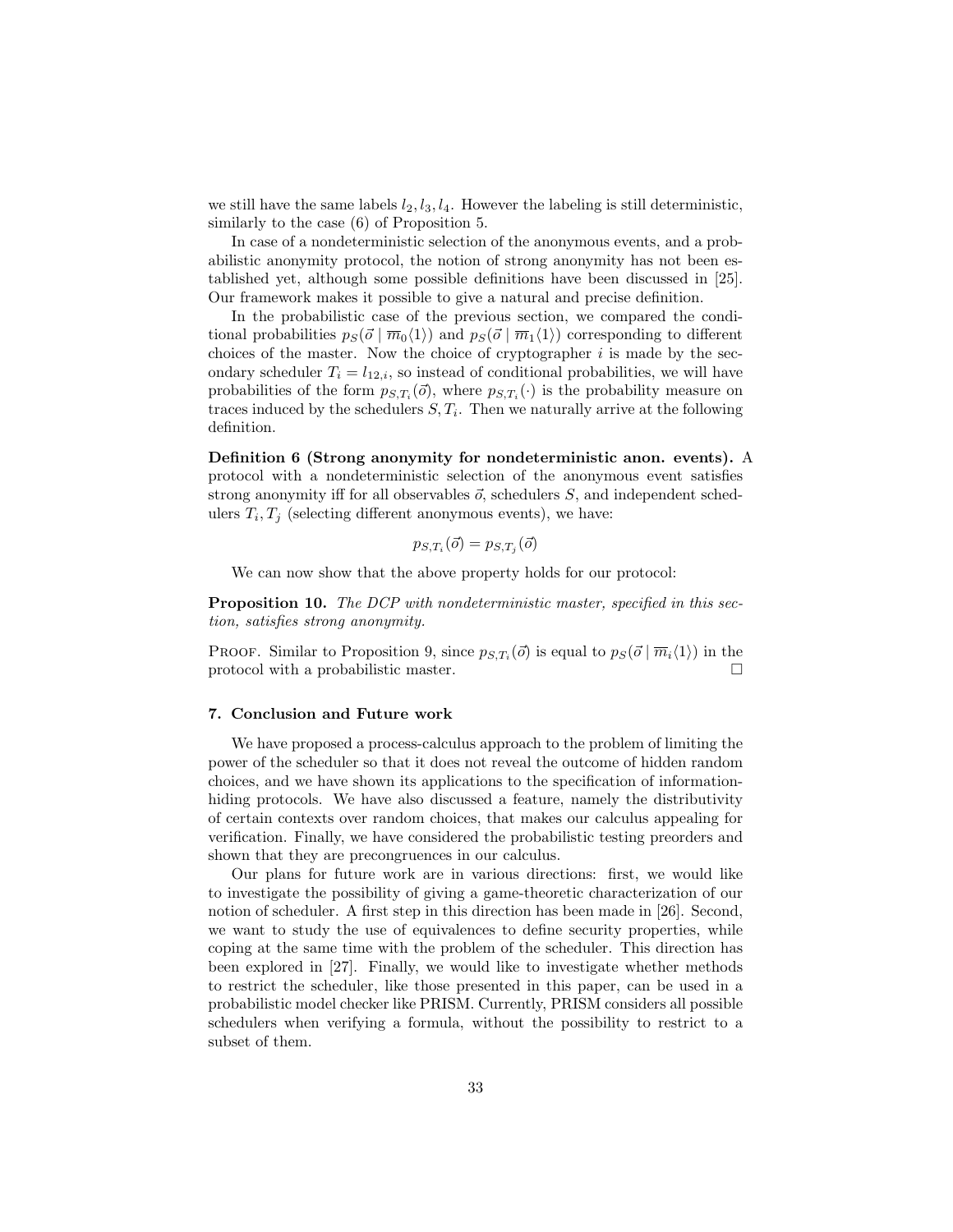#### Acknowledgments

We wish to thank Vincent Danos for having pointed out to us an attack to the Dining Cryptographers protocol based on the order of the scheduler, which has inspired this work. We also thank Roberto Segala and Daniele Varacca for their valuable comments on a previous version of this paper. Finally, we wish to express our gratitude to the anonymous reviewers, for their thorough work and their recommendations, that have helped to improve the paper considerably.

- [1] M. Y. Vardi, Automatic verification of probabilistic concurrent finite-state programs, in: Proceedings of the 26th Annual Symposium on Foundations of Computer Science, IEEE Computer Society Press, Portland, Oregon, 1985, pp. 327–338.
- [2] H. Hansson, B. Jonsson, A framework for reasoning about time and reliability, in: Proceedings of the 10th IEEE Symposium on Real-Time Systems, IEEE Computer Society Press, Santa Monica, California, USA, 1989, pp. 102–111.
- [3] W. Yi, K. G. Larsen, Testing probabilistic and nondeterministic processes, in: Proceedings of the 12th IFIP International Symposium on Protocol Specification, Testing and Verification, North Holland, Florida, USA, 1992, pp. 47–61.
- [4] R. Segala, Modeling and verification of randomized distributed real-time systems, Ph.D. thesis, Department of Electrical Engineering and Computer Science, Massachusetts Institute of Technology, available as Technical Report MIT/LCS/TR-676 (Jun. 1995).
- [5] R. Segala, N. Lynch, Probabilistic simulations for probabilistic processes, Nordic Journal of Computing 2 (2) (1995) 250–273.
- [6] H. Hansson, B. Jonsson, A calculus for communicating systems with time and probabilities, in: Proceedings of the Real-Time Systems Symposium - 1990, IEEE Computer Society Press, Lake Buena Vista, Florida, USA, 1990, pp. 278–287.
- [7] E. Bandini, R. Segala, Axiomatizations for probabilistic bisimulation, in: Proceedings of the 28th International Colloquium on Automata, Languages and Programming, Vol. 2076 of Lecture Notes in Computer Science, Springer, 2001, pp. 370–381.
- [8] S. Andova, Probabilistic process algebra, Ph.D. thesis, Technische Universiteit Eindhoven (2002).
- [9] M. Mislove, J. Ouaknine, J. Worrell, Axioms for probability and nondeterminism, in: F. Corradini, U. Nestmann (Eds.), Proc. of the 10th Int. Wksh. on Expressiveness in Concurrency (EXPRESS '03), Vol. 96 of Electronic Notes in Theoretical Computer Science, Elsevier, 2004, pp. 7–28.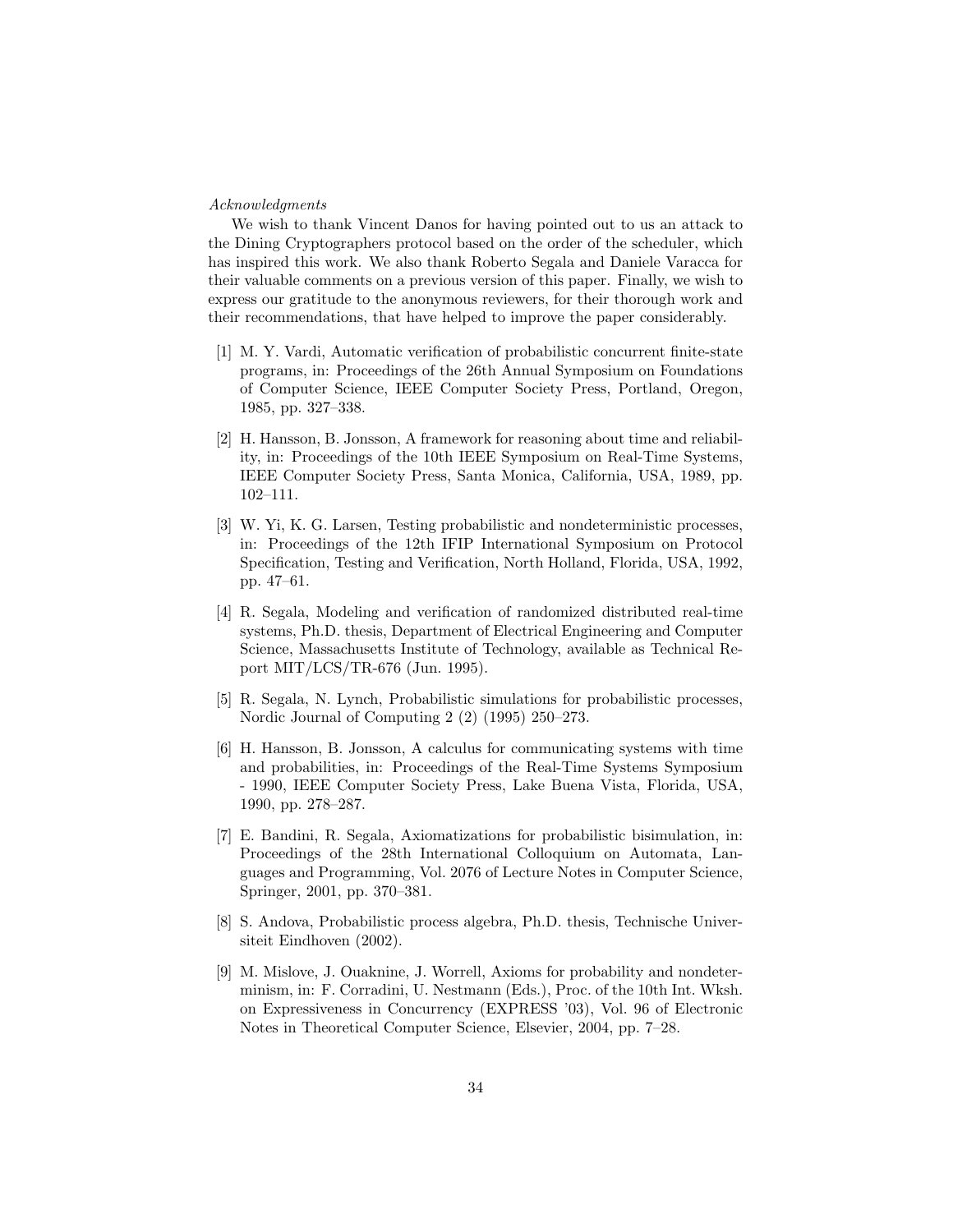- [10] C. Palamidessi, O. M. Herescu, A randomized encoding of the  $\pi$ -calculus with mixed choice, Theoretical Computer Science 335 (2-3) (2005) 373–404.
- [11] Y. Deng, C. Palamidessi, J. Pang, Compositional reasoning for probabilistic finite-state behaviors, in: A. Middeldorp, V. van Oostrom, F. van Raamsdonk, R. C. de Vrijer (Eds.), Processes, Terms and Cycles: Steps on the Road to Infinity, Vol. 3838 of Lecture Notes in Computer Science, Springer, 2005, pp. 309–337.
- [12] A. Sokolova, E. d. Vink, Probabilistic automata: system types, parallel composition and comparison, in: C. Baier, B. Haverkort, H. Hermanns, J.-P. Katoen, M. Siegle (Eds.), Validation of Stochastic Systems: A Guide to Current Research, Vol. 2925 of Lecture Notes in Computer Science, Springer, 2004, pp. 1–43.
- [13] B. Jonsson, K. G. Larsen, W. Yi, Probabilistic extensions of process algebras, in: J. A. Bergstra, A. Ponse, S. A. Smolka (Eds.), Handbook of Process Algebra, Elsevier, 2001, Ch. 11, pp. 685–710.
- [14] K. Chatzikokolakis, Probabilistic and information-theoretic approaches to anonymity, Ph.D. thesis, LIX, École Polytechnique (Oct. 2007).
- [15] J. Aranda, C. D. Giusto, C. Palamidessi, F. Valencia, Expressiveness of recursion, replication and scope mechanisms in process calculi, in: F. S. de Boer, M. M. Bonsangue (Eds.), Postproceedings of the 5th International Symposium on Formal Methods for Components and Objects (FMCO'06), Vol. 4709 of Lecture Notes in Computer Science, Springer, 2007, pp. 185– 206.
- [16] F. D. Garcia, P. van Rossum, A. Sokolova, Probabilistic anonymity and admissible schedulers, arXiv:0706.1019v1 (2007).
- [17] R. Canetti, L. Cheung, D. Kaynar, M. Liskov, N. Lynch, O. Pereira, R. Segala, Task-structured probabilistic I/O automata, in: Proceedings the 8th International Workshop on Discrete Event Systems (WODES'06), Ann Arbor, Michigan, 2006.
- [18] R. Canetti, L. Cheung, D. K. Kaynar, M. Liskov, N. A. Lynch, O. Pereira, R. Segala, Time-bounded task-PIOAs: A framework for analyzing security protocols, in: S. Dolev (Ed.), Proceedings of the 20th International Symposium in Distributed Computing (DISC '06), Vol. 4167 of Lecture Notes in Computer Science, Springer, 2006, pp. 238–253.
- [19] L. de Alfaro, T. A. Henzinger, R. Jhala, Compositional methods for probabilistic systems, in: K. G. Larsen, M. Nielsen (Eds.), Proceedings of the 12th International Conference on Concurrency Theory (CONCUR 2001), Vol. 2154 of Lecture Notes in Computer Science, Springer, 2001, pp. 351– 365.